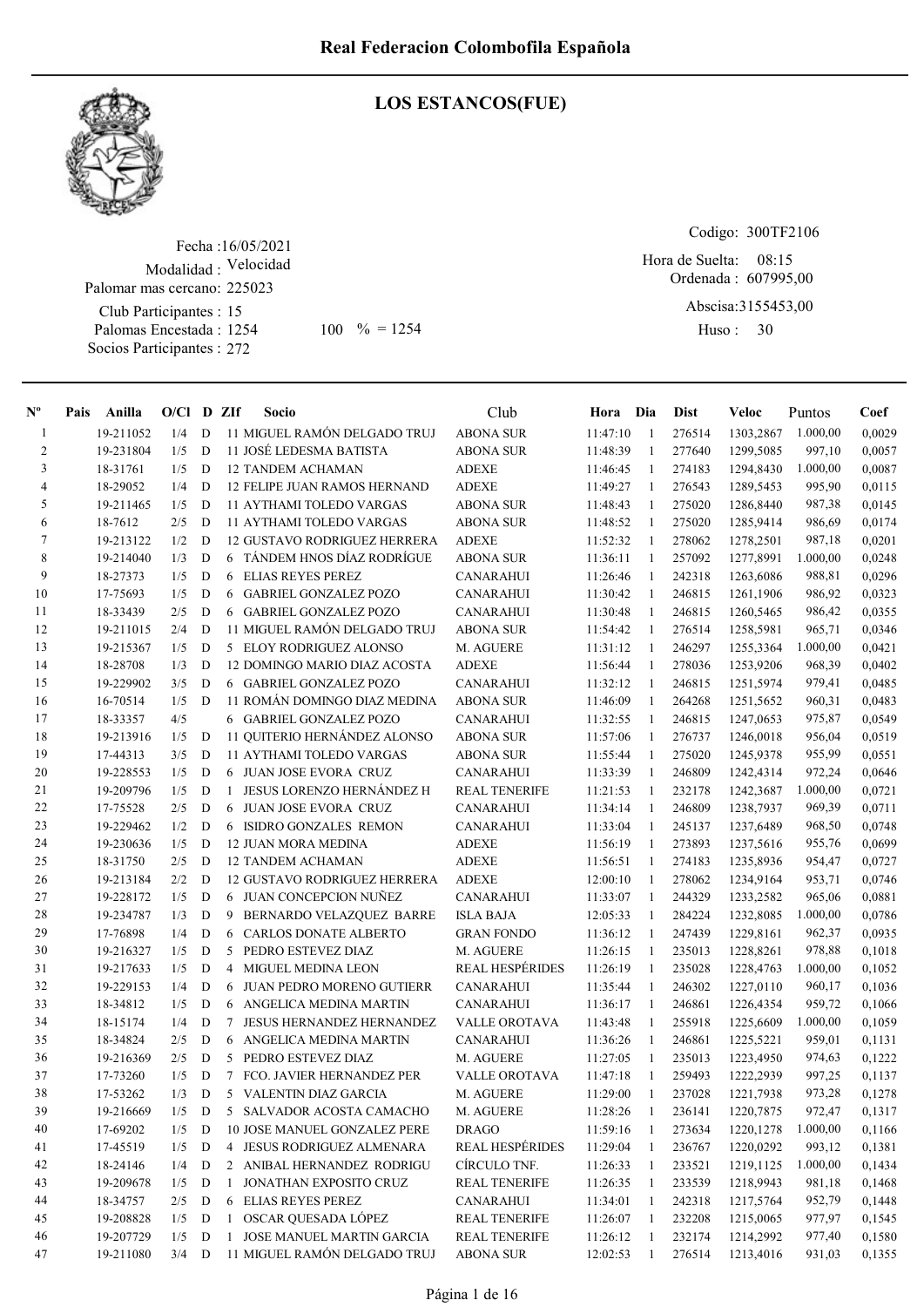| $\mathbf{N}^{\mathbf{o}}$ | Pais | Anilla                 | O/Cl       |                  | D ZIf           | Socio                                                       | Club                                           | Hora                 | Dia                | <b>Dist</b>      | Veloc                  | Puntos           | Coef             |
|---------------------------|------|------------------------|------------|------------------|-----------------|-------------------------------------------------------------|------------------------------------------------|----------------------|--------------------|------------------|------------------------|------------------|------------------|
| 48                        |      | 16-97881               | 1/5        | D                |                 | 5 JOSUE ARENCIBIA MENDOZA                                   | M. AGUERE                                      | 11:31:20             | $\overline{1}$     | 237993           | 1212,1885              | 965,62           | 0,1608           |
| 49                        |      | 16-69971               | 1/5        | D                |                 | ARMANDO HERRERA HERNÁNDEZ REAL TENERIFE                     |                                                | 11:23:21             | 1                  | 228135           | 1211,2291              | 974,93           | 0,1713           |
| 50                        |      | 18-2273                | 2/5        | D                | $\mathbf{1}$    | ARMANDO HERRERA HERNÁNDEZ REAL TENERIFE                     |                                                | 11:23:24             | -1                 | 228135           | 1210,9076              | 974,67           | 0,1748           |
| 51                        |      | 19-226330              | 1/4        | D                | $\overline{4}$  | <b>JOSE VICTOR MARRERO DIAZ</b>                             | <b>REAL HESPÉRIDES</b>                         | 11:36:13             | 1                  | 243637           | 1210,8192              | 985,62           | 0,1669           |
| 52                        |      | 17-38973               | 1/4        | D                | 3               | <b>TÁNDEM ARMAS</b>                                         | <b>GRAN FONDO</b>                              | 11:27:52             | -1                 | 233424           | 1210,2869              | 1.000,00         | 0,1776           |
| 53                        |      | 19-211626              | 1/3        | D                |                 | <b>12 ANDREY CRUZ GARCIA</b>                                | <b>ADEXE</b>                                   | 11:54:17             | $\mathbf{1}$       | 265253           | 1209,6359              | 934,19           | 0,1593           |
| 54                        |      | 19-223639              | 1/4        | D                |                 | 4 JUAN MANUEL CABEZA SANTOS                                 | <b>REAL HESPÉRIDES</b>                         | 11:31:28             | $\mathbf{1}$       | 237428           | 1208,4900              | 983,73           | 0,1814           |
| 55                        |      | 18-28212               | 2/3        | D                |                 | 12 DOMINGO MARIO DIAZ ACOSTA                                | <b>ADEXE</b>                                   | 12:05:16             | -1                 | 278036           | 1207,4522              | 932,50           | 0,1577           |
| 56                        |      | 19-207309              | 1/5        | D                | 1               | MAXIMINO DE FRANCISCO LOR                                   | <b>REAL TENERIFE</b>                           | 11:27:21             | 1                  | 232023           | 1206,2542              | 970,93           | 0,1925           |
| 57                        |      | 18-33555               | 2/4        | $\mathbf D$      | 4               | JUAN MANUEL CABEZA SANTOS                                   | <b>REAL HESPÉRIDES</b>                         | 11:31:52             | 1                  | 237428           | 1206,0345              | 981,73           | 0,1914           |
| 58                        |      | 19-228679              | 1/3        | $\mathbf D$      | 6               | <b>SHUKRI MERIQI</b>                                        | <b>CANARAHUI</b>                               | 11:39:26             | 1                  | 246265           | 1204,6225              | 942,65           | 0,1878           |
| 59                        |      | 18-37046               | 2/5        | D                | 4               | <b>MIGUEL MEDINA LEON</b>                                   | <b>REAL HESPÉRIDES</b>                         | 11:30:09             | $\mathbf{1}$       | 235028           | 1204,3454              | 980,35           | 0,2002           |
| 60                        |      | 19-205287              | 1/5        | D                | 8               | CRISTIAN GARCIA HERNANDEZ                                   | PTO. DE LA CRUZ                                | 11:53:08             | 1                  | 262109           | 1201,5999              | 1.000,00         | 0,1825           |
| 61                        |      | 18-14825               | 1/4        | D                | 9               | ANDRES DEL ROSARIO DIAZ                                     | <b>INSP. DAUTE</b>                             | 12:16:05             | $\mathbf{1}$       | 289380           | 1200,3318              | 973,65           | 0,1681           |
| 62                        |      | 19-205316              | 2/5        | D                | 8               | CRISTIAN GARCIA HERNANDEZ                                   | PTO. DE LA CRUZ                                | 11:53:34             | $\mathbf{1}$       | 262109           | 1199,2176              | 998,01           | 0,1886           |
| 63                        |      | 18-36773               | 1/3        | D                | 4               | SERGIO GROSSO GONZALEZ                                      | <b>REAL HESPÉRIDES</b>                         | 11:32:59             | 1                  | 237278           | 1198,4746              | 975,57           | 0,2117           |
| 64                        |      | 20-196388              | 2/4        | D                | 4               | <b>JOSE VICTOR MARRERO DIAZ</b>                             | <b>REAL HESPÉRIDES</b>                         | 11:38:18             | 1                  | 243637           | 1198,4112              | 975,52           | 0,2095           |
| 65                        |      | 18-11528               | 1/4        | $\mathbf D$      | 8               | <b>DAVID GARCIA BRITO</b>                                   | PTO. DE LA CRUZ                                | 11:52:41             | $\mathbf{1}$       | 260784           | 1197,9971              | 997,00           | 0,1988           |
| 66                        |      | 19-236217              | 1/4        | D                | 9               | <b>JUAN JOSE ESTEVEZ RAMOS</b>                              | <b>INSP. DAUTE</b>                             | 12:15:41             | $\mathbf{1}$       | 288159           | 1197,2537              | 971,16           | 0,1826           |
| 67                        |      | 18-5581<br>18-24738    | 1/5        | D                | $\mathbf{1}$    | 11 NICOLÁS GARCÍA ORAMAS                                    | <b>ABONA SUR</b>                               | 12:02:05             | 1                  | 271829           | 1197,0451              | 918,48           | 0,1966           |
| 68<br>69                  |      | 18-39594               | 1/3<br>1/5 | $\mathbf D$<br>D |                 | JUAN CARLOS HERRERA HERNÁ<br>4 ALEJANDRO HERNANDEZ HERNA    | <b>REAL TENERIFE</b><br><b>REAL HESPÉRIDES</b> | 11:26:38<br>11:33:25 | 1                  | 229257<br>237305 | 1196,3315<br>1195,9933 | 962,94<br>973,55 | 0,2365<br>0,2319 |
|                           |      | 18-35566               | 1/5        | D                |                 | 4 RICARDO SIMO EDEL                                         | <b>REAL HESPÉRIDES</b>                         | 11:32:55             | 1<br>1             | 236548           | 1195,1899              | 972,90           | 0,2360           |
| 70                        |      | 18-264131              | 2/5        | D                |                 | 11 JOSÉ LEDESMA BATISTA                                     | <b>ABONA SUR</b>                               | 12:07:30             | 1                  | 277640           | 1194,1505              | 916,26           | 0,2039           |
| 71<br>72                  |      | 19-208832              | 2/5        | D                |                 | 1 OSCAR QUESADA LÓPEZ                                       | <b>REAL TENERIFE</b>                           | 11:29:31             | 1                  | 232208           | 1193,7692              | 960,88           | 0,2473           |
| 73                        |      | 20-196405              | 3/4        | D                | 4               | JOSE VICTOR MARRERO DIAZ                                    | <b>REAL HESPÉRIDES</b>                         | 11:39:08             | 1                  | 243637           | 1193,5189              | 971,54           | 0,2389           |
| 74                        |      | 20-217391              | 1/4        | D                | 8               | JAVIER PALOMARES GONZALEZ                                   | PTO. DE LA CRUZ                                | 11:53:09             | $\mathbf{1}$       | 260366           | 1193,5182              | 993,27           | 0,2266           |
| 75                        |      | 20-217377              | 2/4        | D                | 8               | JAVIER PALOMARES GONZALEZ                                   | PTO. DE LA CRUZ                                | 11:53:11             | 1                  | 260366           | 1193,3359              | 993,12           | 0,2297           |
| 76                        |      | 17-47127               | 1/5        | D                | 4               | <b>JOSE ROMAN SABINA SOSA</b>                               | <b>REAL HESPÉRIDES</b>                         | 11:38:43             | 1                  | 243098           | 1193,3142              | 971,37           | 0,2493           |
| 77                        |      | 19-222311              | 2/5        | D                | 4               | <b>JOSE ROMAN SABINA SOSA</b>                               | <b>REAL HESPÉRIDES</b>                         | 11:38:46             | $\mathbf{1}$       | 243098           | 1193,0214              | 971,13           | 0,2526           |
| 78                        |      | 17-64485               | 3/5        | $\mathbf D$      | 8               | CRISTIAN GARCIA HERNANDEZ                                   | PTO. DE LA CRUZ                                | 11:54:43             | $\mathbf{1}$       | 262109           | 1192,9409              | 992,79           | 0,2373           |
| 79                        |      | 19-205743              | 1/5        | D                | 8               | SALVADOR GONZALEZ ALVAREZ                                   | PTO. DE LA CRUZ                                | 11:53:40             | -1                 | 260411           | 1190,9040              | 991,09           | 0,2419           |
| 80                        |      | 20-224449              | 1/4        | D                |                 | <b>11 CRISTO GONZALEZ RIVERO</b>                            | <b>ABONA SUR</b>                               | 11:56:35             | 1                  | 263870           | 1190,8387              | 913,71           | 0,2418           |
| 81                        |      | 20-226870              | 1/3        | D                |                 | 11 PEDRO JESÚS ÁLVAREZ PÉREZ                                | <b>ABONA SUR</b>                               | 11:51:19             | 1                  | 257511           | 1190,4353              | 913,40           | 0,2508           |
| 82                        |      | 20-191688              | 1/2        | D                |                 | <b>10 MANUEL GARCIA BENITEZ</b>                             | <b>DRAGO</b>                                   | 12:04:19             | 1                  | 272817           | 1189,6955              | 975,05           | 0,2397           |
| 83                        |      | 18-6467                | 1/4        | D                |                 | 12 ANTONIO SUAREZ GONZALEZ                                  | <b>ADEXE</b>                                   | 12:07:27             | 1                  | 276509           | 1189,5418              | 918,67           | 0,2394           |
| 84                        |      | 19-209334              | 2/5        | D                |                 | 1 JONATHAN EXPOSITO CRUZ                                    | <b>REAL TENERIFE</b>                           | 11:31:21             | 1                  | 233539           | 1189,4016              | 957,36           | 0,2868           |
| 85                        |      | 18-40019               | 1/3        | D                |                 | 4 JUAN MIGUEL VALENCIA HE                                   | REAL HESPÉRIDES                                | 11:36:17             |                    | 239379           | 1189,2639              | 968,08           | 0,2832           |
| 86                        |      | 19-228523              | 3/5        | D                | 6               | JUAN JOSE EVORA CRUZ                                        | <b>CANARAHUI</b>                               | 11:42:32             | 1                  | 246809           | 1189,2499              | 930,62           | 0,2779           |
| 87                        |      | 17-51621               | 1/5        | D                | $\overline{2}$  | MARIO FCO. GONZALEZ VARGA                                   | CÍRCULO TNF.                                   | 11:31:15             | 1                  | 233357           | 1189,0803              | 975,36           | 0,2973           |
| 88                        |      | 19-204732              | 1/5        | D                | 8               | FRANCISCO TAMAJON HERNAND                                   | PTO. DE LA CRUZ                                | 11:53:54             | 1                  | 260144           | 1188,4148              | 989,02           | 0,2698           |
| 89                        |      | 17-74486               | 1/5        | D                | $7\phantom{.0}$ | CARMELO BENJAMI MARTIN PE                                   | VALLE OROTAVA                                  | 11:54:41             | -1                 | 261021           | 1188,1693              | 969,41           | 0,2719           |
| 90                        |      | 20-204640              | 1/5        | D                | $\mathfrak{Z}$  | JOSÉ JUAN FUENTES PÉREZ                                     | <b>GRAN FONDO</b>                              | 11:31:35             | $\mathbf{1}$       | 233521           | 1187,8983              | 981,50           | 0,3073           |
| 91                        |      | 18-15306               | 1/5        | D                | $\tau$          | ESTEBAN MARRERO MACHADO                                     | VALLE OROTAVA                                  | 11:54:58             | 1                  | 261232           | 1187,5981              | 968,94           | 0,2778           |
| 92                        |      | 18-20923               | 1/5        | D                | 5               | FERNANDO GARCIA RODRIGUEZ                                   | M. AGUERE                                      | 11:37:25             | 1                  | 240360           | 1187,4516              | 945,92           | 0,3052           |
| 93                        |      | 19-228110              | 2/5        | D                | 6               | JUAN CONCEPCION NUÑEZ                                       | <b>CANARAHUI</b>                               | 11:40:51             | 1                  | 244329           | 1186,9274              | 928,81           | 0,3035           |
| 94                        |      | 19-229360              | 3/5        | D                |                 | 6 ELIAS REYES PEREZ                                         | <b>CANARAHUI</b>                               | 11:39:11             | $\mathbf{1}$       | 242318           | 1186,7668              | 928,68           | 0,3093           |
| 95                        |      | 19-238070              | 1/5        | D                |                 | 9 TANDEM CALETA ANDRES Y RU                                 | <b>ALAS DEL NORTE</b>                          | 12:14:41             | 1                  | 284436           | 1186,7158              | 962,61           | 0,2663           |
| 96                        |      | 16-88100               | 1/4        | D                |                 | 10 MANUEL ANGEL PESCOSO DOMI                                | <b>DRAGO</b>                                   | 12:04:26             | 1                  | 272167           | 1186,2574              | 972,23           | 0,2813           |
| 97                        |      | 20-203186              | 1/5        | D                |                 | 3 TANDEM BRYAN MONTIEL                                      | <b>GRAN FONDO</b>                              | 11:32:06             | 1                  | 233478           | 1184,5662              | 978,74           | 0,3313           |
| 98                        |      | 20-211974              | 1/2        | D                |                 | 12 JUAN JOSE HERNANDEZ SANAB                                | <b>ADEXE</b>                                   | 12:14:23             | 1                  | 283561           | 1184,5478              | 914,81           | 0,2756           |
| 99                        |      | 19-237901<br>19-195828 | 1/5<br>1/4 | D<br>D           |                 | 8 ZAIDA HERNANDEZ GONZALEZ<br><b>12 RAMON PADRON FERRER</b> | ALAS DEL NORTE<br><b>ADEXE</b>                 | 11:55:18             | 1                  | 260895<br>287939 | 1184,2714<br>1183,7163 | 985,57           | 0,3026           |
| 100                       |      | 17-42252               | 2/3        | D                |                 | 11 PEDRO JESÚS ÁLVAREZ PÉREZ                                | <b>ABONA SUR</b>                               | 12:18:15             | -1                 | 257511           | 1183,6865              | 914,17<br>908,23 | 0,2770<br>0,3128 |
| 101<br>102                |      | 20-198723              | 1/4        | D                |                 | 4 FRANCISCO JAVI GARCIA RAM                                 | <b>REAL HESPÉRIDES</b>                         | 11:52:33<br>11:35:35 | -1<br>$\mathbf{1}$ | 237262           | 1182,8600              | 962,86           | 0,3428           |
| 103                       |      | 17-73545               | 1/4        | D                |                 | 7 JUAN JESUS HERNANDEZ RODR                                 | VALLE OROTAVA                                  | 11:55:11             | $\mathbf{1}$       | 260372           | 1182,5237              | 964,80           | 0,3155           |
| 104                       |      | 16-65502               | 2/5        | D                | 7               | ESTEBAN MARRERO MACHADO                                     | VALLE OROTAVA                                  | 11:55:55             | 1                  | 261232           | 1182,4911              | 964,77           | 0,3175           |
| 105                       |      | 18-10718               | 1/4        | $\mathbf D$      | 8               | ROBERTO MARTIN GARCIA                                       | PTO. DE LA CRUZ                                | 11:57:20             | 1                  | 262861           | 1182,2834              | 983,92           | 0,3185           |
| 106                       |      | 19-212651              | 1/5        | D                |                 | 11 AIRAM MEDEROS BORGES                                     | <b>ABONA SUR</b>                               | 12:00:48             | 1                  | 266956           | 1182,2675              | 907,14           | 0,3166           |
| 107                       |      | 18-15197               | 2/4        | D                |                 | 7 JESUS HERNANDEZ HERNANDEZ                                 | VALLE OROTAVA                                  | 11:51:30             | 1                  | 255918           | 1182,0693              | 964,43           | 0,3334           |
| 108                       |      | 18-33146               | 1/4        | D                |                 | 12 ALBERTO JORGE MEDINA                                     | <b>ADEXE</b>                                   | 12:13:00             | -1                 | 281310           | 1181,9748              | 912,83           | 0,3062           |
| 109                       |      | 17-78587               | 3/5        | D                |                 | 11 JOSÉ LEDESMA BATISTA                                     | <b>ABONA SUR</b>                               | 12:09:54             | 1                  | 277640           | 1181,9498              | 906,89           | 0,3131           |
| 110                       |      | 19-202098              | 1/4        | D                |                 | 2 PEDRO RODRIGUEZ PEREZ                                     | CÍRCULO TNF.                                   | 11:33:14             | 1                  | 234295           | 1181,9153              | 969,48           | 0,3744           |
| 111                       |      | 19-206295              | 1/5        | D                |                 | 8 JOSE NEFTALI BAEZA LOPEZ                                  | PTO. DE LA CRUZ                                | 11:56:30             | $\mathbf{1}$       | 261641           | 1181,2235              | 983,04           | 0,3383           |
| 112                       |      | 17-79762               | 1/1        | D                |                 | 11 LUCÍA NEREA LEDESMA BACAL                                | <b>ADEXE</b>                                   | 12:09:38             | 1                  | 277132           | 1181,1280              | 906,26           | 0,3223           |
| 113                       |      | 20-206656              | 2/5        | D                |                 | 5 ELOY RODRIGUEZ ALONSO                                     | M. AGUERE                                      | 11:43:39             | 1                  | 246297           | 1180,4313              | 940,33           | 0,3659           |
| 114                       |      | 17-51853               | $1/4$ D    |                  |                 | 5 SIMEI ALONSO RODDRÍGUEZ                                   | M. AGUERE                                      | 11:39:54             | 1                  | 241766           | 1179,9219              | 939,92           | 0,3760           |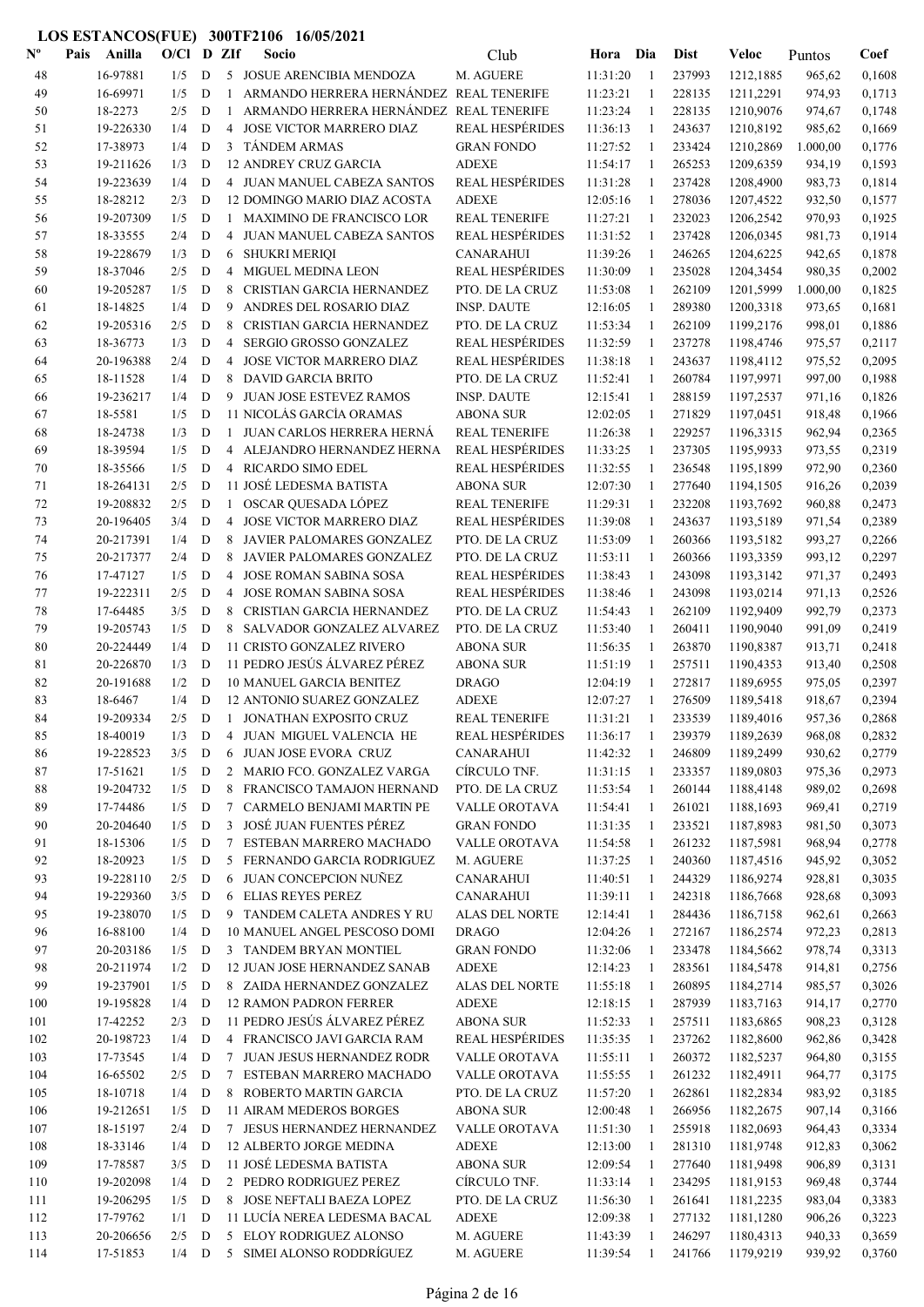| $N^{\text{o}}$ | Pais | Anilla                | $O/C1$ D ZIf   |             |                 | Socio                                                 | Club                             | Hora                 | Dia          | <b>Dist</b>      | Veloc                  | Puntos           | Coef             |
|----------------|------|-----------------------|----------------|-------------|-----------------|-------------------------------------------------------|----------------------------------|----------------------|--------------|------------------|------------------------|------------------|------------------|
| 115            |      | 17-46738              | 1/5            | D           |                 | 4 RICHARD DAMAS DAMAS                                 | <b>REAL HESPÉRIDES</b>           | 11:42:17             | -1           | 244334           | 1178,7441              | 959,51           | 0,3753           |
| 116            |      | 17-76433              | 3/5            | D           | 6               | ANGELICA MEDINA MARTIN                                | <b>CANARAHUI</b>                 | 11:44:30             | 1            | 246861           | 1178,3341              | 922,08           | 0,3747           |
| 117            |      | 19-238092             | 2/5            | D           | 9               | TANDEM CALETA ANDRES Y RU                             | <b>ALAS DEL NORTE</b>            | 12:16:26             | 1            | 284436           | 1178,1140              | 955,63           | 0,3280           |
| 118            |      | 19-226399             | 2/4            | D           | 5               | SIMEI ALONSO RODDRÍGUEZ                               | M. AGUERE                        | 11:40:14             | -1           | 241766           | 1178,0055              | 938,39           | 0,3892           |
| 119            |      | 20-219210             | 2/4            | D           | 6               | JUAN PEDRO MORENO GUTIERR                             | <b>CANARAHUI</b>                 | 11:44:06             | $\mathbf{1}$ | 246302           | 1177,9149              | 921,75           | 0,3853           |
| 120            |      | 19-205429             | 1/4            | D           | 8               | <b>ANTONIO MESA DIAZ</b>                              | PTO. DE LA CRUZ                  | 11:54:42             | -1           | 258741           | 1177,7014              | 980,11           | 0,3698           |
| 121            |      | 18-34124              | 3/5            | D           | 6               | JUAN CONCEPCION NUÑEZ                                 | <b>CANARAHUI</b>                 | 11:42:39             | $\mathbf{1}$ | 244329           | 1176,6386              | 920,76           | 0,3949           |
| 122            |      | 16-65104              | 3/4            | D           | 7               | JESUS HERNANDEZ HERNANDEZ                             | VALLE OROTAVA                    | 11:52:33             | $\mathbf{1}$ | 255918           | 1176,3641              | 959,77           | 0,3802           |
| 123            |      | 17-50386              | 1/5            | D           |                 | 5 LAURA ACOSTA JORGE                                  | M. AGUERE                        | 11:36:24             | -1           | 236879           | 1176,1619              | 936,93           | 0,4141           |
| 124            |      | 19-198638             | 1/3            | D           | 7               | URBANO SOSA HERNANDEZ                                 | VALLE OROTAVA                    | 11:53:58             | 1            | 257388           | 1175,4666              | 959,04           | 0,3842           |
| 125            |      | 18-34700              | 4/5            |             | 6               | <b>ELIAS REYES PEREZ</b>                              | <b>CANARAHUI</b>                 | 11:41:15             | -1           | 242318           | 1174,8752              | 919,38           | 0,4114           |
| 126            |      | 19-217450             | 1/5            | D           | 5               | <b>GUILLERMO GALVAN LOPEZ</b>                         | M. AGUERE                        | 11:41:18             | -1           | 242184           | 1173,9409              | 935,16           | 0,4149           |
| 127            |      | 18-11247              | 1/4            | D           | 8               | DIONISIO MIGUEL TORRES GO                             | PTO. DE LA CRUZ                  | 11:57:00             | 1            | 260560           | 1173,6937              | 976,77           | 0,3887           |
| 128            |      | 17-63955              | 1/4            | D           | 8               | RICHARD EDWARD FROST                                  | PTO. DE LA CRUZ                  | 11:56:05             | 1            | 259396           | 1173,2951              | 976,44           | 0,3935           |
| 129            |      | 19-205502             | 1/4            | D           | 8               | <b>JOSE GONZALEZ GARCIA</b>                           | PTO. DE LA CRUZ                  | 11:57:27             | 1            | 260958           | 1173,1086              | 976,28           | 0,3942           |
| 130            |      | 20-217509             | 2/5            | D           | 8               | FRANCISCO TAMAJON HERNAND                             | PTO. DE LA CRUZ                  | 11:56:49             | $\mathbf{1}$ | 260144           | 1172,7883              | 976,02           | 0,3985           |
| 131            |      | 19-204726             | 3/5            | D           | 8               | FRANCISCO TAMAJON HERNAND                             | PTO. DE LA CRUZ                  | 11:56:53             | 1            | 260144           | 1172,4360              | 975,72           | 0,4016           |
| 132            |      | 18-9429               | 1/5            | D           | 8               | RAFAEL JOSE SIVERIO GRILL                             | PTO. DE LA CRUZ                  | 11:59:47             | -1           | 263512           | 1172,2933              | 975,61           | 0,3995           |
| 133            |      | 17-72511              | 2/4            | D           |                 | 9 ANDRES DEL ROSARIO DIAZ                             | <b>INSP. DAUTE</b>               | 12:21:53             | -1           | 289380           | 1172,1326              | 950,78           | 0,3665           |
| 134            |      | 19-212389             | 4/5            |             |                 | 11 AYTHAMI TOLEDO VARGAS                              | <b>ABONA SUR</b>                 | 12:09:49             | $\mathbf{1}$ | 275020           | 1171,2116              | 898,66           | 0,3885           |
| 135            |      | 18-10668              | 2/4            | D           | 8               | ROBERTO MARTIN GARCIA                                 | PTO. DE LA CRUZ                  | 11:59:42             | 1            | 262861           | 1169,8309              | 973,56           | 0,4096           |
| 136            |      | 20-202562             | 1/5            | D           |                 | 2 FRANCISCO DIAZ REVERON                              | CÍRCULO TNF.                     | 11:33:59             | 1            | 232720           | 1169,5452              | 959,34           | 0,4660           |
| 137            |      | 17-71334              | 1/3            | D           | 9               | <b>GREGORIO EULOGI HERNANDEZ</b>                      | <b>ISLA BAJA</b>                 | 12:23:29             | 1            | 290603           | 1169,5070              | 948,65           | 0,3759           |
| 138            |      | 19-202823             | 1/5            | D           |                 | 2 MARCOS RAMOS DELGADO                                | CÍRCULO TNF.                     | 11:34:58             | 1            | 233699           | 1168,6898              | 958,63           | 0,4709           |
| 139            |      | 20-203032             | 2/5            | D           |                 | 3 TANDEM BRYAN MONTIEL                                | <b>GRAN FONDO</b>                | 11:34:49             | 1            | 233478           | 1168,4611              | 965,44           | 0,4748           |
| 140            |      | 18-25355<br>19-208788 | 1/4            | D           |                 | 2 JOSE JAVIER DENIZ CABRERA<br>1 JOSÉ AGUIAR ÁLVAREZ  | CÍRCULO TNF.                     | 11:34:15<br>11:31:18 | 1<br>1       | 232730           | 1168,0301              | 958,09           | 0,4797<br>0,4905 |
| 141            |      | 19-212801             | 1/4<br>1/5     | D<br>D      |                 | 11 JUAN LUIS PADILLA MACHIN                           | <b>REAL TENERIFE</b>             | 12:05:02             | -1           | 229249           | 1167,8502              | 940,01           | 0,4216           |
| 142<br>143     |      | 19-201464             | 2/5            | D           |                 | 2 MARIO FCO. GONZALEZ VARGA                           | <b>ABONA SUR</b><br>CÍRCULO TNF. | 11:34:51             | 1            | 268615<br>233357 | 1167,7221<br>1167,6607 | 895,98<br>957,79 | 0,4887           |
| 144            |      | 19-201960             | 2/4            | D           |                 | 2 JOSE JAVIER DENIZ CABRERA                           | CÍRCULO TNF.                     | 11:34:39             | 1            | 232730           | 1165,6900              | 956,17           | 0,4934           |
| 145            |      | 19-235506             | 1/4            | D           | 9               | FCO. ENRIQUE MARTIN ACEV                              | <b>ISLA BAJA</b>                 | 12:23:31             | 1            | 289690           | 1165,6763              | 945,54           | 0,3992           |
| 146            |      | 18-34153              | 4/5            |             | 6               | JUAN CONCEPCION NUÑEZ                                 | <b>CANARAHUI</b>                 | 11:44:38             | $\mathbf{1}$ | 244329           | 1165,5064              | 912,04           | 0,4765           |
| 147            |      | 18-27160              | 3/4            | D           |                 | 2 JOSE JAVIER DENIZ CABRERA                           | CÍRCULO TNF.                     | 11:34:49             | 1            | 232730           | 1164,7177              | 955,38           | 0,5037           |
| 148            |      | 18-26630              | 2/4            | D           |                 | 2 PEDRO RODRIGUEZ PEREZ                               | CÍRCULO TNF.                     | 11:36:12             | 1            | 234295           | 1164,4881              | 955,19           | 0,5037           |
| 149            |      | 19-198610             | 2/3            | D           | 7               | URBANO SOSA HERNANDEZ                                 | VALLE OROTAVA                    | 11:56:03             | 1            | 257388           | 1164,3881              | 950,00           | 0,4616           |
| 150            |      | 19-226243             | 4/4            |             |                 | 4 JOSE VICTOR MARRERO DIAZ                            | <b>REAL HESPÉRIDES</b>           | 11:44:18             | 1            | 243637           | 1164,0564              | 947,56           | 0,4910           |
| 151            |      | 17-50168              | 2/5            | D           |                 | 5 SALVADOR ACOSTA CAMACHO                             | M. AGUERE                        | 11:37:52             | 1            | 236141           | 1164,0207              | 927,25           | 0,5099           |
| 152            |      | 18-12536              | 1/5            | ${\bf D}$   |                 | 9 CLAUDIO MICHAEL GONZALEZ                            | <b>ISLA BAJA</b>                 | 12:21:07             | -1           | 286252           | 1163,0744              | 943,43           | 0,4234           |
| 153            |      | 18-28757              | 3/3            | D           |                 | 12 DOMINGO MARIO DIAZ ACOSTA                          | <b>ADEXE</b>                     | 12:14:12             | -1           | 278036           | 1162,3579              | 897,68           | 0,4388           |
| 154            |      | 18-18318              | 1/4            | D           |                 | <b>10 SALVADOR EXPOSITO RODRIGU</b>                   | <b>DRAGO</b>                     | 12:13:22             | 1            | 277006           | 1162,1004              | 952,44           | 0,4433           |
| 155            |      | 17-55624              | 1/4            | D           |                 | 2 PEDRO SIVERIO MARTIN                                | CÍRCULO TNF.                     | 11:38:49             | 1            | 236616           | 1160,9257              | 952,27           | 0,5224           |
| 156            |      | 16-81281              | 1/5            | $\mathbf D$ |                 | 2 EUFEMIO CABRERA BETANCORT                           | CÍRCULO TNF.                     | 11:36:31             | $\mathbf{1}$ | 233926           | 1160,8271              | 952,18           | 0,5318           |
| 157            |      | 17-74089              | 1/3            | D           |                 | 7 FCO. JAVIER PEREZ GONZALE                           | VALLE OROTAVA                    | 11:53:53             | 1            | 254064           | 1160,7279              | 947,02           | 0,4928           |
| 158            |      | 18-15014              | 2/5            | D           | $7\phantom{.0}$ | CARMELO BENJAMI MARTIN PE                             | VALLE OROTAVA                    | 12:00:00             | 1            | 261021           | 1160,0933              | 946,50           | 0,4827           |
| 159            |      | 19-209341             | 3/5            | D           | $\mathbf{1}$    | JONATHAN EXPOSITO CRUZ                                | <b>REAL TENERIFE</b>             | 11:36:22             | -1           | 233539           | 1159,7699              | 933,51           | 0,5429           |
| 160            |      | 18-23327              | 3/5            | D           | $\mathbf{1}$    | ARMANDO HERRERA HERNÁNDEZ REAL TENERIFE               |                                  | 11:31:48             | 1            | 228135           | 1159,2226              | 933,07           | 0,5593           |
| 161            |      | 17-73637              | 3/5            | D           |                 | 7 ESTEBAN MARRERO MACHADO                             | VALLE OROTAVA                    | 12:00:26             | 1            | 261232           | 1158,7993              | 945,44           | 0,4915           |
| 162            |      | 19-198495             | 1/4            | $\mathbf D$ |                 | 7 NAUZET PERDOMO HERNANDEZ                            | VALLE OROTAVA                    | 11:53:18             | -1           | 252886           | 1158,4333              | 945,14           | 0,5108           |
| 163            |      | 18-25558              | 1/4            | D           |                 | 2 CESAR ESCOBAR HERNANDEZ                             | CÍRCULO TNF.                     | 11:36:53             | 1            | 233698           | 1157,5894              | 949,53           | 0,5562           |
| 164            |      | 18-33166              | 2/4            | D           |                 | 12 ALBERTO JORGE MEDINA                               | <b>ADEXE</b>                     | 12:18:03             | -1           | 281310           | 1157,4162              | 893,86           | 0,4649           |
| 165            |      | 20-204644             | 2/5            | D           |                 | 3 JOSÉ JUAN FUENTES PÉREZ                             | <b>GRAN FONDO</b>                | 11:37:08             | 1            | 233521           | 1155,2820              | 954,55           | 0,5635           |
| 166            |      | 17-76477              | 4/5            |             |                 | 6 ANGELICA MEDINA MARTIN                              | <b>CANARAHUI</b>                 | 11:48:41             | 1            | 246861           | 1155,2656              | 904,03           | 0,5362           |
| 167            |      | 19-209521             | 1/3            | D           | -1              | BESAY PLASENCIA HORMIGA                               | <b>REAL TENERIFE</b>             | 11:33:27             | 1            | 229253           | 1155,2179              | 929,85           | 0,5809           |
| 168            |      | 18-13312              | 2/3            | $\mathbf D$ | 9               | BERNARDO VELAZQUEZ BARRE                              | <b>ISLA BAJA</b>                 | 12:21:05             | 1            | 284224           | 1154,9909              | 936,87           | 0,4714           |
| 169            |      | 18-12962              | 1/3            | D           |                 | 9 DANIEL FRANCIS HERNANDEZ                            | ISLA BAJA                        | 12:25:03             | 1            | 288366           | 1153,2334              | 935,45           | 0,4674           |
| 170            |      | 20-216229             | 1/5            | D           |                 | 8 PEDRO JOSE RODRIGUEZ ZARZ                           | PTO. DE LA CRUZ                  | 12:01:34             | -1           | 261221           | 1152,9542              | 959,51           | 0,5190           |
| 171            |      | 19-237106             | 2/5            | D           |                 | 12 JUAN MORA MEDINA                                   | <b>ADEXE</b>                     | 12:12:37             | $\mathbf{1}$ | 273893           | 1152,6675              | 890,19           | 0,4979           |
| 172            |      | 18-4365               | 1/4            | D           |                 | 1 ASENCIO DELGADO NUÑEZ                               | <b>REAL TENERIFE</b>             | 11:38:18             | 1            | 234309           | 1152,5283              | 927,68           | 0,5854           |
| 173            |      | 18-14228              | 1/5            | D           |                 | 9 SANTIAGO HERNANDEZ HERNAN                           | <b>INSP. DAUTE</b>               | 12:26:35             | 1            | 289945           | 1152,4810              | 934,84           | 0,4758           |
| 174            |      | 18-14455              | 1/3            | $\mathbf D$ |                 | 9 JUAN ISIDRO PERERA CASAÑA                           | <b>INSP. DAUTE</b>               | 12:26:30             | $\mathbf{1}$ | 289780           | 1152,2068              | 934,62           | 0,4788           |
| 175            |      | 18-11642              | 1/5            | D           |                 | 8 TANDEM CAMARA "CARLOS Y L                           | PTO. DE LA CRUZ                  | 12:00:18             | $\mathbf{1}$ | 259564           | 1152,0817              | 958,78           | 0,5376           |
| 176            |      | 19-224820             | 1/4            | D           |                 | 4 JUAN REBOSO ACOSTA                                  | <b>REAL HESPÉRIDES</b>           | 11:51:57             | -1           | 249863           | 1151,7078              | 937,50           | 0,5617           |
| 177            |      | 16-79383              | 1/4            | D           |                 | 9 FCO. JAVIER LUIS MARTIN                             | <b>ISLA BAJA</b>                 | 12:26:55             | -1           | 290114           | 1151,6269              | 934,14           | 0,4865           |
| 178            |      | 18-24834              | 1/5            | D           |                 | 2 JUAN PEDRO GONZALO DUBOY                            | CÍRCULO TNF.                     | 11:36:58             | 1            | 232562           | 1151,4870              | 944,52           | 0,6104           |
| 179            |      | 18-13040              | 2/4            | D           |                 | 9 FCO. JAVIER LUIS MARTIN<br><b>12 TANDEM ACHAMAN</b> | <b>ISLA BAJA</b><br><b>ADEXE</b> | 12:26:57             | 1            | 290114<br>274183 | 1151,4745              | 934,02           | 0,4920           |
| 180<br>181     |      | 18-31795<br>18-12387  | 3/5<br>$1/5$ D | D           |                 | 9 MOISES HERNANDEZ HERNAND                            | <b>ISLA BAJA</b>                 | 12:13:09<br>12:27:00 | 1<br>-1      | 290080           | 1151,3038<br>1151,1111 | 889,14<br>933,73 | 0,5235<br>0,4976 |
|                |      |                       |                |             |                 |                                                       |                                  |                      |              |                  |                        |                  |                  |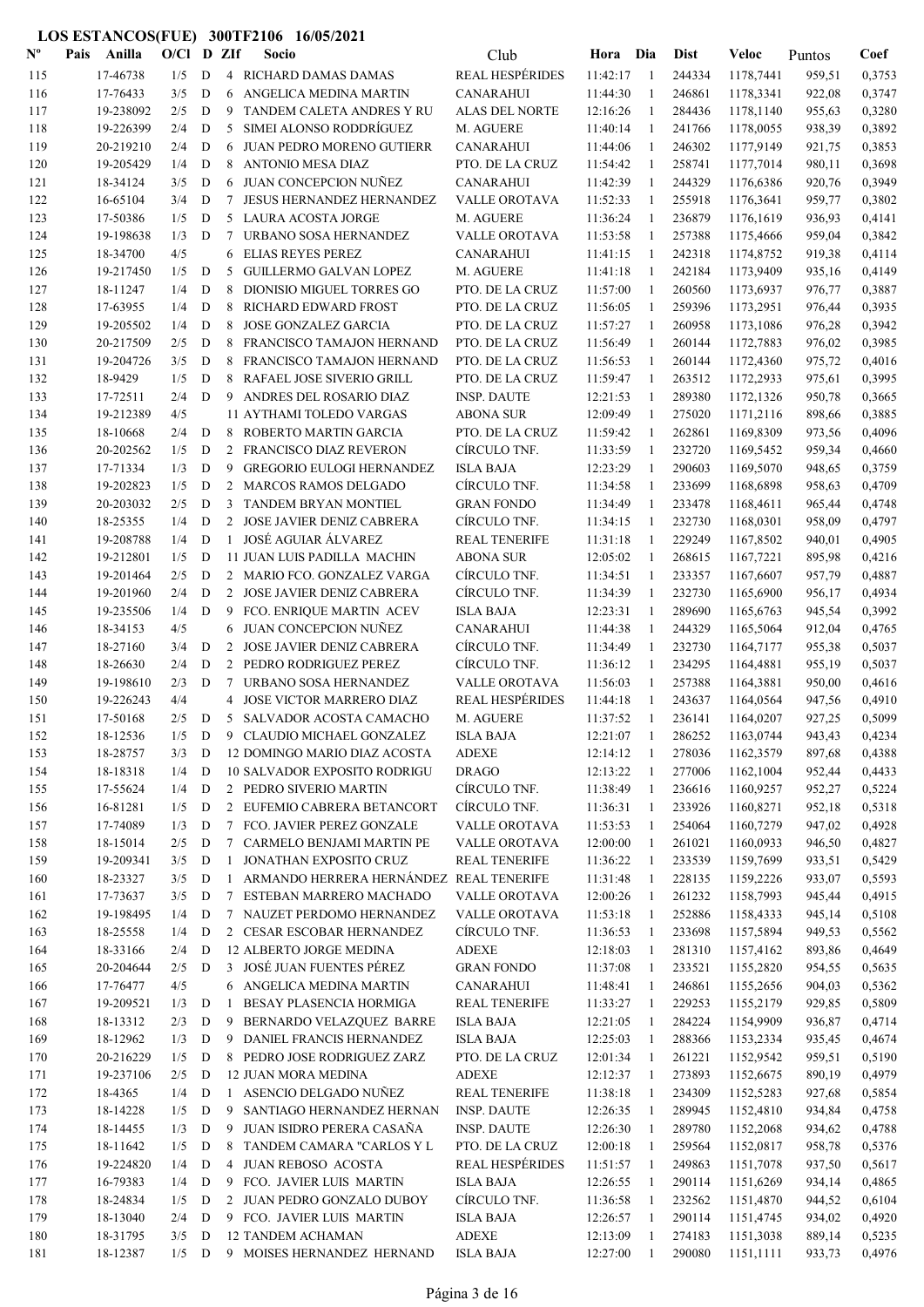| $\mathbf{N}^{\mathbf{o}}$ | Pais | Anilla                 | O/Cl       |             | D ZIf          | Socio                                                       | Club                                    | Hora                 | Dia                | <b>Dist</b>      | Veloc                  | Puntos           | Coef             |
|---------------------------|------|------------------------|------------|-------------|----------------|-------------------------------------------------------------|-----------------------------------------|----------------------|--------------------|------------------|------------------------|------------------|------------------|
| 182                       |      | 16-80517               | 1/5        | D           |                | 2 ANGEL AFONSO AFONSO                                       | CÍRCULO TNF.                            | 11:36:55             | $\overline{1}$     | 232402           | 1150,9798              | 944,11           | 0,6245           |
| 183                       |      | 20-221788              | 1/3        | D           | 6              | SANTIAGO MARTIN GARCIA                                      | <b>CANARAHUI</b>                        | 11:47:56             | -1                 | 244983           | 1150,5150              | 900,31           | 0,5957           |
| 184                       |      | 17-51359               | 1/5        | D           | 5              | MERCEDES MORALES JIMENEZ                                    | M. AGUERE                               | 11:40:16             | -1                 | 236012           | 1149,7824              | 915,91           | 0,6217           |
| 185                       |      | 20-G099181             | 1/2        | D           |                | <b>12 BENOIT R.V. DUCELLIER</b>                             | <b>ADEXE</b>                            | 12:20:02             | -1                 | 281623           | 1149,3253              | 887,61           | 0,5238           |
| 186                       |      | 18-24814               | 2/5        | D           |                | 2 JUAN PEDRO GONZALO DUBOY                                  | CÍRCULO TNF.                            | 11:37:21             | -1                 | 232562           | 1149,3057              | 942,73           | 0,6378           |
| 187                       |      | 20-234594              | 1/5        | D           | 7              | <b>MATIAS DAVID MARTIN MORAL</b>                            | VALLE OROTAVA                           | 11:56:08             | $\mathbf{1}$       | 254137           | 1149,2478              | 937,65           | 0,5868           |
| 188                       |      | 18-3006                | 2/5        | D           | 1              | <b>MAXIMINO DE FRANCISCO LOR</b>                            | <b>REAL TENERIFE</b>                    | 11:37:02             | -1                 | 232023           | 1148,4392              | 924,39           | 0,6461           |
| 189                       |      | 19-216644              | 3/5        | D           | 5              | SALVADOR ACOSTA CAMACHO                                     | M. AGUERE                               | 11:40:40             | -1                 | 236141           | 1148,1734              | 914,63           | 0,6383           |
| 190                       |      | 20-222948              | 2/3        | D           | 9              | DANIEL FRANCIS HERNANDEZ                                    | <b>ISLA BAJA</b>                        | 12:26:17             | 1                  | 288366           | 1147,5731              | 930,86           | 0,5254           |
| 191                       |      | 18-10848               | 1/5        | $\mathbf D$ | 8              | ROSA NIEVES CARRILLO DEVO                                   | PTO. DE LA CRUZ                         | 12:02:24             | 1                  | 260791           | 1146,8382              | 954,42           | 0,5840           |
| 192                       |      | 17-46383               | 1/5        | D           |                | 4 JULIO FELIPE MATEO ROMERO                                 | <b>REAL HESPÉRIDES</b>                  | 11:40:01             | 1                  | 235064           | 1146,5604              | 933,31           | 0,6514           |
| 193                       |      | 19-215327              | 4/5        |             |                | <b>12 TANDEM ACHAMAN</b>                                    | <b>ADEXE</b>                            | 12:14:09             | 1                  | 274183           | 1146,4897              | 885,42           | 0,5613           |
| 194                       |      | 17-81316               | 1/5        | D           |                | 8 MARIO MIGUEL GARCIA QUINT                                 | <b>ALAS DEL NORTE</b>                   | 12:05:40             | 1                  | 264410           | 1146,2861              | 953,96           | 0,5851           |
| 195                       |      | 17-79791               | 1/3        | D           |                | 12 YOSLEN ROBAINA CASTELLANO                                | <b>ADEXE</b>                            | 12:14:42             | -1                 | 274710           | 1146,0576              | 885,09           | 0,5661           |
| 196                       |      | 17-57406               | 4/5        |             | 1              | JONATHAN EXPOSITO CRUZ                                      | <b>REAL TENERIFE</b>                    | 11:38:52             | -1                 | 233539           | 1145,5477              | 922,06           | 0,6693           |
| 197                       |      | 20-231176              | 1/4        | D           | $\mathbf{1}$   | ANTONIO RODRÍGUEZ DELGADO                                   | <b>REAL TENERIFE</b>                    | 11:37:48             | 1                  | 232135           | 1144,6499              | 921,34           | 0,6767           |
| 198                       |      | 18-24877<br>19-197874  | 2/5        | D           | 2<br>3         | <b>MARCOS RAMOS DELGADO</b>                                 | CÍRCULO TNF.<br><b>GRAN FONDO</b>       | 11:39:13             | -1<br>$\mathbf{1}$ | 233699           | 1144,3679              | 938,68           | 0,6756           |
| 199                       |      |                        | 1/5        | D           |                | RICARDO GARCÍA ALBERTO                                      |                                         | 11:39:24             | $\mathbf{1}$       | 233890<br>246809 | 1144,2759              | 945,45           | 0,6785           |
| 200                       |      | 18-34286               | 4/5        |             | 6              | <b>JUAN JOSE EVORA CRUZ</b>                                 | <b>CANARAHUI</b>                        | 11:50:42             |                    | 233539           | 1144,2235              | 895,39           | 0,6462           |
| 201<br>202                |      | 19-209343<br>20-216376 | 5/5<br>1/4 | $\mathbf D$ | 1<br>8         | <b>JONATHAN EXPOSITO CRUZ</b><br><b>AGUSTIN CABO MARTIN</b> | <b>REAL TENERIFE</b><br>PTO. DE LA CRUZ | 11:39:18<br>12:01:38 | $\mathbf{1}$<br>1  | 259037           | 1143,1180<br>1142,9784 | 920,11           | 0,6863<br>0,6219 |
| 203                       |      | 18-263485              | 2/5        | D           | 8              | JOSE NEFTALI BAEZA LOPEZ                                    | PTO. DE LA CRUZ                         | 12:03:59             | 1                  | 261641           | 1142,6203              | 951,21<br>950,91 | 0,6187           |
|                           |      |                        |            |             |                |                                                             |                                         |                      |                    |                  |                        |                  |                  |
| 204                       |      | 20-230127              | 1/4        | D           | 1              | <b>GABRIEL SOCAS MARTIN</b><br><b>GABRIEL SOCAS MARTIN</b>  | <b>REAL TENERIFE</b>                    | 11:39:48             | 1                  | 234005           | 1142,6025              | 919,69           | 0,6952           |
| 205                       |      | 19-215552              | 2/4<br>1/5 | D           | -1             | 3 JONAY MARTÍN GARCÍA                                       | <b>REAL TENERIFE</b>                    | 11:39:52             | 1                  | 234005           | 1142,2307              | 919,39           | 0,6986           |
| 206                       |      | 18-1028                |            | D           |                |                                                             | <b>GRAN FONDO</b>                       | 11:39:50             | 1<br>-1            | 233890           | 1141,8552              | 943,45           | 0,7024           |
| 207<br>208                |      | 18-17030<br>17-39813   | 1/5<br>1/3 | D<br>D      | 3              | 10 JOSE ANTONIO LEON ARVELO<br>VICTOR DARIO GÓMEZ BAUTE     | <b>DRAGO</b><br><b>GRAN FONDO</b>       | 12:17:00<br>11:41:23 | -1                 | 276256<br>235595 | 1141,5537<br>1141,5408 | 935,60<br>943,19 | 0,5975<br>0,7040 |
| 209                       |      | 13-74051               | 1/5        | D           | 2              | <b>MANUEL RIVERO MELIAN</b>                                 | <b>REAL HESPÉRIDES</b>                  | 11:40:52             | -1                 | 234872           | 1140,8938              | 935,83           | 0,7096           |
| 210                       |      | 19-200534              | 1/4        | D           | 3              | JOSÉ RAMÓN FEBLES MARTÍN                                    | <b>GRAN FONDO</b>                       | 11:41:20             | -1                 | 235159           | 1139,7044              | 941,68           | 0,7121           |
| 211                       |      | 19-200533              | 2/4        | D           | 3              | JOSÉ RAMÓN FEBLES MARTÍN                                    | <b>GRAN FONDO</b>                       | 11:41:23             | -1                 | 235159           | 1139,4282              | 941,45           | 0,7155           |
| 212                       |      | 18-21507               | 1/5        | D           | 5              | FRANCISCO MARRERO TEJERA                                    | M. AGUERE                               | 11:43:55             | 1                  | 238037           | 1139,3873              | 907,63           | 0,7102           |
| 213                       |      | 17-64998               | 3/5        | D           | 8              | JOSE NEFTALI BAEZA LOPEZ                                    | PTO. DE LA CRUZ                         | 12:04:43             | -1                 | 261641           | 1138,9726              | 947,88           | 0,6492           |
| 214                       |      | 19-215265              | 1/4        | D           | 3              | JOSÉ MANUEL AFONSO RUANO                                    | <b>GRAN FONDO</b>                       | 11:42:00             | 1                  | 235720           | 1138,7440              | 940,88           | 0,7240           |
| 215                       |      | 18-408                 | 1/4        | ${\bf D}$   | 3              | <b>JUAN DANIEL LUGO DÍAZ</b>                                | <b>GRAN FONDO</b>                       | 11:40:25             | 1                  | 233916           | 1138,7391              | 940,88           | 0,7330           |
| 216                       |      | 16-65984               | 2/4        | D           | 7              | <b>JUAN JESUS HERNANDEZ RODR</b>                            | VALLE OROTAVA                           | 12:03:40             | 1                  | 260372           | 1138,6531              | 929,01           | 0,6615           |
| 217                       |      | 16-96733               | 4/5        |             | 5              | SALVADOR ACOSTA CAMACHO                                     | M. AGUERE                               | 11:42:24             | 1                  | 236141           | 1138,5776              | 906,99           | 0,7328           |
| 218                       |      | 18-26741               | 1/4        | D           |                | 2 ALBERTO GUTIERREZ POLEO                                   | CIRCULO TNF.                            | 11:40:41             | 1                  | 234178           | 1138,5366              | 933,90           | 0,7424           |
| 219                       |      | 20-204609              | 3/5        | D           | 3              | JOSÉ JUAN FUENTES PÉREZ                                     | <b>GRAN FONDO</b>                       | 11:40:14             | 1                  | 233521           | 1137,8317              | 940,13           | 0,7479           |
| 220                       |      | 18-22857               | 1/4        | D           | 5              | JUAN CANO CANO                                              | M. AGUERE                               | 11:42:27             | -1                 | 236022           | 1137,7296              | 906,31           | 0,7433           |
| 221                       |      | 19-206445              | 1/3        | D           | 8              | ANTONIO CALZADILLA LORENZ                                   | PTO. DE LA CRUZ                         | 12:04:09             | $\mathbf{1}$       | 260611           | 1137,2943              | 946,48           | 0,6762           |
| 222                       |      | 18-22505               | 1/5        | D           | 5              | <b>JUAN RAMON PEREZ LUIS</b>                                | M. AGUERE                               | 11:43:20             | -1                 | 236856           | 1136,9088              | 905,66           | 0,7474           |
| 223                       |      | 16-51986               | 2/4        | D           |                | 8 DAVID GARCIA BRITO                                        | PTO. DE LA CRUZ                         | 12:04:24             | -1                 | 260784           | 1136,8091              | 946,07           | 0,6819           |
| 224                       |      | 19-196726              | 1/4        | D           | 1              | JOSE JUAN RODRIGUEZ PAVON                                   | <b>GRAN FONDO</b>                       | 11:40:22             | $\mathbf{1}$       | 233404           | 1136,5233              | 914,80           | 0,7653           |
| 225                       |      | 18-28974               | 2/4        | D           | 8              | ANTONIO MESA DIAZ                                           | PTO. DE LA CRUZ                         | 12:02:42             | -1                 | 258741           | 1136,3241              | 945,67           | 0,6935           |
| 226                       |      | 17-55291               | 2/5        | D           |                | 2 EUFEMIO CABRERA BETANCORT                                 | CÍRCULO TNF.                            | 11:40:54             | 1                  | 233926           | 1136,1146              | 931,91           | 0,7704           |
| 227                       |      | 19-226583              | 2/3        | D           |                | 4 JUAN MIGUEL VALENCIA HE                                   | <b>REAL HESPÉRIDES</b>                  | 11:45:43             | 1                  | 239379           | 1136,0231              | 924,74           | 0,7562           |
| 228                       |      | 17-73082               | 3/5        | D           |                | 7 CARMELO BENJAMI MARTIN PE                                 | VALLE OROTAVA                           | 12:04:48             | 1                  | 261021           | 1135,8616              | 926,73           | 0,6966           |
| 229                       |      | 19-200431              | 2/4        | D           |                | 2 PEDRO SIVERIO MARTIN                                      | CÍRCULO TNF.                            | 11:43:20             | 1                  | 236616           | 1135,7568              | 931,62           | 0,7718           |
| 230                       |      | 18-15062               | 4/5        |             | 7              | CARMELO BENJAMI MARTIN PE                                   | <b>VALLE OROTAVA</b>                    | 12:04:51             | 1                  | 261021           | 1135,6145              | 926,53           | 0,7027           |
| 231                       |      | 16-60020               | 1/4        | D           | 4              | JORGE EXPOSITO ROJAS                                        | <b>REAL HESPÉRIDES</b>                  | 11:43:19             | 1                  | 236516           | 1135,3676              | 924,20           | 0,7789           |
| 232                       |      | 18-26919               | 1/5        | D           | 2              | FERNANDO DE FUENTES BARRE                                   | CÍRCULO TNF.                            | 11:43:32             | 1                  | 236730           | 1135,2142              | 931,18           | 0,7815           |
| 233                       |      | 18-39842               | 1/4        | D           | 4              | SERGIO DAVID DIAZ TEJERA                                    | <b>REAL HESPÉRIDES</b>                  | 11:43:21             | 1                  | 236466           | 1134,9460              | 923,86           | 0,7858           |
| 234                       |      | 18-41582               | 1/1        | D           |                | 12 JOSE ALBERTO PLASENCIA MA                                | <b>ADEXE</b>                            | 12:30:03             | -1                 | 289433           | 1134,8089              | 876,40           | 0,6447           |
| 235                       |      | 18-39117               | 1/4        | D           |                | 4 ISIDRO DIAZ ALVAREZ                                       | <b>REAL HESPÉRIDES</b>                  | 11:43:26             | -1                 | 236460           | 1134,4635              | 923,47           | 0,7925           |
| 236                       |      | 18-15642               | 3/4        | D           | $\tau$         | JUAN JESUS HERNANDEZ RODR                                   | <b>VALLE OROTAVA</b>                    | 12:04:32             | -1                 | 260372           | 1134,3538              | 925,50           | 0,7228           |
| 237                       |      | 19-223374              | 1/3        | D           | $\overline{4}$ | JOSE JAVIER MENDOZA PEÑA                                    | <b>REAL HESPÉRIDES</b>                  | 11:43:09             | 1                  | 236007           | 1133,8314              | 922,95           | 0,8008           |
| 238                       |      | 19-225927              | 1/5        | $\mathbf D$ | 4              | JOSE ANTONIO RODRÍGUEZ GO                                   | <b>REAL HESPÉRIDES</b>                  | 11:42:49             | 1                  | 235629           | 1133,8311              | 922,95           | 0,8055           |
| 239                       |      | 19-205321              | 4/5        |             | 8              | CRISTIAN GARCIA HERNANDEZ                                   | PTO. DE LA CRUZ                         | 12:06:12             | 1                  | 262109           | 1133,6894              | 943,48           | 0,7271           |
| 240                       |      | 15-84667               | 2/4        | $\mathbf D$ |                | 2 ANIBAL HERNANDEZ RODRIGU                                  | CÍRCULO TNF.                            | 11:41:02             | 1                  | 233521           | 1133,4137              | 929,70           | 0,8196           |
| 241                       |      | 16-65676               | 2/5        | D           |                | 7 FCO. JAVIER HERNANDEZ PER                                 | VALLE OROTAVA                           | 12:03:58             | -1                 | 259493           | 1133,3222              | 924,66           | 0,7406           |
| 242                       |      | 20-190384              | 1/3        | D           |                | 10 TANDEM TORIBIO JONAY                                     | <b>DRAGO</b>                            | 12:16:34             | 1                  | 273725           | 1133,1241              | 928,69           | 0,7050           |
| 243                       |      | 19-222877              | 1/4        | D           |                | 4 JULIO A. EXPOSITO GARCIA                                  | <b>REAL HESPÉRIDES</b>                  | 11:43:12             | 1                  | 235896           | 1133,0259              | 922,30           | 0,8215           |
| 244                       |      | 19-225284              | 1/4        | D           |                | 4 DOMINGO MARICHAL AGUILAR                                  | <b>REAL HESPÉRIDES</b>                  | 11:42:25             | 1                  | 234967           | 1132,8260              | 922,13           | 0,8281           |
| 245                       |      | 19-226867              | 2/4        | D           | $\overline{4}$ | JULIO A. EXPOSITO GARCIA                                    | <b>REAL HESPÉRIDES</b>                  | 11:43:15             | 1                  | 235896           | 1132,7539              | 922,08           | 0,8282           |
| 246                       |      | 18-35620               | 2/4        | D           | 4              | <b>JORGE EXPOSITO ROJAS</b>                                 | <b>REAL HESPÉRIDES</b>                  | 11:43:49             | -1                 | 236516           | 1132,6491              | 921,99           | 0,8294           |
| 247                       |      | 18-2866                | 1/5        | D           | $\mathbf{1}$   | DOMINGO PEREZ HERNANDEZ                                     | <b>REAL TENERIFE</b>                    | 11:37:34             | -1                 | 229241           | 1131,6818              | 910,90           | 0,8592           |
| 248                       |      | 20-219030              | $1/1$ D    |             |                | 6 JAVIER VARGAS MORALES                                     | <b>CANARAHUI</b>                        | 11:42:37             | -1                 | 234932           | 1131,5662              | 885,48           | 0,8418           |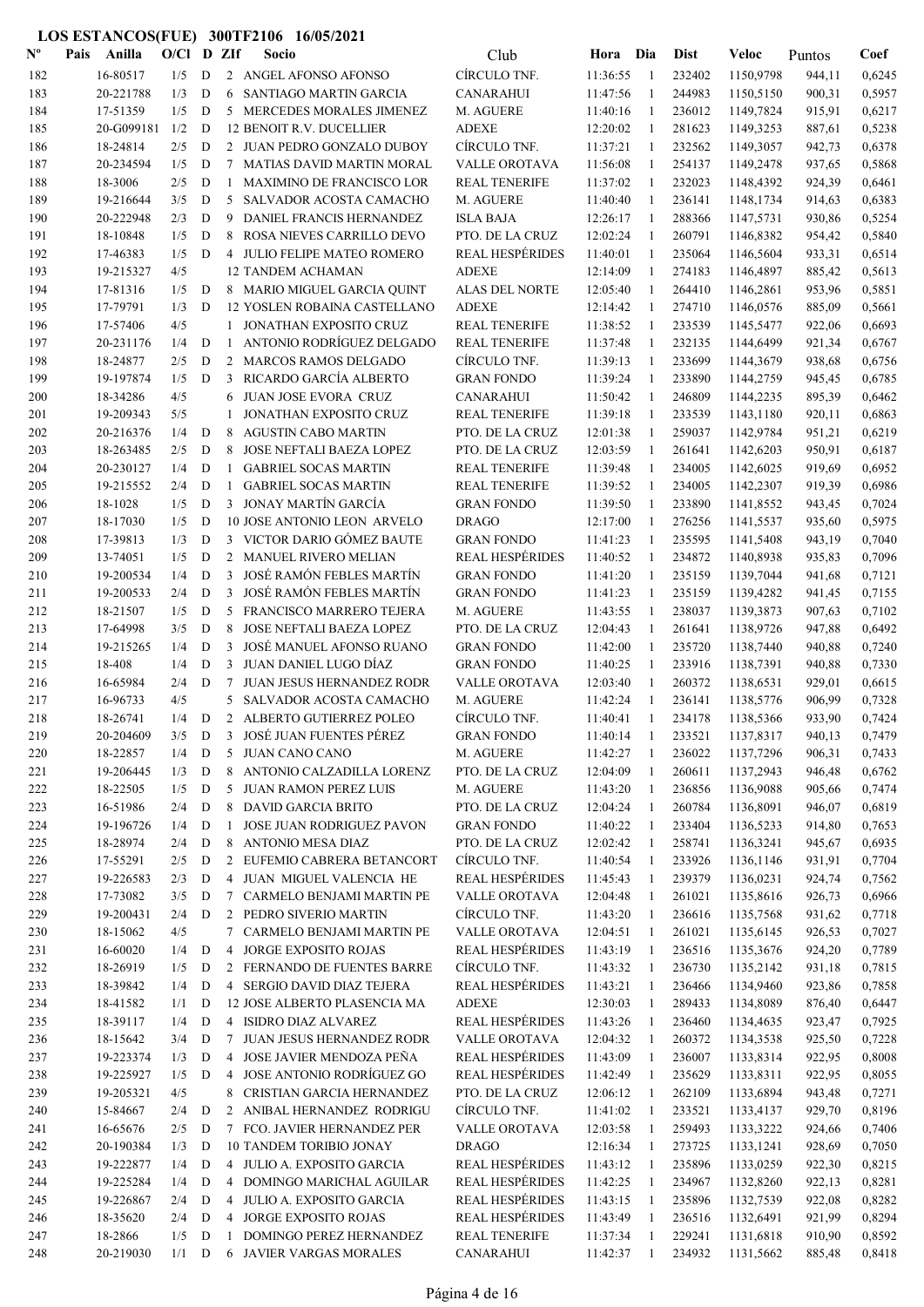| $N^{\text{o}}$ | Pais | Anilla                 | $O/CI$ D ZIf |                  |                | Socio                                                   | Club                                      | Hora                 | Dia               | <b>Dist</b>      | Veloc                  | Puntos           | Coef             |
|----------------|------|------------------------|--------------|------------------|----------------|---------------------------------------------------------|-------------------------------------------|----------------------|-------------------|------------------|------------------------|------------------|------------------|
| 249            |      | 20-231500              | 1/1          | D                |                | 1 SERGIO ANTONINO ALVAREZ R                             | <b>REAL TENERIFE</b>                      | 11:37:51             | $\mathbf{1}$      | 229491           | 1131,3335              | 910,62           | 0,8652           |
| 250            |      | 20-199448              | 1/5          | D                |                | 2 CIRIACO RAMOS CARTAYA                                 | CÍRCULO TNF.                              | 11:42:32             | -1                | 234682           | 1130,8159              | 927,57           | 0,8495           |
| 251            |      | 18-14265               | 2/5          | D                | 9              | SANTIAGO HERNANDEZ HERNAN                               | <b>INSP. DAUTE</b>                        | 12:31:32             | 1                 | 289945           | 1130,2430              | 916,80           | 0,6903           |
| 252            |      | 20-216068              | 2/5          | D                | 8              | RAFAEL JOSE SIVERIO GRILL                               | PTO. DE LA CRUZ                           | 12:08:10             | $\mathbf{1}$      | 263512           | 1130,1444              | 940,53           | 0,7626           |
| 253            |      | 19-198147              | 3/5          | D                | 7              | FCO. JAVIER HERNANDEZ PER                               | VALLE OROTAVA                             | 12:04:37             | -1                | 259493           | 1130,1140              | 922,04           | 0,7775           |
| 254            |      | 16-60395               | 1/4          | D                | 4              | ANTONIO EXPOSITO ROJAS                                  | <b>REAL HESPÉRIDES</b>                    | 11:44:29             | $\mathbf{1}$      | 236523           | 1129,0779              | 919,08           | 0,8564           |
| 255            |      | 18-36768               | 2/3          | D                | $\overline{4}$ | SERGIO GROSSO GONZALEZ                                  | <b>REAL HESPÉRIDES</b>                    | 11:45:11             | $\mathbf{1}$      | 237278           | 1128,9097              | 918,95           | 0,8570           |
| 256            |      | 20-211934              | 2/2          | D                |                | <b>12 JUAN JOSE HERNANDEZ SANAB</b>                     | <b>ADEXE</b>                              | 12:26:22             | $\mathbf{1}$      | 283561           | 1128,0772              | 871,20           | 0,7199           |
| 257            |      | 18-13958               | 2/5          | D                |                | 9 MOISES HERNANDEZ HERNAND                              | <b>ISLA BAJA</b>                          | 12:32:10             | -1                | 290080           | 1127,9844              | 914,97           | 0,7065           |
| 258            |      | 18-15983               | 2/4          | D                | 7              | NAUZET PERDOMO HERNANDEZ                                | VALLE OROTAVA                             | 11:59:13             | 1                 | 252886           | 1127,8644              | 920,20           | 0,8136           |
| 259            |      | 18-11729               | 1/4          | D                | 8              | PRIMOS ESPINOSA MANUEL Y                                | PTO. DE LA CRUZ                           | 12:06:55             | 1                 | 261499           | 1127,5559              | 938,37           | 0,7898           |
| 260            |      | 18-24605               | 1/5          | D                |                | 2 PEDRO JORGE GONZALEZ PERE                             | CÍRCULO TNF.                              | 11:51:41             | 1                 | 244318           | 1127,5348              | 924,88           | 0,8486           |
| 261            |      | 18-39593               | 2/5          | D                | 4              | ALEJANDRO HERNANDEZ HERNA                               | <b>REAL HESPÉRIDES</b>                    | 11:45:29             | 1                 | 237305           | 1127,4289              | 917,74           | 0,8771           |
| 262            |      | 18-11749<br>15-109629  | 2/4<br>3/4   | D<br>D           | 8<br>4         | PRIMOS ESPINOSA MANUEL Y                                | PTO. DE LA CRUZ<br><b>REAL HESPÉRIDES</b> | 12:06:57<br>11:44:50 | 1<br>$\mathbf{1}$ | 261499           | 1127,3938              | 938,24           | 0,7990<br>0,8867 |
| 263<br>264     |      | 19-234300              | 2/4          | D                | 9              | <b>JORGE EXPOSITO ROJAS</b><br>FCO. ENRIQUE MARTIN ACEV | <b>ISLA BAJA</b>                          | 12:32:03             | $\mathbf{1}$      | 236516<br>289690 | 1127,1612<br>1126,9792 | 917,52<br>914,15 | 0,7267           |
| 265            |      | 19-237002              | 1/4          | D                |                | 2 RAMON AGUILAR PEREZ                                   | CÍRCULO TNF.                              | 11:38:35             | 1                 | 229285           | 1126,2464              | 923,82           | 0,9217           |
| 266            |      | 15-118983              | 1/4          | D                | 4              | JUAN RAMON MEDEROS CASTEL                               | <b>REAL HESPÉRIDES</b>                    | 11:50:37             | $\mathbf{1}$      | 242834           | 1126,2302              | 916,77           | 0,8735           |
| 267            |      | 20-194522              | 2/4          | D                | 4              | FRANCISCO JAVI GARCIA RAM                               | <b>REAL HESPÉRIDES</b>                    | 11:45:41             | $\mathbf{1}$      | 237262           | 1126,1546              | 916,70           | 0,8974           |
| 268            |      | 17-48535               | 1/4          | D                | 4              | <b>JUAN CARLOS RAVELO RAMOS</b>                         | <b>REAL HESPÉRIDES</b>                    | 11:46:59             | $\mathbf{1}$      | 238715           | 1126,1027              | 916,66           | 0,8953           |
| 269            |      | 15-84146               | 1/5          | D                |                | 2 CARLOS DE FUENTES BARRERA                             | CÍRCULO TNF.                              | 11:45:25             | 1                 | 236924           | 1125,9754              | 923,60           | 0,9054           |
| 270            |      | 19-236013              | 1/4          | D                | 9              | DOMINGO TOMAS HERNANDEZ W                               | <b>INSP. DAUTE</b>                        | 12:32:29             | 1                 | 289711           | 1125,1641              | 912,68           | 0,7432           |
| 271            |      | 18-37118               | 2/5          | D                |                | 4 JOSE ANTONIO RODRÍGUEZ GO                             | <b>REAL HESPÉRIDES</b>                    | 11:44:29             | 1                 | 235629           | 1124,8102              | 915,61           | 0,9172           |
| 272            |      | 20-202774              | 1/4          | D                |                | 2 FCO. JAVIER GOYA RODRIGUE                             | CÍRCULO TNF.                              | 11:58:00             | 1                 | 250828           | 1124,7892              | 922,62           | 0,8648           |
| 273            |      | 19-209802              | 2/4          | D                | 1              | ASENCIO DELGADO NUÑEZ                                   | <b>REAL TENERIFE</b>                      | 11:43:20             | 1                 | 234309           | 1124,6832              | 905,27           | 0,9291           |
| 274            |      | 18-36099               | 1/5          | D                |                | 4 ANTONIO RAMON PEÑA MELIAN                             | <b>REAL HESPÉRIDES</b>                    | 11:44:19             | 1                 | 235391           | 1124,5688              | 915,41           | 0,9282           |
| 275            |      | 20-234580              | 2/5          | D                | 7              | <b>MATIAS DAVID MARTIN MORAL</b>                        | <b>VALLE OROTAVA</b>                      | 12:01:09             | -1                | 254137           | 1123,7541              | 916,85           | 0,8629           |
| 276            |      | 19-205293              | 5/5          |                  | 8              | CRISTIAN GARCIA HERNANDEZ                               | PTO. DE LA CRUZ                           | 12:08:15             | -1                | 262109           | 1123,7256              | 935,19           | 0,8397           |
| 277            |      | 17-47082               | 3/5          | D                | 4              | JOSE ROMAN SABINA SOSA                                  | <b>REAL HESPÉRIDES</b>                    | 11:51:20             | -1                | 243098           | 1123,7196              | 914,72           | 0,9087           |
| 278            |      | 16-63035               | 2/5          | D                |                | 2 MANUEL RIVERO MELIAN                                  | <b>REAL HESPÉRIDES</b>                    | 11:44:06             | -1                | 234872           | 1123,2520              | 921,36           | 0,9439           |
| 279            |      | 20-206672              | 3/5          | D                | 5              | ELOY RODRIGUEZ ALONSO                                   | M. AGUERE                                 | 11:54:21             | $\mathbf{1}$      | 246297           | 1122,8493              | 894,46           | 0,9033           |
| 280            |      | 19-206554              | 3/4          | D                | 8              | <b>ANTONIO MESA DIAZ</b>                                | PTO. DE LA CRUZ                           | 12:05:27             | -1                | 258741           | 1122,7642              | 934,39           | 0,8630           |
| 281            |      | 19-217170              | 4/5          |                  | 5              | ELOY RODRIGUEZ ALONSO                                   | M. AGUERE                                 | 11:54:23             | 1                 | 246297           | 1122,6787              | 894,32           | 0,9098           |
| 282            |      | 16-81463               | 2/5          | D                | $\overline{2}$ | FERNANDO DE FUENTES BARRE                               | CÍRCULO TNF.                              | 11:45:57             | 1                 | 236730           | 1122,2091              | 920,51           | 0,9499           |
| 283            |      | 17-72247               | 2/4          | D                |                | 9 JUAN JOSE ESTEVEZ RAMOS                               | <b>INSP. DAUTE</b>                        | 12:31:54             | 1                 | 288159           | 1121,6777              | 909,85           | 0,7832           |
| 284            |      | 19-211511              | 2/5          | D                |                | 11 ROMÁN DOMINGO DIAZ MEDINA                            | <b>ABONA SUR</b>                          | 12:10:39             | 1                 | 264268           | 1121,4428              | 860,47           | 0,8570           |
| 285            |      | 18-22990               | 1/5          | D                |                | 5 JOSE MIGUEL RODRIGUEZ MIR                             | M. AGUERE                                 | 11:53:52             | $\mathbf{1}$      | 245399           | 1121,2260              | 893,16           | 0,9261           |
| 286            |      | 19-217062              | 1/3          | D                |                | 3 PEDRO MIGUEL RODRÍGUEZ AC                             | <b>GRAN FONDO</b>                         | 11:53:56             |                   | 245403           | 1120,9029              | 926,14           | 0,9294           |
| 287            |      | 19-206402              | 1/4          | D                |                | 8 MARCOS REAL ALVAREZ                                   | <b>ALAS DEL NORTE</b>                     | 12:07:35             | 1                 | 260593           | 1120,4285              | 932,44           | 0,8783           |
| 288            |      | 19-219884              | 2/5          | D                |                | 10 JOSE MANUEL GONZALEZ PERE                            | <b>DRAGO</b>                              | 12:19:16             | 1                 | 273634           | 1120,2265              | 918,12           | 0,8393           |
| 289            |      | 17-47084               | 4/5          |                  |                | 4 JOSE ROMAN SABINA SOSA                                | <b>REAL HESPÉRIDES</b>                    | 11:52:01             | 1                 | 243098           | 1120,1812              | 911,84           | 0,9480           |
| 290            |      | 16-78679               | 2/5          | $\mathbf D$      | 9              | CLAUDIO MICHAEL GONZALEZ                                | <b>ISLA BAJA</b>                          | 12:30:33             | 1                 | 286252           | 1120,1409              | 908,60           | 0,8079           |
| 291            |      | 19-200639              | 3/5          | D                |                | 2 JUAN PEDRO GONZALO DUBOY                              | CÍRCULO TNF.                              | 11:42:39             | $\mathbf{1}$      | 232562           | 1119,9711              | 918,67           | 0,9978           |
| 292            |      | 19-206164              | 1/5          | D                | 8              | JULIO CALZADILLA LORENZO                                | PTO. DE LA CRUZ                           | 12:07:22             | -1                | 260163           | 1119,6227              | 931,77           | 0,8950           |
| 293<br>294     |      | 19-225705<br>20-217956 | 1/3<br>1/3   | D<br>$\mathbf D$ | 8              | 4 MATEO FERNANDEZ GONZALEZ<br>TANDEM DE ARA "PABLO Y RE | <b>REAL HESPÉRIDES</b><br>PTO. DE LA CRUZ | 11:45:59             | 1<br>1            | 236172<br>260420 | 1119,3870              | 911,19           | 0,9893<br>0,9003 |
| 295            |      | 19-198177              | 4/5          |                  |                | 7 FCO. JAVIER HERNANDEZ PER                             | VALLE OROTAVA                             | 12:07:39<br>12:06:54 | 1                 | 259493           | 1119,3639<br>1118,9866 | 931,56<br>912,96 | 0,9066           |
| 296            |      | 19-207810              | 2/5          | $\mathbf D$      | -1             | DOMINGO PEREZ HERNANDEZ                                 | <b>REAL TENERIFE</b>                      | 11:39:56             | 1                 | 229241           | 1118,6126              | 900,38           | 1,0297           |
| 297            |      | 17-71690               | 3/4          | D                |                | 9 FCO. JAVIER LUIS MARTIN                               | <b>ISLA BAJA</b>                          | 12:34:22             | $\mathbf{1}$      | 290114           | 1118,5477              | 907,31           | 0,8164           |
| 298            |      | 15-91259               | 2/5          | D                | 8              | SALVADOR GONZALEZ ALVAREZ                               | PTO. DE LA CRUZ                           | 12:07:52             | 1                 | 260411           | 1118,2837              | 930,66           | 0,9126           |
| 299            |      | 18-39267               | 1/2          | D                | $\overline{4}$ | ADOLFO MARTIN BRITO                                     | <b>REAL HESPÉRIDES</b>                    | 11:49:16             | 1                 | 239581           | 1118,1441              | 910,18           | 0,9952           |
| 300            |      | 17-64976               | 4/5          |                  | 8              | JOSE NEFTALI BAEZA LOPEZ                                | PTO. DE LA CRUZ                           | 12:09:00             | 1                 | 261641           | 1118,1239              | 930,52           | 0,9144           |
| 301            |      | 18-33268               | 1/4          | D                | 6              | FRANCISCO GONZALEZ ALONS                                | <b>CANARAHUI</b>                          | 11:56:10             | 1                 | 247121           | 1117,3519              | 874,36           | 0,9713           |
| 302            |      | 17-73197               | 4/4          |                  | 7              | JESUS HERNANDEZ HERNANDEZ                               | VALLE OROTAVA                             | 12:04:03             | 1                 | 255918           | 1117,3019              | 911,59           | 0,9410           |
| 303            |      | 20-248569              | 1/5          | D                | 8              | PABLO YANES LUIS                                        | ALAS DEL NORTE                            | 12:08:14             | 1                 | 260501           | 1116,9115              | 929,51           | 0,9275           |
| 304            |      | 14-77562               | 1/4          | D                | 8              | JESUS MANUEL MARTIN FUMER                               | PTO. DE LA CRUZ                           | 12:08:03             | $\mathbf{1}$      | 260280           | 1116,8419              | 929,46           | 0,9314           |
| 305            |      | 20-216230              | 2/5          | D                | 8              | PEDRO JOSE RODRIGUEZ ZARZ                               | PTO. DE LA CRUZ                           | 12:08:54             | 1                 | 261221           | 1116,8063              | 929,43           | 0,9311           |
| 306            |      | 16-92641               | 2/3          | D                | 6              | SANTIAGO MARTIN GARCIA                                  | <b>CANARAHUI</b>                          | 11:54:22             | $\mathbf{1}$      | 244983           | 1116,7740              | 873,91           | 0,9961           |
| 307            |      | 19-215598              | 2/5          | D                |                | 5 FRANCISCO MARRERO TEJERA                              | M. AGUERE                                 | 11:48:13             | $\mathbf{1}$      | 238037           | 1116,4090              | 889,33           | 1,0285           |
| 308            |      | 17-49234               | 1/5          | D                |                | 4 HUMBERTO PERERA HERNANDEZ                             | <b>REAL HESPÉRIDES</b>                    | 11:49:47             | $\mathbf{1}$      | 239737           | 1116,1806              | 908,59           | 1,0245           |
| 309            |      | 20-220446              | 1/1          | D                |                | 6 EDUARDO REYES PLASENCIA H                             | <b>CANARAHUI</b>                          | 11:56:57             | -1                | 247580           | 1115,4765              | 872,89           | 0,9953           |
| 310            |      | 20-216994              | 2/5          | D                |                | 8 JULIO CALZADILLA LORENZO                              | PTO. DE LA CRUZ                           | 12:08:16             | 1                 | 260163           | 1115,3029              | 928,18           | 0,9502           |
| 311            |      | 18-435                 | 2/4          | D                |                | 3 JUAN DANIEL LUGO DÍAZ                                 | <b>GRAN FONDO</b>                         | 11:44:46             | 1                 | 233916           | 1115,1247              | 921,37           | 1,0602           |
| 312            |      | 19-216899              | 2/5          | D                |                | 5 JOSUE ARENCIBIA MENDOZA                               | M. AGUERE                                 | 11:48:27             | $\mathbf{1}$      | 237993           | 1114,9824              | 888,19           | 1,0454           |
| 313            |      | 16-80594               | 1/5          | $\mathbf D$      |                | 2 TANDEM JAVIER RIVERO Y JU                             | CÍRCULO TNF.                              | 11:54:11             | 1                 | 244290           | 1114,5464              | 914,22           | 1,0217           |
| 314            |      | 16-68664               | 4/5          |                  | $\mathbf{1}$   | ARMANDO HERRERA HERNÁNDEZ REAL TENERIFE                 |                                           | 11:39:43             | 1                 | 228135           | 1114,3939              | 896,99           | 1,0976           |
| 315            |      | 14-62588               | $2/5$ D      |                  |                | 2 TANDEM JAVIER RIVERO Y JU                             | CÍRCULO TNF.                              | 11:54:13             | 1                 | 244290           | 1114,3769              | 914,08           | 1,0283           |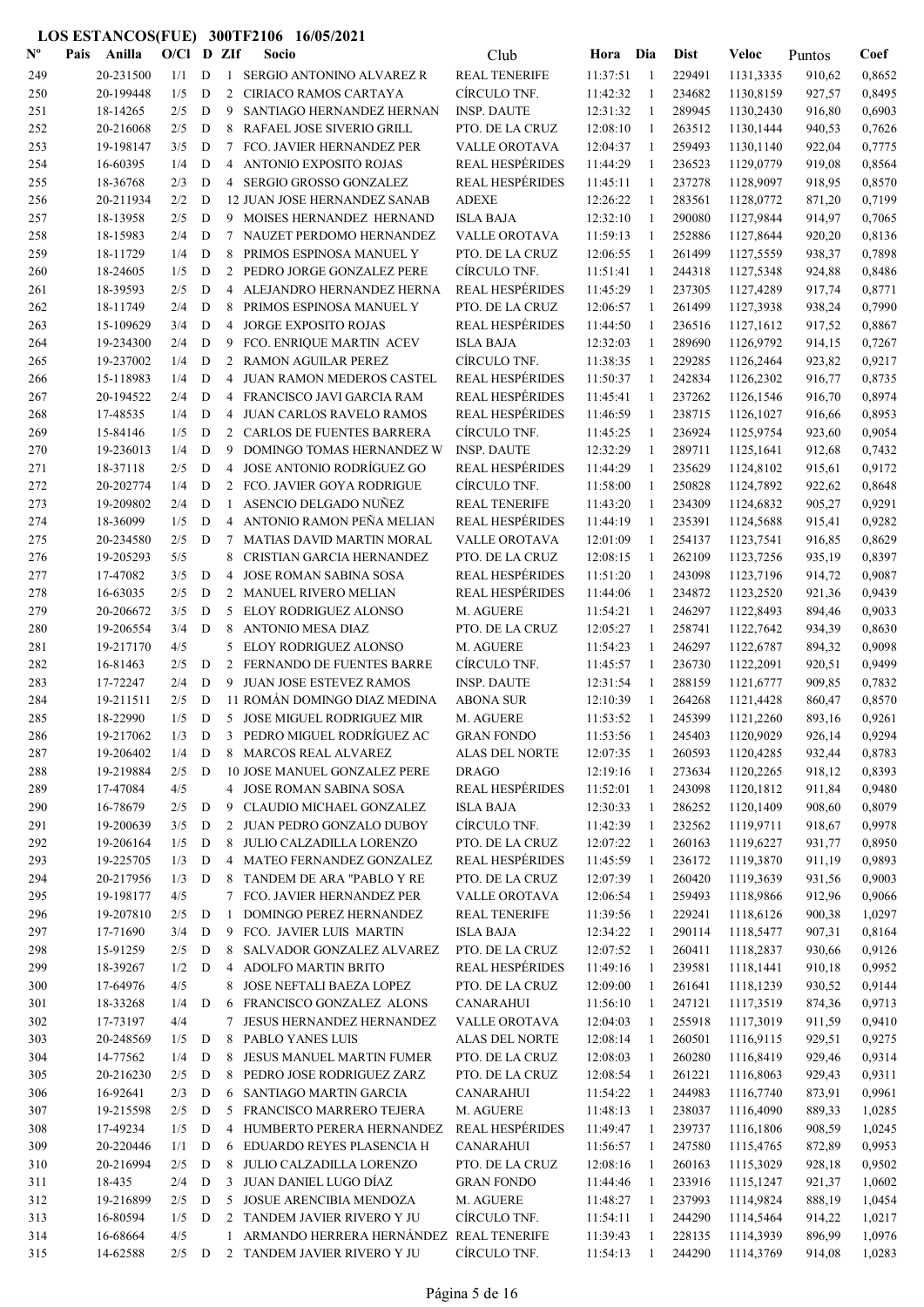| $\mathbf{N}^{\mathbf{o}}$ | Pais | Anilla              | $O/C1$ D ZIf |   |              | Socio                                           | Club                         | Hora                 | Dia            | <b>Dist</b>      | Veloc                  | Puntos           | Coef             |
|---------------------------|------|---------------------|--------------|---|--------------|-------------------------------------------------|------------------------------|----------------------|----------------|------------------|------------------------|------------------|------------------|
| 316                       |      | 18-9809             | 2/4          | D |              | 8 JOSE GONZALEZ GARCIA                          | PTO. DE LA CRUZ              | 12:09:13             | -1             | 260958           | 1114,1735              | 927,24           | 0,9656           |
| 317                       |      | 20-206653           | 5/5          |   | 5            | <b>ELOY RODRIGUEZ ALONSO</b>                    | M. AGUERE                    | 11:56:04             | -1             | 246297           | 1114,1300              | 887,51           | 1,0264           |
| 318                       |      | 18-34277            | 2/4          | D | 6            | <b>CARLOS DONATE ALBERTO</b>                    | <b>GRAN FONDO</b>            | 11:57:08             | -1             | 247439           | 1113,9211              | 871,68           | 1,0249           |
| 319                       |      | 19-197875           | 2/5          | D | 3            | JONAY MARTÍN GARCÍA                             | <b>GRAN FONDO</b>            | 11:45:01             | -1             | 233890           | 1113,6735              | 920,17           | 1,0876           |
| 320                       |      | 15-89092            | 2/5          | D | 4            | JULIO FELIPE MATEO ROMERO                       | <b>REAL HESPÉRIDES</b>       | 11:46:05             | $\overline{1}$ | 235064           | 1113,6076              | 906,49           | 1,0856           |
| 321                       |      | 18-33465            | 2/2          | D | 6            | ISIDRO GONZALES REMON                           | CANARAHUI                    | 11:55:11             | -1             | 245137           | 1113,3313              | 871,21           | 1,0442           |
| 322                       |      | 14-78435            | 3/5          | D | 8            | SALVADOR GONZALEZ ALVAREZ                       | PTO. DE LA CRUZ              | 12:08:55             | -1             | 260411           | 1113,2640              | 926,48           | 0,9861           |
| 323                       |      | 19-238093           | 3/5          | D | 9            | TANDEM CALETA ANDRES Y RU                       | <b>ALAS DEL NORTE</b>        | 12:30:30             | -1             | 284436           | 1113,2524              | 903,02           | 0,9056           |
| 324                       |      | 15-86062            | 2/5          | D | 2            | PEDRO JORGE GONZALEZ PERE                       | CÍRCULO TNF.                 | 11:54:31             | -1             | 244318           | 1112,9816              | 912,94           | 1,0575           |
| 325                       |      | 19-215359           | 1/2          | D | 5            | ELIAN BRITO SANCHEZ                             | M. AGUERE                    | 11:46:26             | 1              | 235270           | 1112,7385              | 886,40           | 1,1016           |
| 326                       |      | 18-39588            | 3/5          | D |              | 4 ALEJANDRO HERNANDEZ HERNA                     | <b>REAL HESPÉRIDES</b>       | 11:48:16             | -1             | 237305           | 1112,7149              | 905,76           | 1,0955           |
| 327                       |      | 17-65656            | 2/5          | D | 8            | TANDEM CAMARA "CARLOS Y L                       | PTO. DE LA CRUZ              | 12:08:17             | -1             | 259564           | 1112,6556              | 925,97           | 1,0046           |
| 328                       |      | 20-198464           | 2/5          | D |              | 4 HUMBERTO PERERA HERNANDEZ                     | <b>REAL HESPÉRIDES</b>       | 11:50:28             | -1             | 239737           | 1112,6408              | 905,70           | 1,0910           |
| 329                       |      | 17-64333            | 3/4          | D | 8            | DAVID GARCIA BRITO                              | PTO. DE LA CRUZ              | 12:09:23             | 1              | 260784           | 1112,6388              | 925,96           | 1,0060           |
| 330                       |      | 17-45284            | 1/4          | D |              | 4 SERGIO EXPOSITO ROJAS                         | <b>REAL HESPÉRIDES</b>       | 11:47:40             | 1              | 236516           | 1112,1442              | 905,30           | 1,1126           |
| 331                       |      | 19-230638           | 3/5          | D |              | 12 JUAN MORA MEDINA                             | <b>ADEXE</b>                 | 12:21:20             | 1              | 273893           | 1111,8796              | 858,69           | 0,9637           |
| 332                       |      | 17-76394            | 1/5          | D | 6            | JULIO YANEZ RODRIGUEZ                           | <b>CANARAHUI</b>             | 11:57:44             | $\overline{1}$ | 247651           | 1111,8722              | 870,07           | 1,0691           |
| 333                       |      | 16-90370            | 2/4          | D | 6            | FRANCISCO GONZALEZ ALONS                        | CANARAHUI                    | 11:57:25             | 1              | 247121           | 1111,0723              | 869,45           | 1,0746           |
| 334                       |      | 19-234256           | 3/4          | D | 9            | FCO. ENRIQUE MARTIN ACEV                        | <b>ISLA BAJA</b>             | 12:35:44             | $\mathbf{1}$   | 289690           | 1111,0586              | 901,24           | 0,9194           |
| 335                       |      | 18-13406            | 3/3          | D | 9            | BERNARDO VELAZQUEZ BARRE                        | <b>ISLA BAJA</b>             | 12:30:49             | 1              | 284224           | 1111,0457              | 901,23           | 0,9399           |
| 336                       |      | 20-194951           | 3/4          | D | 4            | JULIO A. EXPOSITO GARCIA                        | <b>REAL HESPÉRIDES</b>       | 11:47:20             | 1              | 235896           | 1110,9702              | 904,34           | 1,1359           |
| 337                       |      | 20-230220           | 1/2          | D | 1            | MIGUEL ANGEL ABAD ABAD                          | <b>REAL TENERIFE</b>         | 11:37:38             | -1             | 225023           | 1110,4935              | 893,85           | 1,1943           |
| 338                       |      | 19-206119           | 2/3          | D | 8            | TANDEM DE ARA "PABLO Y RE                       | PTO. DE LA CRUZ              | 12:09:31             | -1             | 260420           | 1110,4541              | 924,14           | 1,0350           |
| 339                       |      | 18-11604            | 3/5          | D | 8            | TANDEM CAMARA "CARLOS Y L                       | PTO. DE LA CRUZ              | 12:08:45             | 1              | 259564           | 1110,4342              | 924,12           | 1,0415           |
| 340                       |      | 19-222260           | 1/3          | D | 4            | RAMON RODRIGUEZ RODRIGUEZ                       | <b>REAL HESPÉRIDES</b>       | 11:49:56             | -1             | 238532           | 1109,7953              | 903,39           | 1,1367           |
| 341                       |      | 19-215707           | 2/5          | D | 5<br>5       | LAURA ACOSTA JORGE                              | M. AGUERE                    | 11:48:27<br>11:47:49 | -1<br>1        | 236879           | 1109,7634              | 884,03           | 1,1480<br>1,1549 |
| 342                       |      | 18-20684<br>18-9897 | 5/5<br>1/4   | D | 8            | SALVADOR ACOSTA CAMACHO<br>TOMÁS ENCINOSO SOLER | M. AGUERE<br>PTO. DE LA CRUZ | 12:08:49             | 1              | 236141<br>259428 | 1109,5982              | 883,90           | 1,0543           |
| 343<br>344                |      | 20-193499           | 1/3          | D | 4            | JAVIER F. SANTANA ARBEL                         | <b>REAL HESPÉRIDES</b>       | 11:49:07             | $\overline{1}$ | 237543           | 1109,5360<br>1109,4092 | 923,38<br>903,07 | 1,1548           |
| 345                       |      | 15-89122            | 3/5          | D | 4            | JULIO FELIPE MATEO ROMERO                       | <b>REAL HESPÉRIDES</b>       | 11:46:54             | -1             | 235064           | 1109,3157              | 903,00           | 1,1704           |
| 346                       |      | 19-205064           | 3/5          | D | 8            | PEDRO JOSE RODRIGUEZ ZARZ                       | PTO. DE LA CRUZ              | 12:10:32             | -1             | 261221           | 1109,0617              | 922,98           | 1,0563           |
| 347                       |      | 15-106966           | 2/5          | D | 4            | <b>JESUS RODRIGUEZ ALMENARA</b>                 | <b>REAL HESPÉRIDES</b>       | 11:48:30             | 1              | 236767           | 1108,9789              | 902,72           | 1,1687           |
| 348                       |      | 19-205520           | 3/4          | D | 8            | <b>JOSE GONZALEZ GARCIA</b>                     | PTO. DE LA CRUZ              | 12:10:23             | -1             | 260958           | 1108,6511              | 922,64           | 1,0634           |
| 349                       |      | 19-229174           | 3/4          | D | 6            | <b>JUAN PEDRO MORENO GUTIERR</b>                | <b>CANARAHUI</b>             | 11:57:12             | 1              | 246302           | 1108,4698              | 867,41           | 1,1300           |
| 350                       |      | 16-79357            | 3/4          | D | 9            | <b>JUAN JOSE ESTEVEZ RAMOS</b>                  | <b>INSP. DAUTE</b>           | 12:34:59             | 1              | 288159           | 1108,3749              | 899,06           | 0,9686           |
| 351                       |      | 18-33670            | 2/5          | D | 6            | JULIO YANEZ RODRIGUEZ                           | <b>CANARAHUI</b>             | 11:58:27             | 1              | 247651           | 1108,3061              | 867,28           | 1,1302           |
| 352                       |      | 18-38982            | 2/3          | D |              | 4 RAMON RODRIGUEZ RODRIGUEZ                     | <b>REAL HESPÉRIDES</b>       | 11:50:15             | 1              | 238532           | 1108,1626              | 902,06           | 1,1768           |
| 353                       |      | 20-220466           | 1/3          | D |              | 6 JUAN CARLOS GONZALEZ HERR                     | CANARAHUI                    | 11:57:44             |                | 246753           | 1107,8405              | 866,92           | 1,1408           |
| 354                       |      | 20-207724           | 1/4          | D |              | 5 JUAN DAVID PALMERO AFONSO                     | M. AGUERE                    | 11:49:29             | 1              | 237439           | 1107,0277              | 881,85           | 1,1889           |
| 355                       |      | 19-230724           | 4/5          |   |              | 12 JUAN MORA MEDINA                             | <b>ADEXE</b>                 | 12:22:30             | -1             | 273893           | 1106,6384              | 854,65           | 1,0336           |
| 356                       |      | 18-16369            | 3/3          | D |              | 7 URBANO SOSA HERNANDEZ                         | VALLE OROTAVA                | 12:07:36             | -1             | 257388           | 1106,5692              | 902,83           | 1,1030           |
| 357                       |      | 17-60603            | 5/5          |   |              | 12 JUAN MORA MEDINA                             | <b>ADEXE</b>                 | 12:22:35             | $\mathbf{1}$   | 273893           | 1106,2659              | 854,36           | 1,0394           |
| 358                       |      | 17-59608            | 4/5          |   |              | 4 ALEJANDRO HERNANDEZ HERNA                     | REAL HESPÉRIDES              | 11:49:35             | 1              | 237305           | 1105,8874              | 900,21           | 1,2030           |
| 359                       |      | 17-53119            | 2/5          | D |              | 5 JUAN RAMON PEREZ LUIS                         | M. AGUERE                    | 11:49:11             | -1             | 236856           | 1105,8564              | 880,92           | 1,2087           |
| 360                       |      | 20-216115           | 3/5          | D |              | 8 RAFAEL JOSE SIVERIO GRILL                     | PTO. DE LA CRUZ              | 12:13:27             | 1              | 263512           | 1105,1038              | 919,69           | 1,0894           |
| 361                       |      | 17-46115            | 2/4          | D | 4            | SERGIO DAVID DIAZ TEJERA                        | <b>REAL HESPÉRIDES</b>       | 11:49:04             | -1             | 236466           | 1104,6372              | 899,19           | 1,2174           |
| 362                       |      | 19-200645           | 4/5          |   |              | 2 JUAN PEDRO GONZALO DUBOY                      | CÍRCULO TNF.                 | 11:45:34             | -1             | 232562           | 1104,4578              | 905,95           | 1,2413           |
| 363                       |      | 19-211457           | 1/5          | D |              | 12 JUAN LUIS SUAREZ LOPEZ                       | <b>ADEXE</b>                 | 12:26:29             | 1              | 277738           | 1104,3992              | 852,92           | 1,0423           |
| 364                       |      | 19-211417           | 2/5          | D |              | 12 JUAN LUIS SUAREZ LOPEZ                       | <b>ADEXE</b>                 | 12:26:34             | 1              | 277738           | 1104,0334              | 852,63           | 1,0451           |
| 365                       |      | 18-37023            | 3/5          | D |              | 4 MIGUEL MEDINA LEON                            | <b>REAL HESPÉRIDES</b>       | 11:47:54             | $\mathbf{1}$   | 235028           | 1103,9361              | 898,62           | 1,2384           |
| 366                       |      | 20-196044           | 2/3          | D |              | 4 MATEO FERNANDEZ GONZALEZ                      | <b>REAL HESPÉRIDES</b>       | 11:48:57             | $\mathbf{1}$   | 236172           | 1103,8654              | 898,56           | 1,2358           |
| 367                       |      | 17-64357            | 4/4          |   | 8            | DAVID GARCIA BRITO                              | PTO. DE LA CRUZ              | 12:11:17             | -1             | 260784           | 1103,6919              | 918,51           | 1,1222           |
| 368                       |      | 16-60214            | 2/5          | D | 4            | RICARDO SIMO EDEL                               | <b>REAL HESPÉRIDES</b>       | 11:49:20             | -1             | 236548           | 1103,6454              | 898,38           | 1,2406           |
| 369                       |      | 19-237158           | 1/4          | D | 6            | PEDRO MARTIN GONZALEZ                           | <b>CULTURAL CHINEH</b>       | 11:48:54             | -1             | 236067           | 1103,6325              | 863,63           | 1,2465           |
| 370                       |      | 17-58468            | 1/5          | D | $\mathbf{1}$ | DOMINGO FIGUEROA ÉVORA                          | <b>REAL TENERIFE</b>         | 11:45:26             | -1             | 232206           | 1103,4659              | 888,19           | 1,2707           |
| 371                       |      | 18-7826             | 2/5          | D |              | 11 QUITERIO HERNÁNDEZ ALONSO                    | <b>ABONA SUR</b>             | 12:25:55             | -1             | 276737           | 1102,9040              | 846,24           | 1,0691           |
| 372                       |      | 18-19028            | 2/3          | D |              | 10 TANDEM TORIBIO JONAY                         | <b>DRAGO</b>                 | 12:23:15             | -1             | 273725           | 1102,6183              | 903,69           | 1,0838           |
| 373                       |      | 18-23253            | 3/4          | D |              | 1 GABRIEL SOCAS MARTIN                          | <b>REAL TENERIFE</b>         | 11:47:14             | 1              | 234005           | 1102,5836              | 887,48           | 1,2711           |
| 374                       |      | 19-213601           | 2/5          | D |              | 11 NICOLÁS GARCÍA ORAMAS                        | <b>ABONA SUR</b>             | 12:21:38             | 1              | 271829           | 1102,1584              | 845,67           | 1,0972           |
| 375                       |      | 17-48909            | 1/3          | D |              | 4 TANDEM PEPITO Y HUGO PALM                     | <b>REAL HESPÉRIDES</b>       | 11:49:13             | -1             | 236089           | 1102,1038              | 897,13           | 1,2667           |
| 376                       |      | 19-237010           | 2/4          | D |              | 2 RAMON AGUILAR PEREZ                           | CÍRCULO TNF.                 | 11:43:03             | 1              | 229285           | 1102,0668              | 903,99           | 1,3077           |
| 377                       |      | 18-8898             | 2/5          | D |              | 11 JUAN LUIS PADILLA MACHIN                     | <b>ABONA SUR</b>             | 12:18:45             | $\mathbf{1}$   | 268615           | 1102,0103              | 845,56           | 1,1192           |
| 378                       |      | 16-78904            | 2/4          | D |              | 9 DOMINGO TOMAS HERNANDEZ W                     | <b>INSP. DAUTE</b>           | 12:37:54             | $\mathbf{1}$   | 289711           | 1101,9817              | 893,87           | 1,0405           |
| 379                       |      | 19-223696           | 3/4          | D |              | 4 JUAN MANUEL CABEZA SANTOS                     | <b>REAL HESPÉRIDES</b>       | 11:50:29             | 1              | 237428           | 1101,8393              | 896,91           | 1,2729           |
| 380                       |      | 20-231010           | 1/3          | D |              | 1 ALONSO REVERÓN DELGADO                        | <b>REAL TENERIFE</b>         | 11:43:04             | -1             | 229225           | 1101,6902              | 886,76           | 1,3220           |
| 381                       |      | 16-88041            | 2/4          | D |              | 10 MANUEL ANGEL PESCOSO DOMI                    | <b>DRAGO</b>                 | 12:22:03             | $\mathbf{1}$   | 272167           | 1101,6677              | 902,91           | 1,1163           |
| 382                       |      | 19-941988           | $3/4$ D      |   |              | 3 JOSÉ RAMÓN FEBLES MARTÍN                      | <b>GRAN FONDO</b>            | 11:48:28             | -1             | 235159           | 1101,6193              | 910,21           | 1,2954           |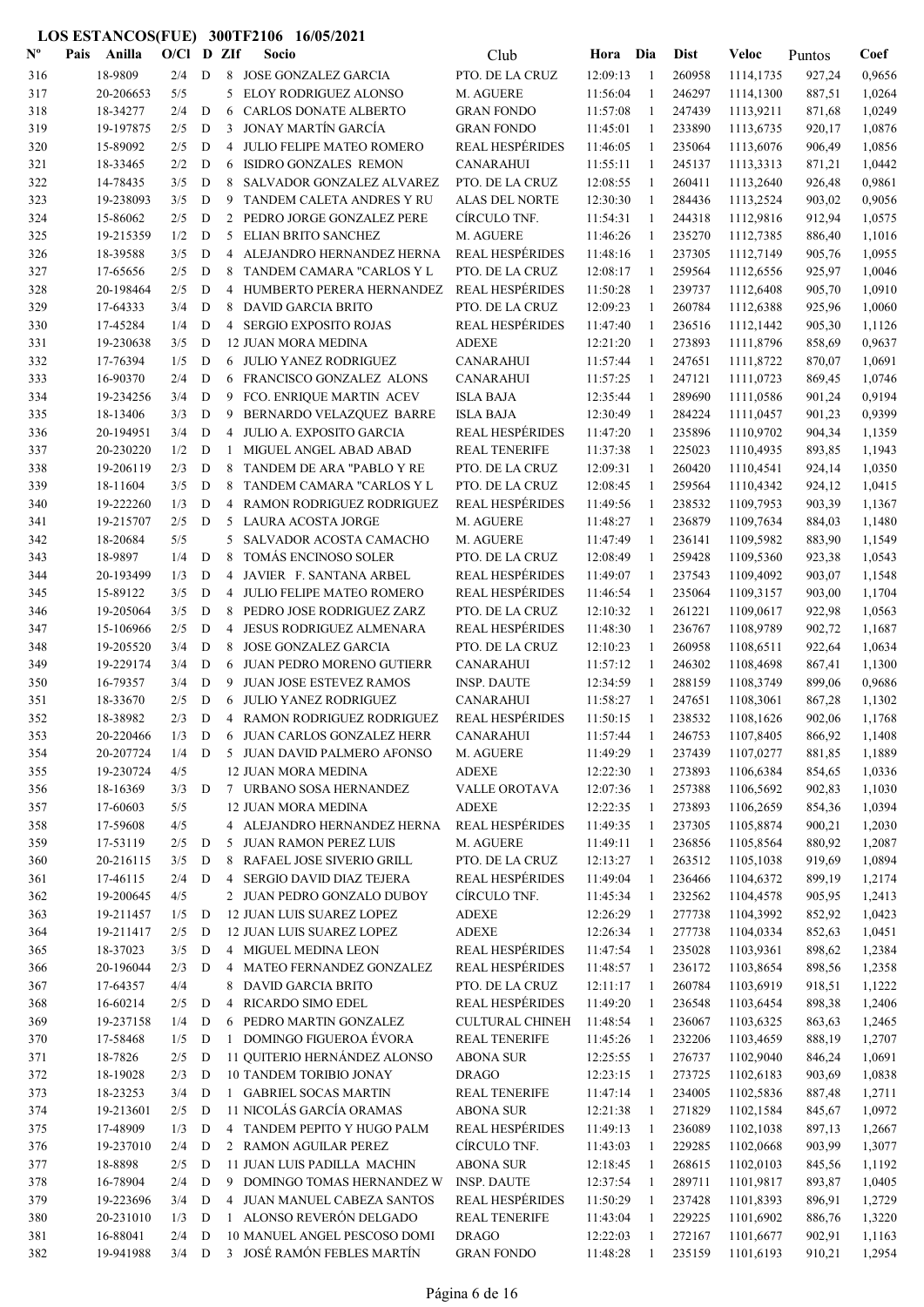| $\mathbf{N}^{\mathbf{o}}$ | Pais | Anilla                 | $O/C1$ D ZIf |        |              | Socio                                                    | Club                                           | Hora Dia             |                | <b>Dist</b>      | Veloc                  | Puntos           | Coef             |
|---------------------------|------|------------------------|--------------|--------|--------------|----------------------------------------------------------|------------------------------------------------|----------------------|----------------|------------------|------------------------|------------------|------------------|
| 383                       |      | 19-201864              | 2/4          | D      |              | 2 ALBERTO GUTIERREZ POLEO                                | CÍRCULO TNF.                                   | 11:47:35             | -1             | 234178           | 1101,5821              | 903,59           | 1,3042           |
| 384                       |      | 18-37502               | 3/4          | D      |              | 4 FRANCISCO JAVI GARCIA RAM                              | <b>REAL HESPÉRIDES</b>                         | 11:50:24             | 1              | 237262           | 1101,4949              | 896,63           | 1,2906           |
| 385                       |      | 20-204241              | 2/4          | D      | 3            | <b>TÁNDEM ARMAS</b>                                      | <b>GRAN FONDO</b>                              | 11:46:57             | -1             | 233424           | 1101,3163              | 909,96           | 1,3153           |
| 386                       |      | 17-55320               | 3/5          | D      |              | 2 EUFEMIO CABRERA BETANCORT                              | CIRCULO TNF.                                   | 11:47:25             | -1             | 233926           | 1101,2601              | 903,32           | 1,3159           |
| 387                       |      | 19-203326              | 3/4          | D      |              | 2 ANIBAL HERNANDEZ RODRIGU                               | CÍRCULO TNF.                                   | 11:47:04             | $\overline{1}$ | 233521           | 1101,1679              | 903,25           | 1,3216           |
| 388                       |      | 18-26004               | 1/4          | D      |              | 2 JOSE LUIS MORALES CABRERA                              | CÍRCULO TNF.                                   | 11:46:29             | $\overline{1}$ | 232801           | 1100,8007              | 902,95           | 1,3291           |
| 389                       |      | 19-211407              | 3/5          | D      |              | 12 JUAN LUIS SUAREZ LOPEZ                                | <b>ADEXE</b>                                   | 12:27:24             | -1             | 277738           | 1100,3883              | 849,82           | 1,1169           |
| 390                       |      | 20-194615              | 2/5          | D      |              | 4 ANTONIO RAMON PEÑA MELIAN                              | <b>REAL HESPÉRIDES</b>                         | 11:48:55             | -1             | 235391           | 1100,3864              | 895,73           | 1,3212           |
| 391                       |      | 19-237382              | 2/4          | D      | 6            | PEDRO MARTIN GONZALEZ                                    | <b>CULTURAL CHINEH</b>                         | 11:49:35             | 1              | 236067           | 1100,1181              | 860,88           | 1,3208           |
| 392                       |      | 18-10183               | 1/5          | D      | 8            | CRISTOBAL PERERA MOLINA                                  | PTO. DE LA CRUZ                                | 12:01:22             | 1              | 249025           | 1100,0957              | 915,52           | 1,2553           |
| 393                       |      | 19-235520              | 4/4<br>4/5   |        | 9            | FCO. ENRIQUE MARTIN ACEV                                 | <b>ISLA BAJA</b>                               | 12:38:20             | -1             | 289690           | 1100,0886              | 892,34           | 1,0818           |
| 394<br>395                |      | 19-205009<br>20-248088 | 1/5          | D      | 8<br>8       | PEDRO JOSE RODRIGUEZ ZARZ<br>DANIEL CABRERA GONZALEZ     | PTO. DE LA CRUZ<br>ALAS DEL NORTE              | 12:12:30<br>12:12:55 | 1<br>1         | 261221<br>261671 | 1099,8779<br>1099,8431 | 915,34<br>915,31 | 1,2028<br>1,2038 |
| 396                       |      | 18-27022               | 2/5          | D      |              | 2 ANGEL AFONSO AFONSO                                    | CÍRCULO TNF.                                   | 11:46:19             | 1              | 232402           | 1099,7807              | 902,11           | 1,3588           |
| 397                       |      | 19-200618              | 2/5          | D      | 2            | CIRIACO RAMOS CARTAYA                                    | CÍRCULO TNF.                                   | 11:48:24             | -1             | 234682           | 1099,7282              | 902,07           | 1,3490           |
| 398                       |      | 18-38050               | 2/4          | D      | 4            | ANTONIO EXPOSITO ROJAS                                   | <b>REAL HESPÉRIDES</b>                         | 11:50:08             | -1             | 236523           | 1099,4252              | 894,95           | 1,3419           |
| 399                       |      | 19-197295              | 1/4          | D      | 3            | IGNACIO MANUEL PÉREZ AFON                                | <b>GRAN FONDO</b>                              | 11:47:42             | 1              | 233831           | 1099,3465              | 908,33           | 1,3607           |
| 400                       |      | 19-197282              | 2/4          | D      | 3            | IGNACIO MANUEL PÉREZ AFON                                | <b>GRAN FONDO</b>                              | 11:47:44             | -1             | 233831           | 1099,1742              | 908,19           | 1,3641           |
| 401                       |      | 18-23731               | 2/5          | D      | 5            | <b>GUILLERMO GALVAN LOPEZ</b>                            | M. AGUERE                                      | 11:55:23             | -1             | 242184           | 1098,9216              | 875,40           | 1,3204           |
| 402                       |      | 19-225387              | 2/4          | D      |              | 4 ISIDRO DIAZ ALVAREZ                                    | <b>REAL HESPÉRIDES</b>                         | 11:50:14             | -1             | 236460           | 1098,6217              | 894,29           | 1,3557           |
| 403                       |      | 19-195542              | 3/4          | D      |              | 12 ALBERTO JORGE MEDINA                                  | <b>ADEXE</b>                                   | 12:31:07             | 1              | 281310           | 1098,3666              | 848,26           | 1,1424           |
| 404                       |      | 20-227205              | 2/5          | D      |              | <b>11 AIRAM MEDEROS BORGES</b>                           | <b>ABONA SUR</b>                               | 12:18:03             | 1              | 266956           | 1098,3584              | 842,75           | 1,2068           |
| 405                       |      | 16-83228               | 2/4          | D      |              | 2 JOSE LUIS MORALES CABRERA                              | CÍRCULO TNF.                                   | 11:47:09             | 1              | 232801           | 1097,3415              | 900,11           | 1,3873           |
| 406                       |      | 19-232565              | 2/4          | D      | 8            | <b>MARCOS REAL ALVAREZ</b>                               | ALAS DEL NORTE                                 | 12:12:38             | -1             | 260593           | 1096,6180              | 912,63           | 1,2424           |
| 407                       |      | 20-217505              | 4/5          |        | 8            | FRANCISCO TAMAJON HERNAND                                | PTO. DE LA CRUZ                                | 12:12:15             | 1              | 260144           | 1096,4974              | 912,53           | 1,2476           |
| 408                       |      | 17-66160               | 2/4          | D      | 8            | TOMÁS ENCINOSO SOLER                                     | PTO. DE LA CRUZ                                | 12:11:42             | 1              | 259428           | 1096,0203              | 912,13           | 1,2541           |
| 409                       |      | 18-13111               | 3/5          | D      | 9            | MOISES HERNANDEZ HERNAND                                 | <b>ISLA BAJA</b>                               | 12:39:43             | -1             | 290080           | 1095,8131              | 888,87           | 1,1244           |
| 410                       |      | 20-196125              | 2/2          | D      | 4            | <b>ADOLFO MARTIN BRITO</b>                               | <b>REAL HESPÉRIDES</b>                         | 11:53:38             | -1             | 239581           | 1095,8119              | 892,00           | 1,3647           |
| 411                       |      | 18-36596               | 1/3          | D      | 4            | DANIEL JONATHAN GONZALEZ                                 | <b>REAL HESPÉRIDES</b>                         | 11:52:36             | 1              | 238354           | 1095,3768              | 891,65           | 1,3751           |
| 412                       |      | 20-204665              | 1/1          | D      | 3            | MANUEL DUQUE FARIÑA                                      | <b>GRAN FONDO</b>                              | 11:48:36             | 1              | 233910           | 1095,0843              | 904,81           | 1,4046           |
| 413                       |      | 20-216716              | 4/4          |        | 8            | <b>ANTONIO MESA DIAZ</b>                                 | PTO. DE LA CRUZ                                | 12:11:17             | 1              | 258741           | 1095,0455              | 911,32           | 1,2729           |
| 414                       |      | 19-225804              | 1/4          | D      | 4            | FRANCISCO DAVILA MARTINE                                 | <b>REAL HESPÉRIDES</b>                         | 11:50:59             | -1             | 236497           | 1094,9780              | 891,33           | 1,3960           |
| 415                       |      | 18-15618               | 4/4          |        | 7            | JUAN JESUS HERNANDEZ RODR<br>6 JUAN PEDRO MORENO GUTIERR | VALLE OROTAVA<br><b>CANARAHUI</b>              | 12:12:49             | -1             | 260372           | 1094,8434              | 893,26           | 1,2710           |
| 416<br>417                |      | 19-229106<br>18-31069  | 4/4<br>1/4   | D      |              | <b>12 LEOPOLDO R MARTIN TABARES</b>                      | <b>ADEXE</b>                                   | 11:59:58<br>12:32:06 | 1<br>1         | 246302<br>281464 | 1094,8378<br>1094,7647 | 856,74<br>845,48 | 1,3469<br>1,1815 |
| 418                       |      | 18-25348               | 4/4          |        |              | 2 JOSE JAVIER DENIZ CABRERA                              | CÍRCULO TNF.                                   | 11:47:36             | -1             | 232730           | 1094,6849              | 897,93           | 1,4323           |
| 419                       |      | 18-20020               | 1/3          | D      |              | 10 JOSE MARIA ALVARO AFONSO                              | <b>DRAGO</b>                                   | 12:27:02             | 1              | 275865           | 1094,5576              | 897,08           | 1,2112           |
| 420                       |      | 18-25462               | 2/5          |        |              | D 2 FRANCISCO DIAZ REVERON                               | <b>CIRCULO TNF.</b>                            | 11:47:40             | -1             | 232720           | 1094,2947              | 897,61           | 1,4392           |
| 421                       |      | 19-198823              | $1/2$ D      |        |              | 1 FERNANDO SOSA FUENTES                                  | <b>REAL TENERIFE</b>                           | 12:14:23             | -1             | 261893           | 1094,0319              | 880,60           | 1,2819           |
| 422                       |      | 18-14522               | 1/1          | D      | 9            | ANDRÉS DEL ROSARIO DÍAZ                                  | <b>INSP. DAUTE</b>                             | 12:39:31             | -1             | 289380           | 1093,9953              | 887,40           | 1,1629           |
| 423                       |      | 19-206768              | 1/4          | D      |              | 8 CLAUDIO CARBALLO GARCIA                                | PTO. DE LA CRUZ                                | 12:12:59             | -1             | 260332           | 1093,9085              | 910,37           | 1,2957           |
| 424                       |      | 18-42155               | 2/5          | D      |              | 8 ZAIDA HERNANDEZ GONZALEZ                               | <b>ALAS DEL NORTE</b>                          | 12:13:32             | -1             | 260895           | 1093,7465              | 910,24           | 1,2960           |
| 425                       |      | 20-207723              | 2/4          | D      |              | 5 JUAN DAVID PALMERO AFONSO                              | M. AGUERE                                      | 11:52:09             | -1             | 237439           | 1093,4331              | 871,02           | 1,4274           |
| 426                       |      | 15-83137               | 1/5          | D      |              | 11 DOMINGO DELGADO GARCIA                                | <b>ABONA SUR</b>                               | 12:16:53             | -1             | 264475           | 1093,3990              | 838,95           | 1,2845           |
| 427                       |      | 18-3996                | 1/4          | D      | $\mathbf{1}$ | DIEGO VEGA IZQUIERDO                                     | <b>REAL TENERIFE</b>                           | 11:55:52             | -1             | 241448           | 1093,1844              | 879,91           | 1,4103           |
| 428                       |      | 20-222671              | 1/4          | D      | 9            | JONAS ROSMEN RAMOS HERNAN                                | <b>ISLA BAJA</b>                               | 12:39:56             | -1             | 289594           | 1093,0825              | 886,66           | 1,1786           |
| 429                       |      | 17-56596               | 3/5          | D      |              | 2 MARCOS RAMOS DELGADO                                   | CÍRCULO TNF.                                   | 11:48:48             | -1             | 233699           | 1093,0730              | 896,61           | 1,4639           |
| 430                       |      | 18-22056               | 2/5          | D      |              | 5 MERCEDES MORALES JIMENEZ                               | M. AGUERE                                      | 11:50:55             | -1             | 236012           | 1093,0699              | 870,73           | 1,4529           |
| 431                       |      | 19-202965              | 3/5          | D      |              | 2 FRANCISCO DIAZ REVERON                                 | CÍRCULO TNF.                                   | 11:47:55             | -1             | 232720           | 1093,0098              | 896,56           | 1,4769           |
| 432                       |      | 18-20902               | 2/5          | D      |              | 5 FERNANDO GARCIA RODRIGUEZ                              | M. AGUERE                                      | 11:54:58             | -1             | 240360           | 1092,7110              | 870,45           | 1,4333           |
| 433                       |      | 20-216086              | 4/5          |        | 8            | RAFAEL JOSE SIVERIO GRILL                                | PTO. DE LA CRUZ                                | 12:16:12             | -1             | 263512           | 1092,5041              | 909,20           | 1,3104           |
| 434                       |      | 19-209557              | 2/3          | D      | 1            | BESAY PLASENCIA HORMIGA                                  | <b>REAL TENERIFE</b><br><b>REAL HESPÉRIDES</b> | 11:44:51<br>11:56:18 | -1             | 229253<br>241683 | 1092,4613              | 879,33           | 1,5097           |
| 435<br>436                |      | 19-225061<br>18-27040  | 1/5<br>3/5   | D<br>D | 4            | MANUEL JEREZ HERRERA<br>2 ANGEL AFONSO AFONSO            | CÍRCULO TNF.                                   | 11:47:51             | 1<br>-1        | 232402           | 1092,1057<br>1091,8581 | 888,99<br>895,61 | 1,4353<br>1,4961 |
| 437                       |      | 16-72197               | 2/5          | D      |              | 11 DOMINGO DELGADO GARCIA                                | <b>ABONA SUR</b>                               | 12:17:14             | -1             | 264475           | 1091,8192              | 837,74           | 1,3176           |
| 438                       |      | 18-39132               | 3/4          | D      |              | 3 IGNACIO MANUEL PÉREZ AFON                              | <b>GRAN FONDO</b>                              | 11:49:17             | -1             | 233831           | 1091,2235              | 901,62           | 1,4937           |
| 439                       |      | 18-18737               | 1/3          | D      |              | <b>10 TANDEM BARRETO-CARLOS</b>                          | <b>DRAGO</b>                                   | 12:25:55             | -1             | 273771           | 1091,0834              | 894,23           | 1,2787           |
| 440                       |      | 19-237594              | 1/4          | D      |              | 8 JUAN PEDRO CARBALLO DE AR                              | ALAS DEL NORTE                                 | 12:14:58             | -1             | 261815           | 1091,0474              | 907,99           | 1,3402           |
| 441                       |      | 20-216971              | 3/5          | D      |              | 8 JULIO CALZADILLA LORENZO                               | PTO. DE LA CRUZ                                | 12:13:35             | $\mathbf{1}$   | 260163           | 1090,4492              | 907,49           | 1,3517           |
| 442                       |      | 18-33277               | 3/4          | D      |              | 6 FRANCISCO GONZALEZ ALONS                               | CANARAHUI                                      | 12:01:38             | -1             | 247121           | 1090,4001              | 853,27           | 1,4263           |
| 443                       |      | 18-39475               | 5/5          |        |              | 4 JOSE ROMAN SABINA SOSA                                 | <b>REAL HESPÉRIDES</b>                         | 11:57:58             | -1             | 243098           | 1090,2885              | 887,51           | 1,4532           |
| 444                       |      | 19-220648              | 3/3          | D      |              | 10 TANDEM TORIBIO JONAY                                  | <b>DRAGO</b>                                   | 12:26:10             | $\mathbf{1}$   | 273725           | 1089,8142              | 893,19           | 1,2935           |
| 445                       |      | 19-227645              | 3/4          | D      |              | 6 CARLOS DONATE ALBERTO                                  | <b>GRAN FONDO</b>                              | 12:02:10             | -1             | 247439           | 1089,2399              | 852,36           | 1,4341           |
| 446                       |      | 18-9689                | 2/4          | D      |              | 8 AGUSTIN CABO MARTIN                                    | PTO. DE LA CRUZ                                | 12:13:00             | -1             | 259037           | 1088,3908              | 905,78           | 1,3730           |
| 447                       |      | 18-21832               | 3/5          | D      | 5            | JOSUE ARENCIBIA MENDOZA                                  | M. AGUERE                                      | 11:53:41             | -1             | 237993           | 1088,2997              | 866,93           | 1,4978           |
| 448                       |      | 20-203388              | 2/5          | D      | 3            | NAUZET DENIZ IZQUIERDO                                   | <b>GRAN FONDO</b>                              | 11:51:57             | -1             | 236071           | 1088,1355              | 899,07           | 1,5133           |
| 449                       |      | 20-203403              | $1/5$ D      |        |              | 3 NAUZET DENIZ IZQUIERDO                                 | <b>GRAN FONDO</b>                              | 11:51:57             | -1             | 236071           | 1088,1355              | 899,07           | 1,5167           |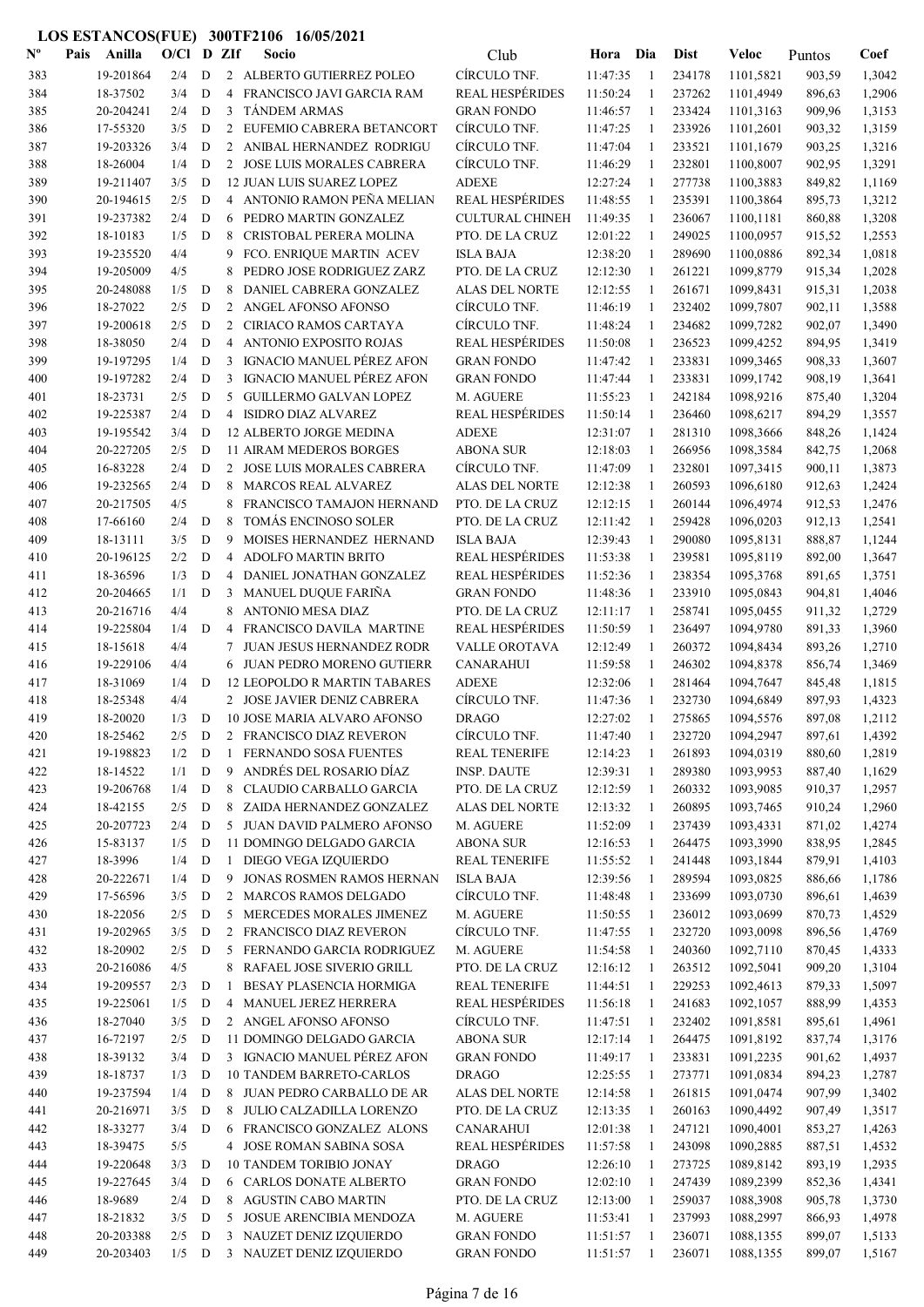| $\mathbf{N}^{\mathbf{o}}$ | Pais | Anilla                 | O/Cl       |                  | D ZIf               | Socio                                                       | Club                                       | Hora                 | Dia          | <b>Dist</b>      | Veloc                  | Puntos           | Coef             |
|---------------------------|------|------------------------|------------|------------------|---------------------|-------------------------------------------------------------|--------------------------------------------|----------------------|--------------|------------------|------------------------|------------------|------------------|
| 450                       |      | 17-55179               | 1/3        | D                |                     | 2 NAIRA PADILLA DELGADO                                     | CÍRCULO TNF.                               | 11:53:51             | -1           | 238137           | 1088,1289              | 892,55           | 1,5069           |
| 451                       |      | 16-83651               | 3/4        | D                | 8                   | <b>AGUSTIN CABO MARTIN</b>                                  | PTO. DE LA CRUZ                            | 12:13:04             | 1            | 259037           | 1088,0860              | 905,53           | 1,3884           |
| 452                       |      | 20-222670              | 2/4        | D                | 9                   | JONAS ROSMEN RAMOS HERNAN                                   | <b>ISLA BAJA</b>                           | 12:41:11             | -1           | 289594           | 1087,9494              | 882,49           | 1,2447           |
| 453                       |      | 20-203361              | 3/5        | D                | 3                   | NAUZET DENIZ IZQUIERDO                                      | <b>GRAN FONDO</b>                          | 11:52:00             | -1           | 236071           | 1087,8848              | 898,86           | 1,5302           |
| 454                       |      | 19-223411              | 3/5        | D                | $\overline{4}$      | ANTONIO RAMON PEÑA MELIAN                                   | <b>REAL HESPÉRIDES</b>                     | 11:51:23             | -1           | 235391           | 1087,8426              | 885,52           | 1,5380           |
| 455                       |      | 18-36327               | 2/5        | D                |                     | 4 MANUEL JEREZ HERRERA                                      | <b>REAL HESPÉRIDES</b>                     | 11:57:11             | 1            | 241683           | 1087,7639              | 885,45           | 1,5013           |
| 456                       |      | 19-212636              | 3/5        | D                |                     | <b>11 AIRAM MEDEROS BORGES</b>                              | <b>ABONA SUR</b>                           | 12:20:29             | -1           | 266956           | 1087,4710              | 834,40           | 1,3622           |
| 457                       |      | 17-80118               | 4/4        |                  |                     | 6 CARLOS DONATE ALBERTO                                     | <b>GRAN FONDO</b>                          | 12:02:34             | 1            | 247439           | 1087,3253              | 850,86           | 1,4728           |
| 458                       |      | 20-231603              | 1/4        | D                | 1                   | <b>JOSE MIGUEL MESA LLANOS</b>                              | <b>REAL TENERIFE</b>                       | 11:55:06             | 1            | 239293           | 1087,2013              | 875,10           | 1,5263           |
| 459                       |      | 19-226707              | 1/4        | $\mathbf D$      | 4                   | FERNANDO PEÑA MELIAN                                        | CÍRCULO TNF.                               | 11:51:33             | 1            | 235380           | 1086,9545              | 884,79           | 1,5551           |
| 460                       |      | 18-23005<br>17-44710   | 2/5        | D                | 5                   | <b>JOSE MIGUEL RODRIGUEZ MIR</b>                            | M. AGUERE                                  | 12:00:48             | 1            | 245399           | 1086,7981              | 865,74           | 1,4948           |
| 461                       |      | 18-37363               | 5/5<br>2/4 | D                | 4                   | <b>11 AYTHAMI TOLEDO VARGAS</b><br>FRANCISCO DAVILA MARTINE | <b>ABONA SUR</b><br><b>REAL HESPÉRIDES</b> | 12:28:07<br>11:52:42 | 1<br>1       | 275020<br>236497 | 1086,5345              | 833,68           | 1,3367<br>1,5578 |
| 462<br>463                |      | 20-229591              | 1/5        | D                | -1                  | <b>ANDRA'S BALAZS</b>                                       | <b>REAL TENERIFE</b>                       | 11:56:34             | $\mathbf{1}$ | 240659           | 1086,3436<br>1086,1697 | 884,30<br>874,27 | 1,5342           |
| 464                       |      | 18-21490               | 3/5        | D                | 5                   | FRANCISCO MARRERO TEJERA                                    | M. AGUERE                                  | 11:54:11             | 1            | 238037           | 1086,0178              | 865,12           | 1,5544           |
| 465                       |      | 18-6276                | 3/5        | D                | 1                   | MAXIMINO DE FRANCISCO LOR                                   | <b>REAL TENERIFE</b>                       | 11:48:41             | 1            | 232023           | 1085,8264              | 873,99           | 1,5982           |
| 466                       |      | 18-33672               | 3/5        | D                | 6                   | <b>JULIO YANEZ RODRIGUEZ</b>                                | <b>CANARAHUI</b>                           | 12:03:07             | -1           | 247651           | 1085,6331              | 849,54           | 1,5005           |
| 467                       |      | 19-202068              | 3/4        | D                |                     | 2 PEDRO RODRIGUEZ PEREZ                                     | CÍRCULO TNF.                               | 11:50:52             | -1           | 234295           | 1085,3691              | 890,29           | 1,5895           |
| 468                       |      | 17-63424               | 2/3        | D                |                     | 2 NAIRA PADILLA DELGADO                                     | CÍRCULO TNF.                               | 11:54:25             | -1           | 238137           | 1085,3186              | 890,25           | 1,5672           |
| 469                       |      | 19-208623              | 3/4        | D                | 1                   | ASENCIO DELGADO NUÑEZ                                       | <b>REAL TENERIFE</b>                       | 11:50:54             | 1            | 234309           | 1085,2663              | 873,54           | 1,5962           |
| 470                       |      | 18-40297               | 1/5        | D                |                     | 2 GAZMIRA PERAZA MARQUEZ                                    | CÍRCULO TNF.                               | 11:50:34             | 1            | 233924           | 1085,1585              | 890,12           | 1,6022           |
| 471                       |      | 17-38975               | 3/4        | D                |                     | 3 TÁNDEM ARMAS                                              | <b>GRAN FONDO</b>                          | 11:50:10             | 1            | 233424           | 1084,8521              | 896,35           | 1,6091           |
| 472                       |      | 20-191325              | 1/4        | D                |                     | 10 ALEXANDER GONZALEZ CARDEN                                | <b>DRAGO</b>                               | 12:32:08             | 1            | 278931           | 1084,7718              | 889,06           | 1,3494           |
| 473                       |      | 20-230045              | 1/5        | D                |                     | 1 JOSÉ MARTÍN HERNÁNDEZ                                     | <b>REAL TENERIFE</b>                       | 11:49:03             | 1            | 232180           | 1084,6998              | 873,09           | 1,6246           |
| 474                       |      | 17-61953               | 2/4        | D                |                     | <b>12 FELIPE JUAN RAMOS HERNAND</b>                         | <b>ADEXE</b>                               | 12:30:01             | 1            | 276543           | 1084,4115              | 837,48           | 1,3668           |
| 475                       |      | 18-42143               | 3/5        | D                |                     | 8 ZAIDA HERNANDEZ GONZALEZ                                  | ALAS DEL NORTE                             | 12:15:36             | -1           | 260895           | 1084,3516              | 902,42           | 1,4519           |
| 476                       |      | 18-39116               | 3/4        | D                | 4                   | <b>ISIDRO DIAZ ALVAREZ</b>                                  | <b>REAL HESPÉRIDES</b>                     | 11:53:04             | 1            | 236460           | 1084,3473              | 882,67           | 1,6053           |
| 477                       |      | 18-26091               | 4/4        |                  |                     | 2 ANIBAL HERNANDEZ RODRIGU                                  | CÍRCULO TNF.                               | 11:50:25             | -1           | 233521           | 1084,0433              | 889,20           | 1,6289           |
| 478                       |      | 19-195991              | 2/4        | D                |                     | <b>12 RAMON PADRON FERRER</b>                               | <b>ADEXE</b>                               | 12:40:43             | $\mathbf{1}$ | 287939           | 1083,6317              | 836,88           | 1,3238           |
| 479                       |      | 19-213926              | 3/5        | D                |                     | 11 QUITERIO HERNÁNDEZ ALONSO                                | <b>ABONA SUR</b>                           | 12:30:24             | -1           | 276737           | 1083,5435              | 831,39           | 1,3803           |
| 480                       |      | 18-22867               | 2/4        | D                |                     | 5 JUAN CANO CANO                                            | M. AGUERE                                  | 11:52:52             | -1           | 236022           | 1083,3323              | 862,98           | 1,6218           |
| 481                       |      | 19-221259              | 1/3        | D                |                     | <b>10 GABRIEL RODRIGUEZ ROSQUET</b>                         | <b>DRAGO</b>                               | 12:28:43             | 1            | 274752           | 1082,9088              | 887,53           | 1,3961           |
| 482                       |      | 20-194560              | 4/4        |                  | 4                   | FRANCISCO JAVI GARCIA RAM                                   | <b>REAL HESPÉRIDES</b>                     | 11:54:11             | 1            | 237262           | 1082,4819              | 881,15           | 1,6200           |
| 483                       |      | 00-73048               | 1/1        | $\mathbf D$      | 3                   | SERGIO A. GONZÁLEZ ALMENA                                   | <b>GRAN FONDO</b>                          | 11:51:23             | 1            | 234147           | 1082,0935              | 894,08           | 1,6450           |
| 484                       |      | 20-217872              | 1/5        | D                | 8                   | <b>EMILIO BELLO GONZALEZ</b>                                | PTO. DE LA CRUZ                            | 12:15:43             | 1            | 260405           | 1081,7905              | 900,29           | 1,4822           |
| 485                       |      | 18-22506               | 3/5        | D                | 5                   | <b>JUAN RAMON PEREZ LUIS</b>                                | M. AGUERE                                  | 11:53:59             | 1            | 236856           | 1081,6166              | 861,61           | 1,6329           |
| 486                       |      | 18-1587                | 2/5        | D                | 3                   | RICARDO GARCÍA ALBERTO                                      | <b>GRAN FONDO</b>                          | 11:51:25             | 1            | 233890           | 1080,7393              | 892,96           | 1,6570           |
| 487                       |      | 17-58498               | 2/4        | D                | $\mathbf{1}$        | JOSÉ AGUIAR ÁLVAREZ                                         | <b>REAL TENERIFE</b>                       | 11:47:15             | -1           | 229249           | 1080,0895              | 869,37           | 1,6940           |
| 488<br>489                |      | 18-20901<br>19-237870  | 3/5<br>2/5 | D                | 8                   | 5 FERNANDO GARCIA RODRIGUEZ<br>PABLO YANES LUIS             | M. AGUERE<br>ALAS DEL NORTE                | 11:57:37             | 1<br>-1      | 240360<br>260501 | 1079,7035<br>1079,4986 | 860,09<br>898,38 | 1,6190<br>1,4969 |
| 490                       |      | 18-13035               | 4/4        | D                |                     | 9 FCO. JAVIER LUIS MARTIN                                   | <b>ISLA BAJA</b>                           | 12:16:19<br>12:43:45 | -1           | 290114           | 1079,4940              | 875,63           | 1,3469           |
| 491                       |      | 16-68889               | 2/5        | D                | $\mathbf{1}$        | JOSE MANUEL MARTIN GARCIA                                   | <b>REAL TENERIFE</b>                       | 11:50:08             | -1           | 232174           | 1079,2098              | 868,67           | 1,6864           |
| 492                       |      | 18-7810                | 4/5        |                  |                     | 11 QUITERIO HERNÁNDEZ ALONSO                                | <b>ABONA SUR</b>                           | 12:31:27             | -1           | 276737           | 1079,1070              | 827,98           | 1,4178           |
| 493                       |      | 15-114250              | 2/5        | D                |                     | 4 RICHARD DAMAS DAMAS                                       | <b>REAL HESPÉRIDES</b>                     | 12:01:27             | 1            | 244334           | 1078,9755              | 878,30           | 1,6090           |
| 494                       |      | 18-37262               | 1/4        | $\mathbf D$      |                     | 4 ALVARO VALENCIA RAMOS                                     | <b>REAL HESPÉRIDES</b>                     | 11:55:32             | 1            | 237950           | 1078,9752              | 878,30           | 1,6556           |
| 495                       |      | 17-74138               | 2/3        | D                |                     | 7 FCO. JAVIER PEREZ GONZALE                                 | VALLE OROTAVA                              | 12:10:30             | 1            | 254064           | 1078,8280              | 880,20           | 1,5537           |
| 496                       |      | 20-226001              | 2/4        | D                |                     | 11 CRISTO GONZALEZ RIVERO                                   | <b>ABONA SUR</b>                           | 12:19:36             | 1            | 263870           | 1078,7817              | 827,73           | 1,4990           |
| 497                       |      | 18-42090               | 2/5        | D                |                     | 8 MARIO MIGUEL GARCIA QUINT                                 | ALAS DEL NORTE                             | 12:20:08             | 1            | 264410           | 1078,6375              | 897,66           | 1,4989           |
| 498                       |      | 17-40956               | 1/2        | D                |                     | 11 JOSÉ LUIS PAZ OVAL                                       | <b>ABONA SUR</b>                           | 12:20:28             | 1            | 264622           | 1078,0364              | 827,16           | 1,5007           |
| 499                       |      | 19-201229              | 1/3        | D                |                     | 2 LIDIA ESPINOSA GONZALEZ                                   | CÍRCULO TNF.                               | 11:50:40             | 1            | 232418           | 1077,6723              | 883,98           | 1,7121           |
| 500                       |      | 18-37269               | 2/4        | $\mathbf D$      |                     | 4 ALVARO VALENCIA RAMOS                                     | <b>REAL HESPÉRIDES</b>                     | 11:55:51             | 1            | 237950           | 1077,4281              | 877,04           | 1,6757           |
| 501                       |      | 18-23359               | 3/5        | D                |                     | 5 GUILLERMO GALVAN LOPEZ                                    | M. AGUERE                                  | 11:59:47             | -1           | 242184           | 1077,4108              | 858,26           | 1,6497           |
| 502                       |      | 18-35507               | 3/5        | D                |                     | 4 RICARDO SIMO EDEL                                         | <b>REAL HESPÉRIDES</b>                     | 11:54:35             | -1           | 236548           | 1077,2584              | 876,90           | 1,6923           |
| 503                       |      | 19-221559              | 2/4        | D                |                     | 10 ALEXANDER GONZALEZ CARDEN                                | <b>DRAGO</b>                               | 12:33:56             | -1           | 278931           | 1077,2309              | 882,88           | 1,4380           |
| 504                       |      | 20-211293              | 3/4        | D                |                     | 5 JUAN DAVID PALMERO AFONSO                                 | M. AGUERE                                  | 11:55:25             | -1           | 237439           | 1077,2280              | 858,11           | 1,6927           |
| 505                       |      | 19-204850              | 2/5        | D                | 8                   | CRISTOBAL PERERA MOLINA                                     | PTO. DE LA CRUZ                            | 12:06:14             | 1            | 249025           | 1076,9425              | 896,25           | 1,6172           |
| 506                       |      | 18-37161               | 3/5        | D                | 4                   | JOSE ANTONIO RODRÍGUEZ GO                                   | <b>REAL HESPÉRIDES</b>                     | 11:53:53             | 1            | 235629           | 1076,5050              | 876,29           | 1,7125           |
| 507                       |      | 18-263355              | 2/5        | $\mathbf D$      | 8                   | <b>EMILIO BELLO GONZALEZ</b>                                | PTO. DE LA CRUZ                            | 12:16:58             | 1            | 260405           | 1076,2020              | 895,64           | 1,5526           |
| 508                       |      | 17-53092               | 4/5        |                  |                     | 5 GUILLERMO GALVAN LOPEZ                                    | M. AGUERE                                  | 12:00:04             | 1            | 242184           | 1076,0545              | 857,18           | 1,6727           |
| 509                       |      | 20-197170              | 2/4        | D                | 4                   | DOMINGO MARICHAL AGUILAR                                    | <b>REAL HESPÉRIDES</b>                     | 11:53:29             | 1            | 234967           | 1075,4459              | 875,43           | 1,7275           |
| 510                       |      | 18-15347               | 1/4        | D                | 7                   | <b>BRAULIO LORENZO LUIS</b>                                 | VALLE OROTAVA                              | 12:14:31             | 1            | 257575           | 1075,3949              | 877,40           | 1,5790           |
| 511                       |      | 20-216909              | 3/4        | D                | 8                   | PRIMOS ESPINOSA MANUEL Y                                    | PTO. DE LA CRUZ                            | 12:18:13             | 1            | 261499           | 1075,1689              | 894,78           | 1,5583           |
| 512                       |      | 18-37931               | 3/4        | D                | 5<br>$\overline{4}$ | SIMEI ALONSO RODDRÍGUEZ                                     | M. AGUERE<br><b>REAL HESPÉRIDES</b>        | 12:00:01             | 1            | 241766           | 1074,4360              | 855,89           | 1,6888           |
| 513<br>514                |      | 20-196807<br>17-263242 | 1/5<br>2/5 | $\mathbf D$<br>D |                     | JUAN MANUEL DIAZ ALVAREZ<br>2 CARLOS DE FUENTES BARRERA     | CÍRCULO TNF.                               | 11:55:08<br>11:55:39 | -1<br>-1     | 236489<br>236924 | 1074,2989<br>1073,7548 | 874,49<br>880,76 | 1,7299<br>1,7300 |
| 515                       |      | 16-62480               | 3/3        | D                | $\overline{4}$      | RAMON RODRIGUEZ RODRIGUEZ                                   | <b>REAL HESPÉRIDES</b>                     | 11:57:10             | -1           | 238532           | 1073,6624              | 873,97           | 1,7217           |
| 516                       |      | 18-26920               | $3/5$ D    |                  |                     | 2 FERNANDO DE FUENTES BARRE                                 | CÍRCULO TNF.                               | 11:55:35             | -1           | 236730           | 1073,1998              | 880,31           | 1,7382           |
|                           |      |                        |            |                  |                     |                                                             |                                            |                      |              |                  |                        |                  |                  |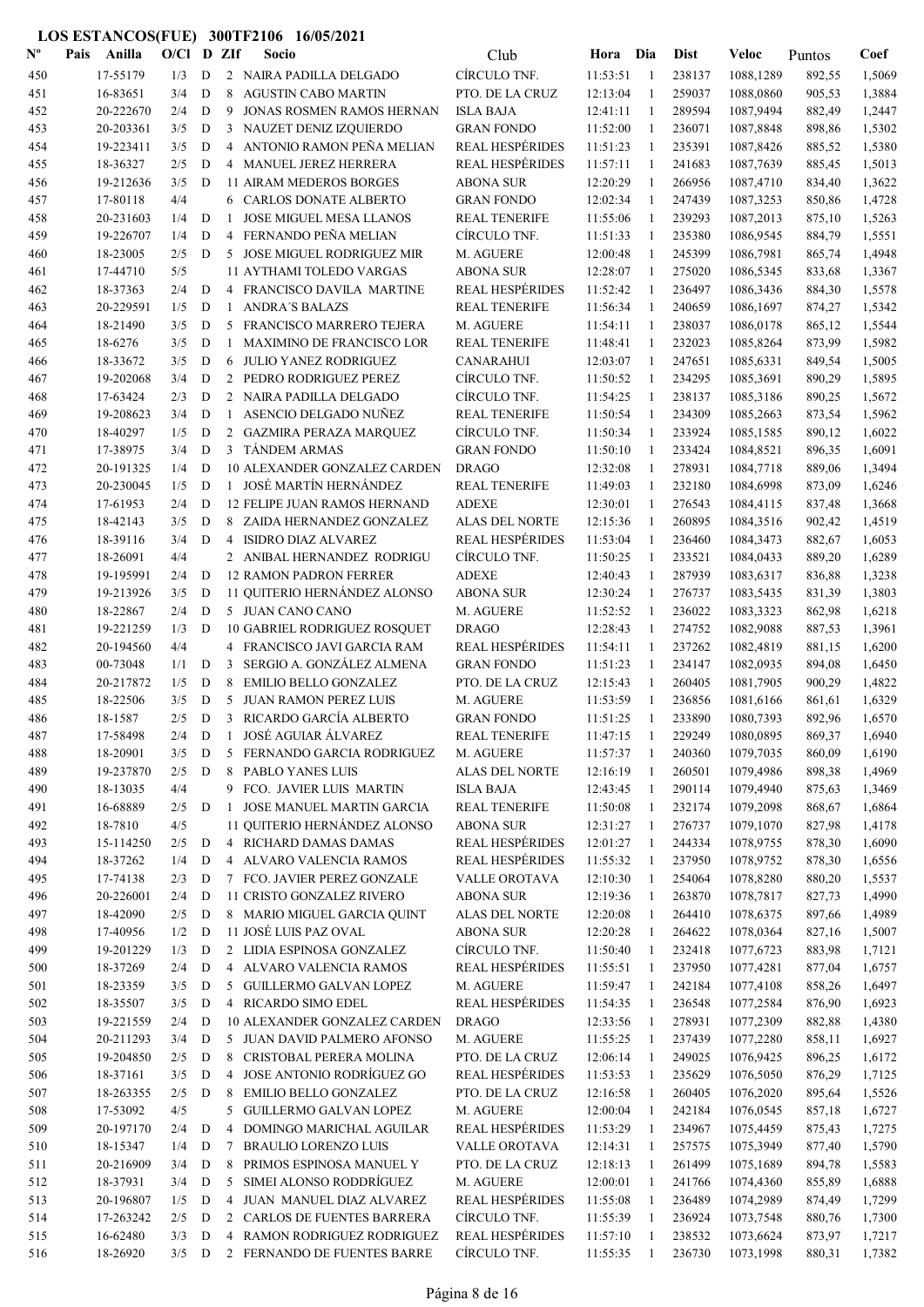| $\mathbf{N}^{\mathbf{o}}$ | Pais | Anilla                 | $O/C1$ D ZIf |             |                | Socio                                                     | Club                             | Hora                 | Dia               | <b>Dist</b>      | <b>Veloc</b>           | Puntos           | Coef             |
|---------------------------|------|------------------------|--------------|-------------|----------------|-----------------------------------------------------------|----------------------------------|----------------------|-------------------|------------------|------------------------|------------------|------------------|
| 517                       |      | 17-46273               | 4/5          |             |                | 4 RICARDO SIMO EDEL                                       | <b>REAL HESPÉRIDES</b>           | 11:55:29             | -1                | 236548           | 1072,8611              | 873,32           | 1,7429           |
| 518                       |      | 18-34904               | 1/4          | D           |                | 6 MIGUEL RAMOS RAMOS                                      | <b>CANARAHUI</b>                 | 12:04:39             | 1                 | 246302           | 1072,5103              | 839,27           | 1,6771           |
| 519                       |      | 19-235091              | 1/2          | D           |                | 12 ANTONIO GUERRA DE DIOS                                 | <b>ADEXE</b>                     | 12:31:41             | 1                 | 275252           | 1072,3408              | 828,16           | 1,5036           |
| 520                       |      | 19-194528              | 2/3          | D           |                | 12 YOSLEN ROBAINA CASTELLANO                              | <b>ADEXE</b>                     | 12:31:12             | $\overline{1}$    | 274710           | 1072,2482              | 828,09           | 1,5095           |
| 521                       |      | 18-2311                | 1/5          | D           |                | 1 MANUEL CLEMENTE PEREZ                                   | <b>REAL TENERIFE</b>             | 11:51:25             | -1                | 232011           | 1072,0570              | 862,91           | 1,7907           |
| 522                       |      | 17-69122               | 3/5          | D           |                | 10 JOSE MANUEL GONZALEZ PERE                              | <b>DRAGO</b>                     | 12:30:19             | -1                | 273634           | 1071,7436              | 878,38           | 1,5213           |
| 523                       |      | 20-194598              | 1/3          | D           |                | 4 AGUSTIN LOPEZ DE FUENTES                                | <b>REAL HESPÉRIDES</b>           | 11:56:07             | -1                | 236930           | 1071,5158              | 872,23           | 1,7603           |
| 524                       |      | 20-229405              | 2/5          | D           | $\mathbf{1}$   | <b>JESUS LORENZO HERNÁNDEZ H</b>                          | <b>REAL TENERIFE</b>             | 11:51:44             | -1                | 232178           | 1071,2612              | 862,27           | 1,7998           |
| 525                       |      | 20-202654              | 3/4          | D           | 2              | PEDRO SIVERIO MARTIN                                      | CÍRCULO TNF.                     | 11:55:56             | -1                | 236616           | 1070,9837              | 878,49           | 1,7694           |
| 526                       |      | 18-33282               | 4/4          |             | 6              | FRANCISCO GONZALEZ ALONS                                  | <b>CANARAHUI</b>                 | 12:05:50             | 1                 | 247121           | 1070,5603              | 837,75           | 1,6974           |
| 527                       |      | 18-15321               | 2/4          | D           | 7              | <b>BRAULIO LORENZO LUIS</b>                               | <b>VALLE OROTAVA</b>             | 12:15:48             | 1                 | 257575           | 1069,6636              | 872,72           | 1,6316           |
| 528                       |      | 18-2639                | 3/5          | D           | 1              | JOSE MANUEL MARTIN GARCIA                                 | <b>REAL TENERIFE</b>             | 11:52:08             | 1                 | 232174           | 1069,2693              | 860,66           | 1,8135           |
| 529                       |      | 19-212669              | 4/5          |             |                | 11 AIRAM MEDEROS BORGES                                   | <b>ABONA SUR</b>                 | 12:24:44             | 1                 | 266956           | 1068,9642              | 820,20           | 1,5802           |
| 530                       |      | 17-50695<br>18-15940   | 3/5          | D<br>D      | 5              | PEDRO ESTEVEZ DIAZ<br>7 NAUZET PERDOMO HERNANDEZ          | M. AGUERE                        | 11:54:56<br>12:11:40 | 1<br>$\mathbf{1}$ | 235013<br>252886 | 1068,5647              | 851,21           | 1,7984<br>1,6745 |
| 531<br>532                |      | 20-G099184             | 3/4<br>2/2   | D           |                | 12 BENOIT R.V. DUCELLIER                                  | VALLE OROTAVA<br><b>ADEXE</b>    | 12:38:34             | 1                 | 281623           | 1068,5324              | 871,80           |                  |
| 533                       |      | 16-62710               | 1/4          | D           | 3              | FERNANDO CARRILLO DEL CAS                                 | <b>REAL HESPÉRIDES</b>           | 11:56:56             | 1                 | 237125           | 1068,5077<br>1068,4515 | 825,20<br>882,80 | 1,5064<br>1,7925 |
| 534                       |      | 15-91209               | 1/5          | D           | 8              | <b>JAVIER PEREZ PEREZ</b>                                 | PTO. DE LA CRUZ                  | 12:18:53             | -1                | 260448           | 1067,9205              | 888,74           | 1,6350           |
| 535                       |      | 19-280808              | 2/4          | D           | 4              | <b>JUAN REBOSO ACOSTA</b>                                 | <b>REAL HESPÉRIDES</b>           | 12:09:01             | $\mathbf{1}$      | 249863           | 1067,7146              | 869,13           | 1,7075           |
| 536                       |      | 20-231569              | 2/4          | D           | -1             | <b>JOSE MIGUEL MESA LLANOS</b>                            | <b>REAL TENERIFE</b>             | 11:59:10             | -1                | 239293           | 1067,4781              | 859,22           | 1,7862           |
| 537                       |      | 19-222204              | 3/5          | D           | 4              | <b>JESUS RODRIGUEZ ALMENARA</b>                           | <b>REAL HESPÉRIDES</b>           | 11:56:51             | 1                 | 236767           | 1067,2391              | 868,75           | 1,8087           |
| 538                       |      | 16-80626               | 3/5          | $\mathbf D$ |                | 2 TANDEM JAVIER RIVERO Y JU                               | CÍRCULO TNF.                     | 12:03:57             | 1                 | 244290           | 1067,0015              | 875,22           | 1,7562           |
| 539                       |      | 18-22339               | 3/5          | D           |                | 5 LAURA ACOSTA JORGE                                      | M. AGUERE                        | 11:57:20             | 1                 | 236879           | 1065,4228              | 848,71           | 1,8145           |
| 540                       |      | 16-98572               | 2/4          | $\mathbf D$ | 3              | JOSÉ MANUEL AFONSO RUANO                                  | <b>GRAN FONDO</b>                | 11:56:24             | -1                | 235720           | 1064,6793              | 879,69           | 1,8268           |
| 541                       |      | $18-13$                | 3/5          | D           | 3              | <b>TANDEM BRYAN MONTIEL</b>                               | <b>GRAN FONDO</b>                | 11:54:21             | -1                | 233478           | 1064,4085              | 879,46           | 1,8478           |
| 542                       |      | 18-25247               | 4/5          |             |                | 2 TANDEM JAVIER RIVERO Y JU                               | CIRCULO TNF.                     | 12:04:32             | 1                 | 244290           | 1064,2899              | 873,00           | 1,7693           |
| 543                       |      | 20-221327              | 4/5          |             | 6              | JULIO YANEZ RODRIGUEZ                                     | CANARAHUI                        | 12:07:47             | 1                 | 247651           | 1063,8691              | 832,51           | 1,7485           |
| 544                       |      | 18-19905               | 2/3          | D           |                | <b>10 GABRIEL RODRIGUEZ ROSQUET</b>                       | <b>DRAGO</b>                     | 12:33:31             | -1                | 274752           | 1062,8019              | 871,05           | 1,5789           |
| 545                       |      | 17-45789               | 3/4          | D           |                | 4 ALVARO VALENCIA RAMOS                                   | <b>REAL HESPÉRIDES</b>           | 11:59:00             | -1                | 237950           | 1062,2768              | 864,71           | 1,8265           |
| 546                       |      | 18-24610               | 2/4          | D           |                | 2 FCO. JAVIER GOYA RODRIGUE                               | CÍRCULO TNF.                     | 12:11:19             | -1                | 250828           | 1061,4063              | 870,63           | 1,7359           |
| 547                       |      | 16-97396               | 2/4          | D           | $\overline{4}$ | JUAN RAMON MEDEROS CASTEL                                 | <b>REAL HESPÉRIDES</b>           | 12:03:52             | $\mathbf{1}$      | 242834           | 1061,0283              | 863,69           | 1,7963           |
| 548                       |      | 18-22881               | 3/4          | D           | 5              | <b>JUAN CANO CANO</b>                                     | M. AGUERE                        | 11:57:31             | 1                 | 236022           | 1060,6936              | 844,94           | 1,8515           |
| 549                       |      | 19-227808              | 1/4          | D           |                | 6 ANDRES ALVAREZ REVERON                                  | <b>CANARAHUI</b>                 | 12:06:05             | -1                | 245050           | 1060,4400              | 829,83           | 1,7866           |
| 550                       |      | 20-218761              | 1/3          | D           | 8              | FERNANDO MACHADO DUQUE                                    | PTO. DE LA CRUZ                  | 12:19:29             | 1                 | 259132           | 1059,9168              | 882,08           | 1,6926           |
| 551                       |      | 19-231709              | 4/5          |             |                | 11 JOSÉ LEDESMA BATISTA                                   | <b>ABONA SUR</b>                 | 12:37:00             | 1                 | 277640           | 1059,6947              | 813,09           | 1,5826           |
| 552                       |      | 17-55601               | 4/4          |             |                | 2 PEDRO SIVERIO MARTIN                                    | CÍRCULO TNF.                     | 11:58:21             | 1                 | 236616           | 1059,3956              | 868,98           | 1,8604           |
| 553                       |      | 18-23367               | 5/5          |             |                | 5 GUILLERMO GALVAN LOPEZ                                  | M. AGUERE                        | 12:03:38             | 1                 | 242184           | 1059,2681              | 843,81           | 1,8209           |
| 554                       |      | 19-224529              | 2/3          | D           |                | 4 DANIEL JONATHAN GONZALEZ                                | <b>REAL HESPÉRIDES</b>           | 12:00:10             |                   | 238354           | 1058,5670              | 861,69           | 1,8535           |
| 555                       |      | 19-233712              | 1/2          | D           | 9              | DOMINGO DIAZ LINARES                                      | <b>ISLA BAJA</b>                 | 12:49:22             | 1                 | 290240           | 1057,8545              | 858,08           | 1,5249           |
| 556                       |      | 18-25682               | 5/5          |             | 2              | JUAN PEDRO GONZALO DUBOY                                  | CÍRCULO TNF.                     | 11:54:52             | 1                 | 232562           | 1057,7411              | 867,63           | 1,9065           |
| 557                       |      | 19-237177              | 3/4          | $\mathbf D$ | 6              | PEDRO MARTIN GONZALEZ                                     | <b>CULTURAL CHINEH</b>           | 11:58:14             | -1                | 236067           | 1057,4899              | 827,52           | 1,8816           |
| 558                       |      | 18-869                 | 2/3          | D           | 3              | VICTOR DARIO GÓMEZ BAUTE                                  | <b>GRAN FONDO</b>                | 11:57:55             | -1                | 235595           | 1056,8748              | 873,24           | 1,8887           |
| 559                       |      | 15-112132              | 2/5          | D           |                | 4 JUAN MANUEL DIAZ ALVAREZ                                | <b>REAL HESPÉRIDES</b>           | 11:58:46             | -1                | 236489           | 1056,8554              | 860,29           | 1,8850           |
| 560                       |      | 18-263809              | 2/3          | $\mathbf D$ |                | 6 TÁNDEM HNOS DÍAZ RODRÍGUE                               | <b>ABONA SUR</b>                 | 12:18:16             | -1                | 257092           | 1056,8320              | 827,00           | 1,7370           |
| 561                       |      | 19-206803              | 2/4          | D           |                | 8 CLAUDIO CARBALLO GARCIA                                 | PTO. DE LA CRUZ                  | 12:21:20             | -1                | 260332           | 1056,8281              | 879,51           | 1,7185           |
| 562                       |      | 18-8917                | 3/5          | $\mathbf D$ |                | 11 JUAN LUIS PADILLA MACHIN                               | <b>ABONA SUR</b>                 | 12:29:23             | 1                 | 268615           | 1055,9458              | 810,21           | 1,6684           |
| 563                       |      | 19-210592              | 3/3          | D           |                | 11 PEDRO JESÚS ÁLVAREZ PÉREZ                              | <b>ABONA SUR</b><br><b>ADEXE</b> | 12:18:57             | $\mathbf{1}$      | 257511           | 1055,5893              | 809,94           | 1,7435           |
| 564<br>565                |      | 19-245895<br>20-248109 | 2/3<br>2/5   | D<br>D      |                | <b>12 ANDREY CRUZ GARCIA</b><br>8 DANIEL CABRERA GONZALEZ | ALAS DEL NORTE                   | 12:26:53<br>12:23:40 | 1                 | 265253<br>261671 | 1053,0788<br>1052,2962 | 813,28<br>875,74 | 1,6956<br>1,7219 |
| 566                       |      | 18-2656                | 4/5          |             | $\mathbf{1}$   | JOSE MANUEL MARTIN GARCIA                                 | <b>REAL TENERIFE</b>             | 11:55:43             | 1<br>1            | 232174           | 1051,9097              | 846,69           | 1,9440           |
| 567                       |      | 18-25529               | 2/4          | D           | 2              | CESAR ESCOBAR HERNANDEZ                                   | CÍRCULO TNF.                     | 11:57:11             | 1                 | 233698           | 1051,8251              | 862,77           | 1,9348           |
| 568                       |      | 16-63731               | 2/4          | $\mathbf D$ | $\overline{4}$ | JUAN CARLOS RAVELO RAMOS                                  | <b>REAL HESPÉRIDES</b>           | 12:02:07             | 1                 | 238715           | 1051,0677              | 855,58           | 1,8975           |
| 569                       |      | 20-217348              | 3/4          | D           | 8              | JAVIER PALOMARES GONZALEZ                                 | PTO. DE LA CRUZ                  | 12:22:45             | 1                 | 260366           | 1050,9223              | 874,60           | 1,7427           |
| 570                       |      | 18-15324               | 3/4          | D           | 7              | <b>BRAULIO LORENZO LUIS</b>                               | VALLE OROTAVA                    | 12:20:06             | -1                | 257575           | 1050,8976              | 857,41           | 1,7647           |
| 571                       |      | 17-58510               | 3/4          | D           | $\mathbf{1}$   | JOSÉ AGUIAR ÁLVAREZ                                       | REAL TENERIFE                    | 11:53:19             | -1                | 229249           | 1050,0756              | 845,22           | 1,9862           |
| 572                       |      | 19-213620              | 3/5          | D           |                | 11 NICOLÁS GARCÍA ORAMAS                                  | <b>ABONA SUR</b>                 | 12:33:54             | -1                | 271829           | 1049,9382              | 805,60           | 1,6780           |
| 573                       |      | 20-194856              | 3/4          | D           |                | 4 JUAN REBOSO ACOSTA                                      | <b>REAL HESPÉRIDES</b>           | 12:13:14             | -1                | 249863           | 1048,8163              | 853,75           | 1,8288           |
| 574                       |      | 19-225754              | 1/4          | D           |                | 4 RUBEN HERNANDEZ MENDEZ                                  | <b>REAL HESPÉRIDES</b>           | 11:59:18             | 1                 | 235024           | 1047,8110              | 852,93           | 1,9476           |
| 575                       |      | 20-193493              | 2/3          | D           |                | 4 JAVIER F. SANTANA ARBEL                                 | <b>REAL HESPÉRIDES</b>           | 12:01:46             | 1                 | 237543           | 1047,5217              | 852,70           | 1,9303           |
| 576                       |      | 16-53867               | 3/4          | $\mathbf D$ |                | 8 TOMÁS ENCINOSO SOLER                                    | PTO. DE LA CRUZ                  | 12:22:52             | 1                 | 259428           | 1046,6434              | 871,04           | 1,7705           |
| 577                       |      | 19-236552              | 2/3          | D           | 9              | JUAN ISIDRO PERERA CASAÑA                                 | <b>INSP. DAUTE</b>               | 12:52:09             | 1                 | 289780           | 1045,5710              | 848,12           | 1,5879           |
| 578                       |      | 19-203177              | 3/5          | D           |                | 2 PEDRO JORGE GONZALEZ PERE                               | CÍRCULO TNF.                     | 12:08:41             | 1                 | 244318           | 1045,5089              | 857,59           | 1,8866           |
| 579                       |      | 19-226516              | 2/5          | D           |                | 2 GAZMIRA PERAZA MARQUEZ                                  | CÍRCULO TNF.                     | 11:58:46             | 1                 | 233924           | 1045,3925              | 857,50           | 1,9738           |
| 580                       |      | 20-216936              | 3/3          | D           | 8              | TANDEM DE ARA "PABLO Y RE                                 | PTO. DE LA CRUZ                  | 12:24:10             | -1                | 260420           | 1045,1639              | 869,81           | 1,7761           |
| 581                       |      | 18-13456               | 2/3          | D           | 9              | <b>GREGORIO EULOGI HERNANDEZ</b>                          | <b>ISLA BAJA</b>                 | 12:53:04             | 1                 | 290603           | 1045,0839              | 847,72           | 1,5943           |
| 582                       |      | 18-38352               | 1/2          | $\mathbf D$ |                | 4 JUAN JOSE DEL CASTILLO DE                               | <b>REAL HESPÉRIDES</b>           | 12:09:07             | -1                | 244599           | 1044,7740              | 850,46           | 1,8975           |
| 583                       |      | 17-55112               | $1/4$ D      |             |                | 2 IVAN JESUS NAVARRO RODRIG                               | CÍRCULO TNF.                     | 11:57:44             | -1                | 232664           | 1044,5855              | 856,84           | 1,9982           |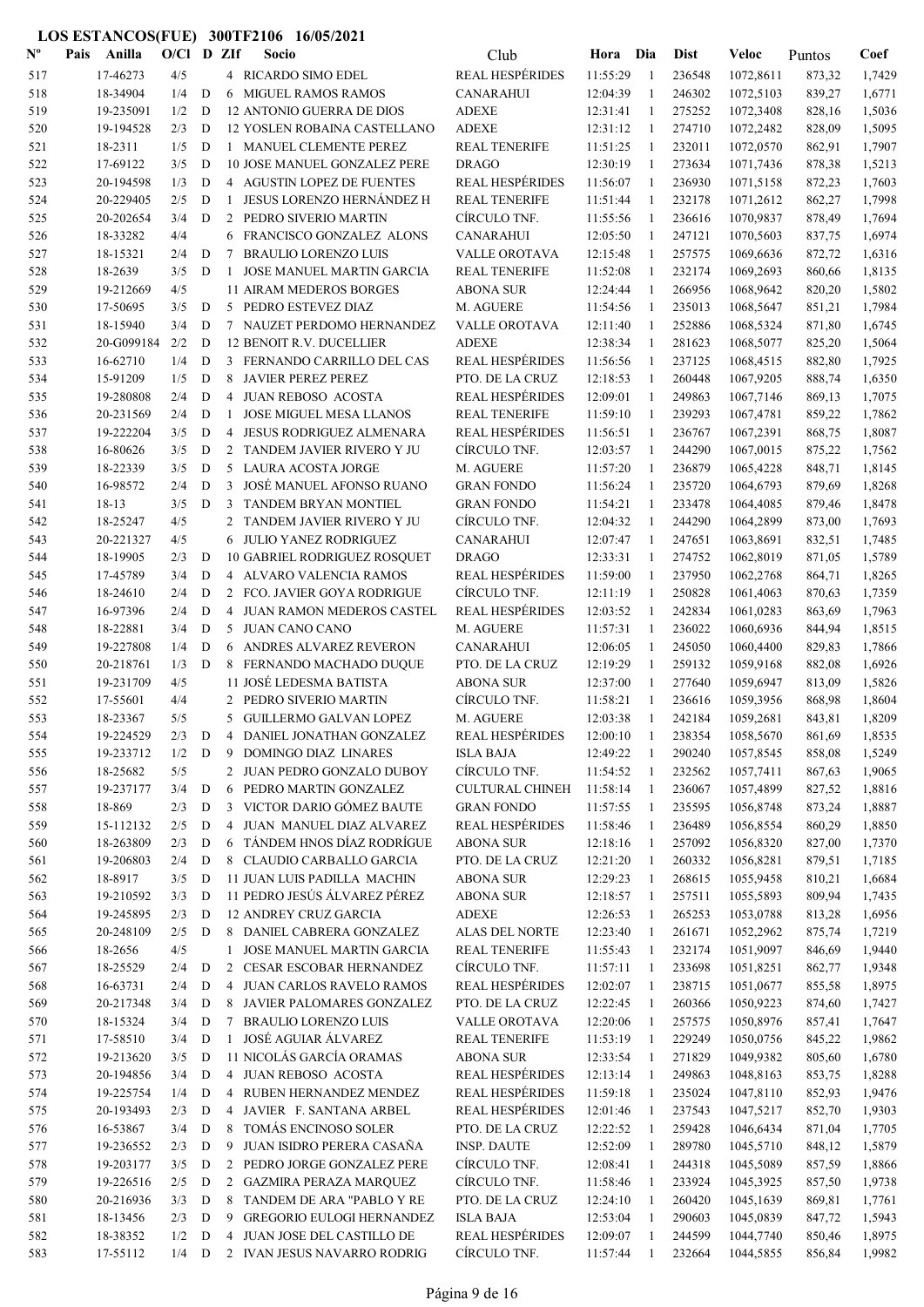| $\mathbf{N}^{\mathbf{o}}$ | Pais | Anilla                | O/Cl       |             | D ZIf          | Socio                                                 | Club                                       | Hora                 | Dia            | <b>Dist</b>      | Veloc                  | Puntos           | Coef             |
|---------------------------|------|-----------------------|------------|-------------|----------------|-------------------------------------------------------|--------------------------------------------|----------------------|----------------|------------------|------------------------|------------------|------------------|
| 584                       |      | 17-76557              | 2/4        | D           |                | 6 ANDRES ALVAREZ REVERON                              | <b>CANARAHUI</b>                           | 12:09:36             | $\overline{1}$ | 245050           | 1044,5439              | 817,39           | 1,9005           |
| 585                       |      | 18-23627              | 3/4        | D           | 6              | ANDRES ALVAREZ REVERON                                | <b>CANARAHUI</b>                           | 12:09:39             | -1             | 245050           | 1044,3213              | 817,21           | 1,9037           |
| 586                       |      | 18-1077               | 3/5        | D           | 3              | RICARDO GARCÍA ALBERTO                                | <b>GRAN FONDO</b>                          | 11:58:58             | -1             | 233890           | 1044,3072              | 862,85           | 1,9980           |
| 587                       |      | 16-96935              | 1/5        | D           | 5              | JUAN LUIS HERNANDEZ RODRI                             | M. AGUERE                                  | 12:00:33             | -1             | 235498           | 1044,1055              | 831,73           | 1,9877           |
| 588                       |      | 19-209556             | 3/3        | D           | $\mathbf{1}$   | <b>BESAY PLASENCIA HORMIGA</b>                        | <b>REAL TENERIFE</b>                       | 11:54:35             | -1             | 229253           | 1044,0364              | 840,35           | 2,0453           |
| 589                       |      | 19-237734             | 3/5        | D           | 8              | MARIO MIGUEL GARCIA QUINT                             | ALAS DEL NORTE                             | 12:28:16             | -1             | 264410           | 1043,9984              | 868,83           | 1,7764           |
| 590                       |      | 19-208851             | 3/5        | D           | 1              | OSCAR QUESADA LÓPEZ                                   | <b>REAL TENERIFE</b>                       | 11:57:26             | -1             | 232208           | 1043,9443              | 840,28           | 2,0262           |
| 591                       |      | 19-225104             | 2/4        | D           | 3              | FERNANDO CARRILLO DEL CAS                             | <b>REAL HESPÉRIDES</b>                     | 12:02:11             | -1             | 237125           | 1043,7605              | 862,40           | 1,9875           |
| 592                       |      | 18-35695              | 2/4        | D           | 4              | <b>SERGIO EXPOSITO ROJAS</b>                          | <b>REAL HESPÉRIDES</b>                     | 12:01:45             | 1              | 236516           | 1043,0695              | 849,07           | 1,9960           |
| 593                       |      | 19-280661             | 3/5        | D           | 4              | HUMBERTO PERERA HERNANDEZ                             | <b>REAL HESPÉRIDES</b>                     | 12:04:52             | 1              | 239737           | 1042,9394              | 848,96           | 1,9725           |
| 594                       |      | 18-11036              | 2/5        | ${\bf D}$   | 8              | <b>JAVIER PEREZ PEREZ</b>                             | PTO. DE LA CRUZ                            | 12:25:05             | 1              | 260448           | 1041,4449              | 866,71           | 1,8187           |
| 595                       |      | 10-140340             | 3/5        | D           | 2              | <b>MANUEL RIVERO MELIAN</b>                           | <b>REAL HESPÉRIDES</b>                     | 12:00:36             | 1              | 234872           | 1041,0993              | 853,98           | 2,0202           |
| 596                       |      | 17-48524              | 3/4        | D           | 4              | <b>JUAN CARLOS RAVELO RAMOS</b>                       | <b>REAL HESPÉRIDES</b>                     | 12:04:24             | 1              | 238715           | 1040,6059              | 847,07           | 1,9910           |
| 597                       |      | 19-215261             | 3/4        | D           | 3              | JOSÉ MANUEL AFONSO RUANO                              | <b>GRAN FONDO</b>                          | 12:01:34             | -1<br>1        | 235720           | 1040,4002              | 859,63           | 2,0197           |
| 598<br>599                |      | 17-40647<br>20-198310 | 4/5<br>1/5 | D           | $\overline{4}$ | 11 NICOLÁS GARCÍA ORAMAS<br>JOSE FERNANDO RODRÍGUEZ D | <b>ABONA SUR</b><br><b>REAL HESPÉRIDES</b> | 12:36:30<br>12:02:04 | -1             | 271829<br>236033 | 1039,4990              | 797,59           | 1,7543<br>2,0237 |
| 600                       |      | 18-22965              | 3/5        | D           | 5              | <b>JOSE MIGUEL RODRIGUEZ MIR</b>                      | M. AGUERE                                  | 12:11:10             | -1             | 245399           | 1039,4877<br>1039,0924 | 846,16<br>827,74 | 1,9498           |
| 601                       |      | 19-219524             | 1/1        | D           |                | 10 JOSE ANGEL DIAZ GONZALEZ                           | <b>DRAGO</b>                               | 12:41:41             | 1              | 276974           | 1038,5876              | 851,21           | 1,7304           |
| 602                       |      | 16-60523              | 2/3        | D           | 4              | TANDEM PEPITO Y HUGO PALM                             | <b>REAL HESPÉRIDES</b>                     | 12:02:22             | $\mathbf{1}$   | 236089           | 1038,3624              | 845,24           | 2,0334           |
| 603                       |      | 18-22208              | 2/3        | D           |                | 5 VALENTIN DIAZ GARCIA                                | M. AGUERE                                  | 12:03:25             | $\mathbf{1}$   | 237028           | 1037,7001              | 826,63           | 2,0287           |
| 604                       |      | 17-67104              | 2/5        | D           |                | 10 JOSE ANTONIO LEON ARVELO                           | <b>DRAGO</b>                               | 12:41:29             | 1              | 276256           | 1036,6727              | 849,64           | 1,7435           |
| 605                       |      | 18-39345              | 3/3        | D           |                | 4 TANDEM PEPITO Y HUGO PALM                           | <b>REAL HESPÉRIDES</b>                     | 12:02:49             | $\mathbf{1}$   | 236089           | 1036,3114              | 843,57           | 2,0435           |
| 606                       |      | 19-211792             | 1/3        | D           |                | 11 JORGE MARTÍN RODRÍGUEZ                             | <b>ABONA SUR</b>                           | 12:41:33             | 1              | 276028           | 1035,5581              | 794,57           | 1,7507           |
| 607                       |      | 20-199460             | 3/5        | D           |                | 2 CIRIACO RAMOS CARTAYA                               | CÍRCULO TNF.                               | 12:01:42             | 1              | 234682           | 1035,2095              | 849,14           | 2,0626           |
| 608                       |      | 19-206735             | 4/5        |             | 4              | ANTONIO RAMON PEÑA MELIAN                             | <b>REAL HESPÉRIDES</b>                     | 12:02:25             | 1              | 235391           | 1035,0649              | 842,56           | 2,0598           |
| 609                       |      | 19-196704             | 2/4        | D           | $\mathbf{1}$   | <b>JOSE JUAN RODRIGUEZ PAVON</b>                      | <b>GRAN FONDO</b>                          | 12:00:32             | -1             | 233404           | 1034,8980              | 833,00           | 2,0807           |
| 610                       |      | 20-202203             | 2/4        | D           | 2              | <b>IVAN JESUS NAVARRO RODRIG</b>                      | CÍRCULO TNF.                               | 11:59:57             | -1             | 232664           | 1034,2921              | 848,39           | 2,0908           |
| 611                       |      | 20-194991             | 4/4        |             | 4              | JULIO A. EXPOSITO GARCIA                              | <b>REAL HESPÉRIDES</b>                     | 12:03:06             | -1             | 235896           | 1034,1780              | 841,83           | 2,0655           |
| 612                       |      | 18-26910              | 4/5        |             | 2              | FERNANDO DE FUENTES BARRE                             | CÍRCULO TNF.                               | 12:04:07             | -1             | 236730           | 1033,2291              | 847,52           | 2,0616           |
| 613                       |      | 18-26727              | 3/4        | D           | 2              | ALBERTO GUTIERREZ POLEO                               | CÍRCULO TNF.                               | 12:01:50             | -1             | 234178           | 1032,3791              | 846,82           | 2,0875           |
| 614                       |      | 20-202210             | 3/4        | D           | 2              | <b>IVAN JESUS NAVARRO RODRIG</b>                      | CÍRCULO TNF.                               | 12:00:27             | $\mathbf{1}$   | 232664           | 1031,9982              | 846,51           | 2,1045           |
| 615                       |      | 18-37288              | 4/4        |             | 4              | ALVARO VALENCIA RAMOS                                 | <b>REAL HESPÉRIDES</b>                     | 12:05:38             | $\mathbf{1}$   | 237950           | 1031,7242              | 839,84           | 2,0611           |
| 616                       |      | 19-231812             | 5/5        |             |                | 11 JOSÉ LEDESMA BATISTA                               | <b>ABONA SUR</b>                           | 12:44:15             | 1              | 277640           | 1031,1606              | 791,20           | 1,7693           |
| 617                       |      | 18-1055               | 3/5        | D           | 3              | <b>JONAY MARTÍN GARCÍA</b>                            | <b>GRAN FONDO</b>                          | 12:01:50             | 1              | 233890           | 1031,1095              | 851,95           | 2,1037           |
| 618                       |      | 20-220495             | 2/3        | D           | 6              | <b>JUAN CARLOS GONZALEZ HERR</b>                      | <b>CANARAHUI</b>                           | 12:14:26             | 1              | 246753           | 1030,5708              | 806,45           | 1,9972           |
| 619                       |      | 20-204256             | 4/4        |             | 3              | TÁNDEM ARMAS                                          | <b>GRAN FONDO</b>                          | 12:01:36             | 1              | 233424           | 1030,1147              | 851,13           | 2,1147           |
| 620                       |      | 15-89135              | 4/5        |             | 4              | JULIO FELIPE MATEO ROMERO                             | <b>REAL HESPÉRIDES</b>                     | 12:03:14             | $\mathbf{1}$   | 235064           | 1029,9284              | 838,37           | 2,1033           |
| 621                       |      | 18-22830              | 4/4        |             | 5              | <b>JUAN CANO CANO</b>                                 | M. AGUERE                                  | 12:04:10             |                | 236022           | 1029,9142              | 820,42           | 2,0982           |
| 622                       |      | 20-231073             | 2/5        | D           | 1              | MANUEL CLEMENTE PEREZ                                 | <b>REAL TENERIFE</b>                       | 12:00:18             | 1              | 232011           | 1029,7870              | 828,88           | 2,1379           |
| 623                       |      | 17-74541              | 1/4        | $\mathbf D$ | 7              | <b>JULIAN TRUJILLO BAEZ</b>                           | VALLE OROTAVA                              | 12:25:01             | 1              | 257452           | 1029,7394              | 840,14           | 1,9297           |
| 624                       |      | 17-81015              | 1/3        | $\mathbf D$ | 8              | <b>JUAN CARLOS HERNANDEZ CAS</b>                      | <b>ALAS DEL NORTE</b>                      | 12:29:08             | -1             | 261671           | 1029,6603              | 856,90           | 1,9017           |
| 625                       |      | 17-54880              | 3/5        | D           |                | 2 CARLOS DE FUENTES BARRERA                           | CÍRCULO TNF.                               | 12:05:07             | -1             | 236924           | 1029,5821              | 844,53           | 2,1036           |
| 626                       |      | 14-61688              | 4/5        |             |                | 2 CARLOS DE FUENTES BARRERA                           | CÍRCULO TNF.                               | 12:05:08             | -1             | 236924           | 1029,5075              | 844,47           | 2,1070           |
| 627                       |      | 17-81494              | 1/4        | $\mathbf D$ | 8              | MIGUEL LUIS ABRANTE GOMEZ                             | ALAS DEL NORTE                             | 12:29:19             | $\mathbf{1}$   | 261815           | 1029,4842              | 856,76           | 1,9097           |
| 628                       |      | 18-2104               | 2/3        | D           | 1              | JUAN CARLOS HERRERA HERNÁ<br>2 RAMON AGUILAR PEREZ    | <b>REAL TENERIFE</b>                       | 11:57:44             | -1             | 229257           | 1029,2891              | 828,48           | 2,1844           |
| 629                       |      | 20-202677             | 3/4        | D           |                |                                                       | CÍRCULO TNF.                               | 11:57:51             | 1              | 229285           | 1028,8759              | 843,95           | 2,1876           |
| 630                       |      | 16-96924<br>13-74076  | 2/5<br>4/5 | $\mathbf D$ |                | 5 JUAN LUIS HERNANDEZ RODRI<br>2 MANUEL RIVERO MELIAN | M. AGUERE<br><b>REAL HESPÉRIDES</b>        | 12:03:55<br>12:03:24 | 1<br>1         | 235498<br>234872 | 1028,7499<br>1028,3363 | 819,50           | 2,1333<br>2,1424 |
| 631<br>632                |      | 19-207005             | 3/5        | $\mathbf D$ | 1              | <b>JESUS LORENZO HERNÁNDEZ H</b>                      | <b>REAL TENERIFE</b>                       | 12:00:54             | 1              | 232178           | 1027,7911              | 843,51<br>827,28 | 2,1707           |
| 633                       |      | 19-233528             | 1/3        | D           | 9              | TELESFORO ADAN HERNANDEZ                              | <b>ISLA BAJA</b>                           | 12:58:15             | 1              | 290898           | 1027,0009              | 833,05           | 1,7353           |
| 634                       |      | 17-75699              | 5/5        |             | 6              | <b>GABRIEL GONZALEZ POZO</b>                          | <b>CANARAHUI</b>                           | 12:15:26             | 1              | 246815           | 1026,5424              | 803,30           | 2,0484           |
| 635                       |      | 19-229004             | 2/4        | D           | 6              | <b>MIGUEL RAMOS RAMOS</b>                             | <b>CANARAHUI</b>                           | 12:15:00             | 1              | 246302           | 1026,2583              | 803,08           | 2,0559           |
| 636                       |      | 19-206794             | 3/4        | D           | 8              | CLAUDIO CARBALLO GARCIA                               | PTO. DE LA CRUZ                            | 12:28:47             | 1              | 260332           | 1025,8042              | 853,69           | 1,9482           |
| 637                       |      | 15-121819             | 4/5        |             | 5              | PEDRO ESTEVEZ DIAZ                                    | M. AGUERE                                  | 12:04:11             | -1             | 235013           | 1025,4367              | 816,86           | 2,1615           |
| 638                       |      | 17-53146              | 3/4        | D           |                | 4 JUAN RAMON MEDEROS CASTEL                           | <b>REAL HESPÉRIDES</b>                     | 12:11:49             | -1             | 242834           | 1025,4092              | 834,70           | 2,0951           |
| 639                       |      | 18-19224              | 1/3        | D           |                | 10 ANGEL CABALLERO GARCIA                             | <b>DRAGO</b>                               | 12:42:03             | $\mathbf{1}$   | 273805           | 1025,2949              | 840,31           | 1,8611           |
| 640                       |      | 19-208034             | 2/4        | D           | $\mathbf{1}$   | ANTONIO RODRÍGUEZ DELGADO                             | <b>REAL TENERIFE</b>                       | 12:01:25             | -1             | 232135           | 1025,2558              | 825,24           | 2,1986           |
| 641                       |      | 17-263360             | 4/5        |             |                | 2 PEDRO JORGE GONZALEZ PERE                           | CÍRCULO TNF.                               | 12:13:31             | 1              | 244318           | 1024,3225              | 840,21           | 2,0922           |
| 642                       |      | 19-201872             | 4/4        |             |                | 2 ALBERTO GUTIERREZ POLEO                             | CÍRCULO TNF.                               | 12:03:47             | 1              | 234178           | 1023,5798              | 839,61           | 2,1862           |
| 643                       |      | 19-198121             | 4/4        |             | 7              | <b>BRAULIO LORENZO LUIS</b>                           | VALLE OROTAVA                              | 12:26:47             | 1              | 257575           | 1023,0026              | 834,65           | 1,9907           |
| 644                       |      | 20-229678             | 2/5        | $\mathbf D$ | 1              | <b>DOMINGO FIGUEROA ÉVORA</b>                         | <b>REAL TENERIFE</b>                       | 12:02:02             | 1              | 232206           | 1022,7837              | 823,25           | 2,2116           |
| 645                       |      | 17-58471              | 3/5        | D           | 1              | <b>DOMINGO FIGUEROA ÉVORA</b>                         | <b>REAL TENERIFE</b>                       | 12:02:06             | 1              | 232206           | 1022,4835              | 823,01           | 2,2151           |
| 646                       |      | 18-14232              | 3/5        | D           | 9              | SANTIAGO HERNANDEZ HERNAN                             | <b>INSP. DAUTE</b>                         | 12:58:37             | 1              | 289945           | 1022,3130              | 829,25           | 1,7767           |
| 647                       |      | 20-221720             | 3/3        | D           |                | 6 SANTIAGO MARTIN GARCIA                              | <b>CANARAHUI</b>                           | 12:14:42             | 1              | 244983           | 1022,0401              | 799,78           | 2,1061           |
| 648                       |      | 18-24405              | 1/5        | D           |                | 2 ENRIQUE GONZALEZ RODRIGUE                           | CÍRCULO TNF.                               | 12:06:54             | 1              | 236952           | 1021,7853              | 838,13           | 2,1808           |
| 649                       |      | 19-213623             | 5/5        |             |                | 11 NICOLÁS GARCÍA ORAMAS                              | <b>ABONA SUR</b>                           | 12:41:23             | -1             | 271829           | 1020,4430              | 782,97           | 1,9039           |
| 650                       |      | 17-66078              | $2/4$ D    |             |                | 8 DIONISIO MIGUEL TORRES GO                           | PTO. DE LA CRUZ                            | 12:30:23             | -1             | 260560           | 1020,2702              | 849,09           | 1,9893           |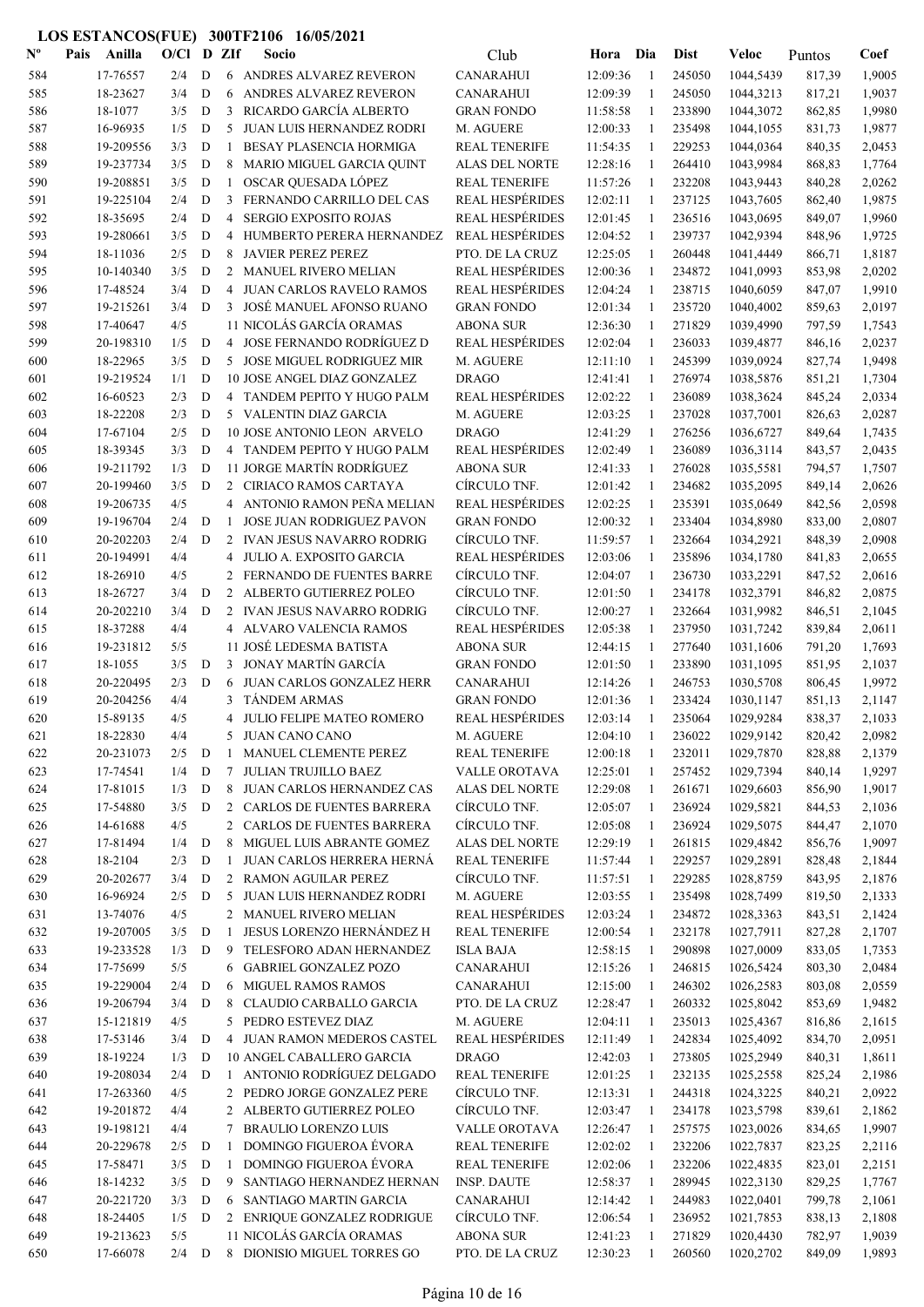| $\mathbf{N}^{\mathbf{o}}$ | Pais | Anilla               | $O/CI$ D ZIf |        |                | Socio                                                     | Club                                   | Hora Dia             |              | <b>Dist</b>      | <b>Veloc</b>           | Puntos           | Coef             |
|---------------------------|------|----------------------|--------------|--------|----------------|-----------------------------------------------------------|----------------------------------------|----------------------|--------------|------------------|------------------------|------------------|------------------|
| 651                       |      | 19-214826            | 3/4          | D      |                | 12 FELIPE JUAN RAMOS HERNAND                              | <b>ADEXE</b>                           | 12:46:08             | -1           | 276543           | 1019,9521              | 787,70           | 1,8772           |
| 652                       |      | 20-201392            | 3/4          | D      |                | 2 CESAR ESCOBAR HERNANDEZ                                 | CÍRCULO TNF.                           | 12:04:15             | -1           | 233698           | 1019,4024              | 836,18           | 2,2248           |
| 653                       |      | 19-215409            | 2/2          | D      |                | 5 ELIAN BRITO SANCHEZ                                     | M. AGUERE                              | 12:05:48             | -1           | 235270           | 1019,3674              | 812,02           | 2,2133           |
| 654                       |      | 19-227950            | 4/4          |        | 6              | ANDRES ALVAREZ REVERON                                    | CANARAHUI                              | 12:15:34             | -1           | 245050           | 1018,6366              | 797,11           | 2,1283           |
| 655                       |      | 18-24611             | 3/4          | D      | 2              | FCO. JAVIER GOYA RODRIGUE                                 | CÍRCULO TNF.                           | 12:21:16             | -1           | 250828           | 1018,5219              | 835,46           | 2,0824           |
| 656                       |      | 18-37926             | 4/4          |        | 5              | SIMEI ALONSO RODDRÍGUEZ                                   | M. AGUERE                              | 12:12:26             | 1            | 241766           | 1018,2479              | 811,13           | 2,1638           |
| 657                       |      | 17-59364             | 2/4          | D      | 1              | DIEGO VEGA IZQUIERDO                                      | <b>REAL TENERIFE</b>                   | 12:12:12             | -1           | 241448           | 1017,9089              | 819,32           | 2,1699           |
| 658                       |      | 20-220485            | 3/3          | D      | 6              | JUAN CARLOS GONZALEZ HERR                                 | <b>CANARAHUI</b>                       | 12:17:29             | -1           | 246753           | 1017,6081              | 796,31           | 2,1265           |
| 659                       |      | 18-11956             | 2/3          | D      | 8              | ANTONIO CALZADILLA LORENZ                                 | PTO. DE LA CRUZ                        | 12:31:16             | -1           | 260611           | 1016,9524              | 846,33           | 2,0165           |
| 660                       |      | 18-37726             | 3/4          | D      | 3              | FERNANDO CARRILLO DEL CAS                                 | <b>REAL HESPÉRIDES</b>                 | 12:08:12             | 1            | 237125           | 1016,8310              | 840,15           | 2,2196           |
| 661                       |      | 20-199225            | 2/3          | D      |                | 11 JORGE MARTÍN RODRÍGUEZ                                 | <b>ABONA SUR</b>                       | 12:46:35             | -1           | 276028           | 1016,3658              | 779,84           | 1,9096           |
| 662                       |      | 16-88731             | 4/5          |        |                | 10 JOSE MANUEL GONZALEZ PERE                              | <b>DRAGO</b>                           | 12:44:26             | 1            | 273634           | 1015,5907              | 832,36           | 1,9293           |
| 663                       |      | 17-52622             | 3/5          | D      |                | 5 JUAN LUIS HERNANDEZ RODRI                               | M. AGUERE                              | 12:06:57             | -1           | 235498           | 1015,2964              | 808,78           | 2,2451           |
| 664                       |      | 19-206792            | 4/4          |        | 8              | CLAUDIO CARBALLO GARCIA                                   | PTO. DE LA CRUZ                        | 12:31:26             | -1           | 260332           | 1015,2034              | 844,87           | 2,0340           |
| 665                       |      | 15-114138<br>18-4798 | 2/2<br>1/2   | D      | 4<br>1         | JUAN JOSE DEL CASTILLO DE                                 | <b>REAL HESPÉRIDES</b>                 | 12:16:19<br>12:05:22 | -1<br>1      | 244599           | 1013,6018              | 825,08           | 2,1681<br>2,2750 |
| 666                       |      | 18-24323             | 2/5          | D<br>D |                | <b>JULIO RAMOS CARTAYA</b><br>2 ENRIQUE GONZALEZ RODRIGUE | <b>REAL TENERIFE</b><br>CÍRCULO TNF.   | 12:08:57             | 1            | 233447<br>236952 | 1013,3714<br>1012,8318 | 815,67           | 2,2447           |
| 667<br>668                |      | 20-225017            | 3/4          | D      |                | 11 CRISTO GONZALEZ RIVERO                                 | <b>ABONA SUR</b>                       | 12:35:32             | -1           | 263870           | 1012,8071              | 830,79<br>777,11 | 2,0188           |
| 669                       |      | 18-39503             | 4/5          |        |                | 4 HUMBERTO PERERA HERNANDEZ                               | <b>REAL HESPÉRIDES</b>                 | 12:11:44             | -1           | 239737           | 1012,6880              | 824,34           | 2,2253           |
| 670                       |      | 18-37484             | 3/5          | D      | 4              | RICHARD DAMAS DAMAS                                       | <b>REAL HESPÉRIDES</b>                 | 12:16:19             | -1           | 244334           | 1012,5036              | 824,19           | 2,1867           |
| 671                       |      | 17-53859             | 1/3          | D      | 4              | MANUEL GIL GARCIA                                         | <b>REAL HESPÉRIDES</b>                 | 12:08:14             | 1            | 236098           | 1012,2824              | 824,01           | 2,2664           |
| 672                       |      | 19-212169            | 3/5          | D      |                | 11 DOMINGO DELGADO GARCIA                                 | <b>ABONA SUR</b>                       | 12:36:16             | 1            | 264475           | 1012,2799              | 776,71           | 2,0262           |
| 673                       |      | 17-72479             | 4/5          |        | 9              | SANTIAGO HERNANDEZ HERNAN                                 | <b>INSP. DAUTE</b>                     | 13:01:33             | -1           | 289945           | 1011,8478              | 820,76           | 1,8510           |
| 674                       |      | 20-218744            | 2/3          | D      | 8              | FERNANDO MACHADO DUQUE                                    | PTO. DE LA CRUZ                        | 12:31:20             | -1           | 259132           | 1010,9181              | 841,30           | 2,0742           |
| 675                       |      | 15-73531             | 5/5          |        | 1              | <b>JOSE MANUEL MARTIN GARCIA</b>                          | <b>REAL TENERIFE</b>                   | 12:04:41             | -1           | 232174           | 1010,8439              | 813,64           | 2,3184           |
| 676                       |      | 20-216220            | 5/5          |        | 8              | PEDRO JOSE RODRIGUEZ ZARZ                                 | PTO. DE LA CRUZ                        | 12:33:32             | -1           | 261221           | 1010,3958              | 840,87           | 2,0637           |
| 677                       |      | 18-11034             | 3/5          | D      |                | 8 JAVIER PEREZ PEREZ                                      | PTO. DE LA CRUZ                        | 12:32:54             | -1           | 260448           | 1009,8798              | 840,44           | 2,0729           |
| 678                       |      | 18-19234             | 2/3          | D      |                | 10 ANGEL CABALLERO GARCIA                                 | <b>DRAGO</b>                           | 12:46:19             | -1           | 273805           | 1009,1713              | 827,10           | 1,9747           |
| 679                       |      | 20-199457            | 4/5          |        |                | 2 CIRIACO RAMOS CARTAYA                                   | CÍRCULO TNF.                           | 12:07:35             | -1           | 234682           | 1009,0233              | 827,66           | 2,3072           |
| 680                       |      | 19-223478            | 2/4          | D      | 4              | FERNANDO PEÑA MELIAN                                      | CÍRCULO TNF.                           | 12:08:18             | -1           | 235380           | 1008,9156              | 821,27           | 2,3038           |
| 681                       |      | 19-206174            | 4/5          |        | 8              | JULIO CALZADILLA LORENZO                                  | PTO. DE LA CRUZ                        | 12:33:00             | 1            | 260163           | 1008,3837              | 839,20           | 2,0874           |
| 682                       |      | 18-38087             | 1/4          | D      | 4              | MIGUEL ANGEL EXPOSITO ROJ                                 | <b>REAL HESPÉRIDES</b>                 | 12:09:42             | -1           | 236523           | 1007,7674              | 820,33           | 2,2994           |
| 683                       |      | 18-41713             | 2/4          | D      | 8              | MIGUEL LUIS ABRANTE GOMEZ                                 | ALAS DEL NORTE                         | 12:34:50             | 1            | 261815           | 1007,6267              | 838,57           | 2,0803           |
| 684                       |      | 19-237880            | 3/5          | D      | 8              | PABLO YANES LUIS                                          | <b>ALAS DEL NORTE</b>                  | 12:33:38             | -1           | 260501           | 1007,2213              | 838,23           | 2,0939           |
| 685                       |      | 18-26512             | 4/5          |        | 2              | EUFEMIO CABRERA BETANCORT                                 | CÍRCULO TNF.                           | 12:07:18             | 1            | 233926           | 1006,9996              | 826,01           | 2,3351           |
| 686                       |      | 19-208954            | 1/4          | D      | 2              | FRANCISCO GARCIA CARBAJAL                                 | CÍRCULO TNF.                           | 12:06:39             | 1            | 233263           | 1006,9631              | 825,98           | 2,3452           |
| 687                       |      | 17-64403             | 4/4          |        |                | 8 AGUSTIN CABO MARTIN                                     | PTO. DE LA CRUZ                        | 12:32:23             | 1            | 259037           | 1006,4249              | 837,57           | 2,1149           |
| 688                       |      | 19-204839            | $3/5$ D      |        | 8              | CRISTOBAL PERERA MOLINA                                   | PTO. DE LA CRUZ                        | 12:22:27             |              | 249025           | 1006,3649              | 837,52           | 2,2032           |
| 689                       |      | 20-203368            | 4/5          |        |                | 3 NAUZET DENIZ IZQUIERDO                                  | <b>GRAN FONDO</b>                      | 12:09:42             | 1            | 236071           | 1005,8415              | 831,07           | 2,3274           |
| 690                       |      | 19-201686            | 2/3          | D      | 4              | <b>AGUSTIN LOPEZ DE FUENTES</b>                           | <b>REAL HESPÉRIDES</b>                 | 12:10:34             | 1            | 236930           | 1005,7875              | 818,72           | 2,3224           |
| 691                       |      | 20-220922            | 2/3          | D      | 6              | <b>SHUKRI MERIQI</b>                                      | <b>CANARAHUI</b>                       | 12:20:19             | -1           | 246265           | 1003,8658              | 785,55           | 2,2376           |
| 692                       |      | 18-38207             | 2/4          | D      | 4              | RUBEN HERNANDEZ MENDEZ                                    | <b>REAL HESPÉRIDES</b><br>CÍRCULO TNF. | 12:09:08             | -1           | 235024           | 1003,8041              | 817,11           | 2,3480           |
| 693<br>694                |      | 17-54937<br>18-15507 | 4/5<br>2/4   | D      | 7              | 2 FRANCISCO DIAZ REVERON<br>JULIAN TRUJILLO BAEZ          | VALLE OROTAVA                          | 12:07:13<br>12:32:08 | -1<br>-1     | 232720<br>257452 | 1002,1675<br>1001,2393 | 822,04           | 2,3747<br>2,1496 |
| 695                       |      | 18-13442             | 3/3          | D      | 9              | <b>GREGORIO EULOGI HERNANDEZ</b>                          | <b>ISLA BAJA</b>                       | 13:05:20             | -1           | 290603           | 1000,9288              | 816,89<br>811,90 | 1,9072           |
| 696                       |      | 19-223010            | 4/5          |        | 4              | <b>MIGUEL MEDINA LEON</b>                                 | <b>REAL HESPÉRIDES</b>                 | 12:09:58             | 1            | 235028           | 1000,2610              | 814,22           | 2,3615           |
| 697                       |      | 18-38188             | 1/3          | D      | 4              | DOMINGO RODRIGUEZ MARTIN                                  | <b>REAL HESPÉRIDES</b>                 | 12:10:58             | -1           | 236019           | 1000,2218              | 814,19           | 2,3550           |
| 698                       |      | 18-10101             | 4/5          |        | 8              | CRISTOBAL PERERA MOLINA                                   | PTO. DE LA CRUZ                        | 12:24:04             | 1            | 249025           | 999,8327               | 832,08           | 2,2352           |
| 699                       |      | 18-40603             | 3/4          | D      | 4              | RUBEN HERNANDEZ MENDEZ                                    | <b>REAL HESPÉRIDES</b>                 | 12:10:08             | 1            | 235024           | 999,5350               | 813,63           | 2,3717           |
| 700                       |      | 17-65072             | 2/5          | D      |                | 8 ROSA NIEVES CARRILLO DEVO                               | PTO. DE LA CRUZ                        | 12:35:58             | $\mathbf{1}$ | 260791           | 999,3269               | 831,66           | 2,1405           |
| 701                       |      | 20-230243            | 2/2          | D      | 1              | MIGUEL ANGEL ABAD ABAD                                    | <b>REAL TENERIFE</b>                   | 12:00:15             | -1           | 225023           | 998,9922               | 804,10           | 2,4842           |
| 702                       |      | 20-197187            | 3/4          | D      | 4              | DOMINGO MARICHAL AGUILAR                                  | <b>REAL HESPÉRIDES</b>                 | 12:10:14             | 1            | 234967           | 998,8678               | 813,09           | 2,3825           |
| 703                       |      | 17-74571             | 1/4          | D      | 8              | ALONSO PEREZ DELGADO                                      | <b>ALAS DEL NORTE</b>                  | 12:36:56             | $\mathbf{1}$ | 261586           | 998,6740               | 831,12           | 2,1431           |
| 704                       |      | 19-217484            | 5/5          |        | 4              | MIGUEL MEDINA LEON                                        | <b>REAL HESPÉRIDES</b>                 | 12:10:26             | 1            | 235028           | 998,2784               | 812,61           | 2,3887           |
| 705                       |      | 19-202036            | 4/5          |        |                | 2 ANGEL AFONSO AFONSO                                     | CÍRCULO TNF.                           | 12:07:54             | -1           | 232402           | 997,8617               | 818,51           | 2,4191           |
| 706                       |      | 18-25264             | 5/5          |        |                | 2 TANDEM JAVIER RIVERO Y JU                               | CÍRCULO TNF.                           | 12:19:53             | -1           | 244290           | 997,5771               | 818,28           | 2,3046           |
| 707                       |      | 19-208357            | 2/5          | D      | -1             | <b>ANDRA'S BALAZS</b>                                     | <b>REAL TENERIFE</b>                   | 12:16:18             | -1           | 240659           | 997,3436               | 802,77           | 2,3427           |
| 708                       |      | 15-118604            | 4/5          |        | 5              | FERNANDO GARCIA RODRIGUEZ                                 | M. AGUERE                              | 12:16:10             | 1            | 240360           | 996,6551               | 793,93           | 2,3489           |
| 709                       |      | 18-27021             | 5/5          |        | $\overline{2}$ | ANGEL AFONSO AFONSO                                       | CÍRCULO TNF.                           | 12:08:16             | $\mathbf{1}$ | 232402           | 996,2932               | 817,22           | 2,4328           |
| $710\,$                   |      | 20-193506            | 3/3          | D      | 4              | JAVIER F. SANTANA ARBEL                                   | <b>REAL HESPÉRIDES</b>                 | 12:13:27             | $\mathbf{1}$ | 237543           | 996,1963               | 810,92           | 2,3835           |
| 711                       |      | 18-36232             | 4/5          |        |                | 4 JESUS RODRIGUEZ ALMENARA                                | <b>REAL HESPÉRIDES</b>                 | 12:12:46             | 1            | 236767           | 995,7956               | 810,59           | 2,3947           |
| 712                       |      | 19-197853            | 4/4          |        |                | 3 IGNACIO MANUEL PÉREZ AFON                               | <b>GRAN FONDO</b>                      | 12:10:05             | $\mathbf{1}$ | 233831           | 994,6728               | 821,84           | 2,4282           |
| 713                       |      | 14-58263             | 5/5          |        | 1              | ARMANDO HERRERA HERNÁNDEZ                                 | <b>REAL TENERIFE</b>                   | 12:04:27             | -1           | 228135           | 994,2689               | 800,30           | 2,4923           |
| 714                       |      | 20-218726            | 3/3          | D      | 8              | FERNANDO MACHADO DUQUE                                    | PTO. DE LA CRUZ                        | 12:35:40             | 1            | 259132           | 994,1125               | 827,32           | 2,1973           |
| 715                       |      | 20-204028            | 3/4          | D      | 1              | <b>JOSE JUAN RODRIGUEZ PAVON</b>                          | <b>GRAN FONDO</b>                      | 12:09:55             | -1           | 233404           | 993,5608               | 799,73           | 2,4429           |
| 716                       |      | 18-2867              | 3/5          | D      | 1              | DOMINGO PEREZ HERNANDEZ                                   | <b>REAL TENERIFE</b>                   | 12:05:48             | 1            | 229241           | 993,2452               | 799,47           | 2,4907           |
| 717                       |      | 18-36316             | 3/5          | D      |                | 4 MANUEL JEREZ HERRERA                                    | <b>REAL HESPÉRIDES</b>                 | 12:18:31             | 1            | 241683           | 992,4701               | 807,88           | 2,3658           |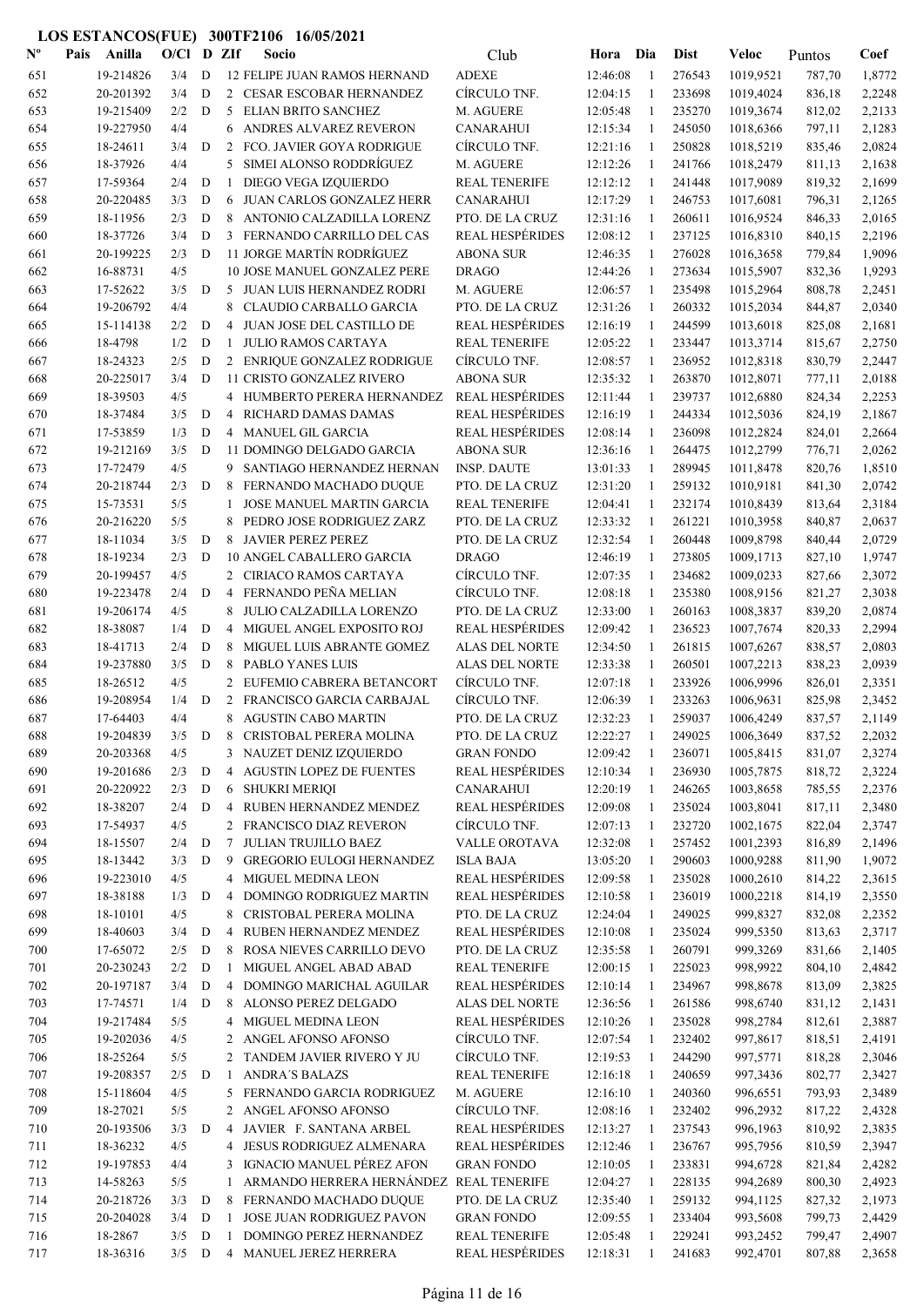| $\mathbf{N}^{\mathbf{o}}$ | Pais | Anilla                 | $O/Cl$ D ZIf |                  |                | Socio                                                 | Club                                             | Hora Dia             |                   | <b>Dist</b>      | <b>Veloc</b>         | Puntos           | Coef             |
|---------------------------|------|------------------------|--------------|------------------|----------------|-------------------------------------------------------|--------------------------------------------------|----------------------|-------------------|------------------|----------------------|------------------|------------------|
| 718                       |      | 17-49003               | 2/3          | D                |                | 4 MANUEL GIL GARCIA                                   | <b>REAL HESPÉRIDES</b>                           | 12:12:58             | -1                | 236098           | 992,1474             | 807,62           | 2,4251           |
| 719                       |      | 17-63573               | 1/3          | D                | 8              | MANUEL L. ABRANTE MARTIN                              | PTO. DE LA CRUZ                                  | 12:40:19             | 1                 | 262812           | 990,5597             | 824,36           | 2,1817           |
| 720                       |      | 19-226427              | 3/5          | D                |                | 2 GAZMIRA PERAZA MARQUEZ                              | CÍRCULO TNF.                                     | 12:11:57             | -1                | 233924           | 987,2294             | 809,79           | 2,4545           |
| 721                       |      | 18-36701               | 3/3          | D                |                | 4 SERGIO GROSSO GONZALEZ                              | <b>REAL HESPÉRIDES</b>                           | 12:15:28             | 1                 | 237278           | 986,7397             | 803,22           | 2,4231           |
| 722                       |      | 19-194774              | 1/3          | D                |                | 12 LESTER EDUARDO ALONSO LUN                          | <b>ADEXE</b>                                     | 12:53:55             | $\mathbf{1}$      | 275034           | 986,0795             | 761,54           | 2,0934           |
| 723                       |      | 19-195921              | 3/4          | D                |                | <b>12 RAMON PADRON FERRER</b>                         | <b>ADEXE</b>                                     | 13:07:17             | 1                 | 287939           | 985,1366             | 760,81           | 2,0024           |
| 724                       |      | 20-211011              | 2/3          | D                |                | 12 LESTER EDUARDO ALONSO LUN                          | <b>ADEXE</b>                                     | 12:54:23             | -1                | 275034           | 984,4324             | 760,27           | 2,0992           |
| 725                       |      | 19-238064              | 4/5          |                  |                | 9 TANDEM CALETA ANDRES Y RU                           | ALAS DEL NORTE                                   | 13:04:08             | -1                | 284436           | 983,7537             | 797,97           | 2,0326           |
| 726                       |      | 20-230790              | 4/5          |                  | 1              | OSCAR QUESADA LÓPEZ                                   | <b>REAL TENERIFE</b>                             | 12:11:07             | 1                 | 232208           | 983,4460             | 791,58           | 2,4932           |
| 727                       |      | 19-226754              | 3/4          | D                | 4              | FERNANDO PEÑA MELIAN                                  | CÍRCULO TNF.                                     | 12:14:21             | $\mathbf{1}$      | 235380           | 983,4134             | 800,51           | 2,4630           |
| 728                       |      | 18-27197               | 4/4          |                  | $\overline{2}$ | <b>RAMON AGUILAR PEREZ</b>                            | CÍRCULO TNF.                                     | 12:08:15             | -1                | 229285           | 983,0011             | 806,32           | 2,5320           |
| 729                       |      | 17-75346               | 5/5          |                  | 6              | <b>ELIAS REYES PEREZ</b>                              | <b>CANARAHUI</b>                                 | 12:21:32             | -1                | 242318           | 982,9016             | 769,15           | 2,3991           |
| 730                       |      | 18-25167               | 3/3          | D                |                | 2 NAIRA PADILLA DELGADO                               | CÍRCULO TNF.                                     | 12:17:18             | 1                 | 238137           | 982,8188             | 806,17           | 2,4445           |
| 731                       |      | 18-6576                | 3/5          | $\mathbf D$      |                | 11 ROMÁN DOMINGO DIAZ MEDINA                          | <b>ABONA SUR</b>                                 | 12:43:55             | -1                | 264268           | 982,7134             | 754,02           | 2,2058           |
| 732                       |      | 18-14127               | 1/3<br>3/4   | D<br>D           |                | 7 JUAN MANUEL PEREZ FORTES                            | <b>INSP. DAUTE</b>                               | 13:01:44             | 1                 | 281619           | 982,1635             | 801,33           | 2,0728           |
| 733                       |      | 19-226864<br>19-225276 | 4/4          |                  |                | 4 ANTONIO EXPOSITO ROJAS                              | <b>REAL HESPÉRIDES</b><br><b>REAL HESPÉRIDES</b> | 12:16:05<br>12:14:45 | 1<br>$\mathbf{1}$ | 236523<br>234967 | 981,0840<br>980,0501 | 798,61           | 2,4713<br>2,4911 |
| 734<br>735                |      | 19-215626              | 4/5          |                  | 4<br>5         | DOMINGO MARICHAL AGUILAR<br>FRANCISCO MARRERO TEJERA  | M. AGUERE                                        | 12:18:16             | $\mathbf{1}$      | 238037           | 978,5023             | 797,77<br>779,47 | 2,4623           |
| 736                       |      | 16-61835               | 4/5          |                  | 4              | JOSE ANTONIO RODRÍGUEZ GO                             | <b>REAL HESPÉRIDES</b>                           | 12:15:52             | -1                | 235629           | 978,2549             | 796,31           | 2,4909           |
| 737                       |      | 20-199177              | 2/3          | D                |                | 2 LIDIA ESPINOSA GONZALEZ                             | CÍRCULO TNF.                                     | 12:12:36             | -1                | 232418           | 978,1902             | 802,37           | 2,5287           |
| 738                       |      | 18-36637               | 3/3          | D                | $\overline{4}$ | DANIEL JONATHAN GONZALEZ                              | <b>REAL HESPÉRIDES</b>                           | 12:18:49             | 1                 | 238354           | 977,5952             | 795,77           | 2,4691           |
| 739                       |      | 16-78420               | 4/4          |                  | 9              | <b>JUAN JOSE ESTEVEZ RAMOS</b>                        | <b>INSP. DAUTE</b>                               | 13:09:50             | 1                 | 288159           | 977,3624             | 792,79           | 2,0451           |
| 740                       |      | 19-208419              | 2/5          | D                | -1             | JOSÉ MARTÍN HERNÁNDEZ                                 | <b>REAL TENERIFE</b>                             | 12:12:36             | 1                 | 232180           | 977,1886             | 786,55           | 2,5416           |
| 741                       |      | 17-46336               | 5/5          |                  | 4              | JULIO FELIPE MATEO ROMERO                             | <b>REAL HESPÉRIDES</b>                           | 12:15:44             | 1                 | 235064           | 976,4497             | 794,84           | 2,5138           |
| 742                       |      | 17-66143               | 4/4          |                  | 8              | TOMÁS ENCINOSO SOLER                                  | PTO. DE LA CRUZ                                  | 12:40:45             | 1                 | 259428           | 976,2107             | 812,42           | 2,2808           |
| 743                       |      | 19-203855              | 5/5          |                  |                | 8 RAFAEL JOSE SIVERIO GRILL                           | PTO. DE LA CRUZ                                  | 12:45:30             | 1                 | 263512           | 974,1664             | 810,72           | 2,2485           |
| 744                       |      | 20-214548              | 3/3          | D                |                | <b>12 ANDREY CRUZ GARCIA</b>                          | <b>ADEXE</b>                                     | 12:47:45             | 1                 | 265253           | 972,5133             | 751,06           | 2,2367           |
| 745                       |      | 17-81379               | 3/5          | D                |                | 8 DANIEL CABRERA GONZALEZ                             | ALAS DEL NORTE                                   | 12:44:26             | 1                 | 261671           | 971,1902             | 808,24           | 2,2704           |
| 746                       |      | 16-88124               | 3/4          | D                |                | 10 MANUEL ANGEL PESCOSO DOMI                          | <b>DRAGO</b>                                     | 12:55:18             | 1                 | 272167           | 970,9847             | 795,80           | 2,1858           |
| 747                       |      | 18-2842                | 4/5          |                  | 1              | DOMINGO PEREZ HERNANDEZ                               | <b>REAL TENERIFE</b>                             | 12:11:07             | $\mathbf{1}$      | 229241           | 970,8802             | 781,47           | 2,5985           |
| 748                       |      | 19-207823              | 5/5          |                  | 1              | DOMINGO PEREZ HERNANDEZ                               | <b>REAL TENERIFE</b>                             | 12:11:15             | -1                | 229241           | 970,3323             | 781,03           | 2,6020           |
| 749                       |      | 20-234586              | 3/5          | D                | 7              | MATIAS DAVID MARTIN MORAL                             | VALLE OROTAVA                                    | 12:36:58             | -1                | 254137           | 970,1120             | 791,50           | 2,3503           |
| 750                       |      | 20-196801              | 3/5          | D                | 4              | JUAN MANUEL DIAZ ALVAREZ                              | <b>REAL HESPÉRIDES</b>                           | 12:19:07             | $\mathbf{1}$      | 236489           | 968,7540             | 788,58           | 2,5290           |
| 751                       |      | 18-11327               | 2/4          | D                | 8              | <b>RICHARD EDWARD FROST</b>                           | PTO. DE LA CRUZ                                  | 12:42:48             | $\mathbf{1}$      | 259396           | 968,6184             | 806,10           | 2,3088           |
| 752                       |      | 18-41880               | 4/5          |                  | 8              | DANIEL CABRERA GONZALEZ                               | ALAS DEL NORTE                                   | 12:45:15             | -1                | 261671           | 968,2553             | 805,80           | 2,2917           |
| 753                       |      | 19-228544              | 5/5          |                  | 6              | <b>JUAN JOSE EVORA CRUZ</b>                           | <b>CANARAHUI</b>                                 | 12:30:06             | 1                 | 246809           | 967,4990             | 757,10           | 2,4330           |
| 754                       |      | 20-217089              | 5/5          |                  | 8              | CRISTOBAL PERERA MOLINA                               | PTO. DE LA CRUZ                                  | 12:32:36             | 1                 | 249025           | 966,7120             | 804,52           | 2,4145           |
| 755                       |      | 18-17014               | 3/5          | D                |                | <b>10 JOSE ANTONIO LEON ARVELO</b>                    | <b>DRAGO</b>                                     | 13:00:58             | - 1               | 276256           | 966,0427             | 791,75           | 2,1794           |
| 756                       |      | 20-230753              | 5/5          |                  |                | 1 OSCAR QUESADA LÓPEZ                                 | <b>REAL TENERIFE</b>                             | 12:16:02             | -1                | 232208           | 963,3854             | 775,44           | 2,5963           |
| 757                       |      | 19-198854              | 2/2          | D                | 1              | FERNANDO SOSA FUENTES                                 | <b>REAL TENERIFE</b>                             | 12:46:51             | 1                 | 261893           | 963,3732             | 775,43           | 2,3050           |
| 758                       |      | 16-97379               | 4/4          |                  |                | 4 JUAN RAMON MEDEROS CASTEL                           | <b>REAL HESPÉRIDES</b>                           | 12:27:09             | 1                 | 242834           | 963,0537             | 783,94           | 2,4892           |
| 759                       |      | 20-206468              | 4/5          |                  |                | 5 LAURA ACOSTA JORGE                                  | M. AGUERE                                        | 12:21:26             | 1                 | 236879           | 961,2295             | 765,71           | 2,5552           |
| 760                       |      | 17-45103<br>20-232114  | 2/4          | D                |                | 4 MIGUEL ANGEL EXPOSITO ROJ                           | <b>REAL HESPÉRIDES</b>                           | 12:22:01             | $\mathbf{1}$      | 236523           | 957,5184             | 779,43           | 2,5624           |
| 761                       |      |                        | 2/3          | D                | 1              | ALONSO REVERÓN DELGADO<br>4 JOSE FERNANDO RODRÍGUEZ D | <b>REAL TENERIFE</b><br><b>REAL HESPÉRIDES</b>   | 12:14:28             | $\mathbf{1}$      | 229225           | 957,2313             | 770,48           | 2,6474           |
| 762<br>763                |      | 20-198436<br>16-66974  | 2/5<br>3/4   | D<br>$\mathbf D$ | $7^{\circ}$    | <b>JULIAN TRUJILLO BAEZ</b>                           | VALLE OROTAVA                                    | 12:21:42<br>12:44:06 | -1<br>1           | 236033<br>257452 | 956,7612<br>956,7150 | 778,81<br>780,57 | 2,5745<br>2,3634 |
| 764                       |      | 17-46775               | 4/5          |                  |                | 4 RICHARD DAMAS DAMAS                                 | <b>REAL HESPÉRIDES</b>                           | 12:30:54             | 1                 | 244334           | 954,8027             | 777,22           | 2,4935           |
| 765                       |      | 18-38013               | 3/4          | D                | 4              | MIGUEL ANGEL EXPOSITO ROJ                             | <b>REAL HESPÉRIDES</b>                           | 12:23:01             | 1                 | 236523           | 953,6577             | 776,29           | 2,5792           |
| 766                       |      | 20-231582              | 3/4          | D                | -1             | <b>JOSE MIGUEL MESA LLANOS</b>                        | <b>REAL TENERIFE</b>                             | 12:26:11             | 1                 | 239293           | 952,6627             | 766,81           | 2,5527           |
| 767                       |      | 19-216261              | 3/5          | $\mathbf D$      |                | 5 MERCEDES MORALES JIMENEZ                            | M. AGUERE                                        | 12:23:17             | $\mathbf{1}$      | 236012           | 950,5753             | 757,22           | 2,5916           |
| 768                       |      | 17-50456               | 5/5          |                  |                | 5 LAURA ACOSTA JORGE                                  | M. AGUERE                                        | 12:24:50             | 1                 | 236879           | 948,1481             | 755,29           | 2,5855           |
| 769                       |      | 20-222281              | 2/3          | D                |                | 9 TELESFORO ADAN HERNANDEZ                            | <b>ISLA BAJA</b>                                 | 13:22:19             | 1                 | 290898           | 946,5741             | 767,81           | 2,1081           |
| 770                       |      | 18-23715               | 2/3          | D                |                | 3 PEDRO MIGUEL RODRÍGUEZ AC                           | <b>GRAN FONDO</b>                                | 12:34:22             | 1                 | 245403           | 946,1624             | 781,76           | 2,5021           |
| 771                       |      | 16-96977               | 4/5          |                  |                | 5 JUAN LUIS HERNANDEZ RODRI                           | M. AGUERE                                        | 12:23:56             |                   | 235498           | 946,0284             | 753,60           | 2,6108           |
| 772                       |      | 20-222226              | 2/2          | D                | 9              | DOMINGO DIAZ LINARES                                  | <b>ISLA BAJA</b>                                 | 13:21:49             | $\mathbf{1}$      | 290240           | 945,9721             | 767,33           | 2,1211           |
| 773                       |      | 16-60415               | 3/3          | D                |                | 4 JUAN MIGUEL VALENCIA HE                             | <b>REAL HESPÉRIDES</b>                           | 12:28:09             | $\mathbf{1}$      | 239379           | 945,6014             | 769,73           | 2,5751           |
| 774                       |      | 19-216579              | 4/5          |                  |                | 5 JUAN RAMON PEREZ LUIS                               | M. AGUERE                                        | 12:26:02             | -1                | 236856           | 943,5241             | 751,61           | 2,6059           |
| 775                       |      | 17-66070               | 3/4          | D                | 8              | DIONISIO MIGUEL TORRES GO                             | PTO. DE LA CRUZ                                  | 12:51:14             | $\mathbf{1}$      | 260560           | 943,2605             | 785,00           | 2,3719           |
| 776                       |      | 16-63994               | 4/4          |                  |                | 4 RUBEN HERNANDEZ MENDEZ                              | <b>REAL HESPÉRIDES</b>                           | 12:24:29             | 1                 | 235024           | 942,0429             | 766,83           | 2,6330           |
| 777                       |      | 18-1355                | 3/3          | D                |                | 3 PEDRO MIGUEL RODRÍGUEZ AC                           | <b>GRAN FONDO</b>                                | 12:35:36             | 1                 | 245403           | 941,6846             | 778,06           | 2,5249           |
| 778                       |      | 18-17031               | 4/5          |                  |                | 10 JOSE ANTONIO LEON ARVELO                           | <b>DRAGO</b>                                     | 13:08:51             | 1                 | 276256           | 940,1259             | 770,51           | 2,2458           |
| 779                       |      | 18-41755               | 3/4          | D                |                | 8 MIGUEL LUIS ABRANTE GOMEZ                           | ALAS DEL NORTE                                   | 12:53:50             | $\mathbf{1}$      | 261815           | 938,9659             | 781,42           | 2,3727           |
| 780                       |      | 20-198427              | 3/5          | D                |                | 4 JOSE FERNANDO RODRÍGUEZ D                           | <b>REAL HESPÉRIDES</b>                           | 12:26:29             | 1                 | 236033           | 938,5632             | 764,00           | 2,6353           |
| 781                       |      | 20-229671              | 4/5          |                  | 1              | <b>DOMINGO FIGUEROA ÉVORA</b>                         | <b>REAL TENERIFE</b>                             | 12:22:28             | 1                 | 232206           | 938,3324             | 755,27           | 2,6821           |
| 782                       |      | 19-209182              | 5/5          |                  | 1              | DOMINGO FIGUEROA ÉVORA                                | <b>REAL TENERIFE</b>                             | 12:22:32             | 1                 | 232206           | 938,0797             | 755,07           | 2,6856           |
| 783                       |      | 19-222845              | 3/3          | D                | 4              | MATEO FERNANDEZ GONZALEZ                              | <b>REAL HESPÉRIDES</b>                           | 12:26:46             |                   | 236172           | 938,0590             | 763,59           | 2,6438           |
| 784                       |      | 20-199459              | 5/5          |                  |                | 2 CIRIACO RAMOS CARTAYA                               | CÍRCULO TNF.                                     | 12:25:55             | 1                 | 234682           | 935,2986             | 767,19           | 2,6640           |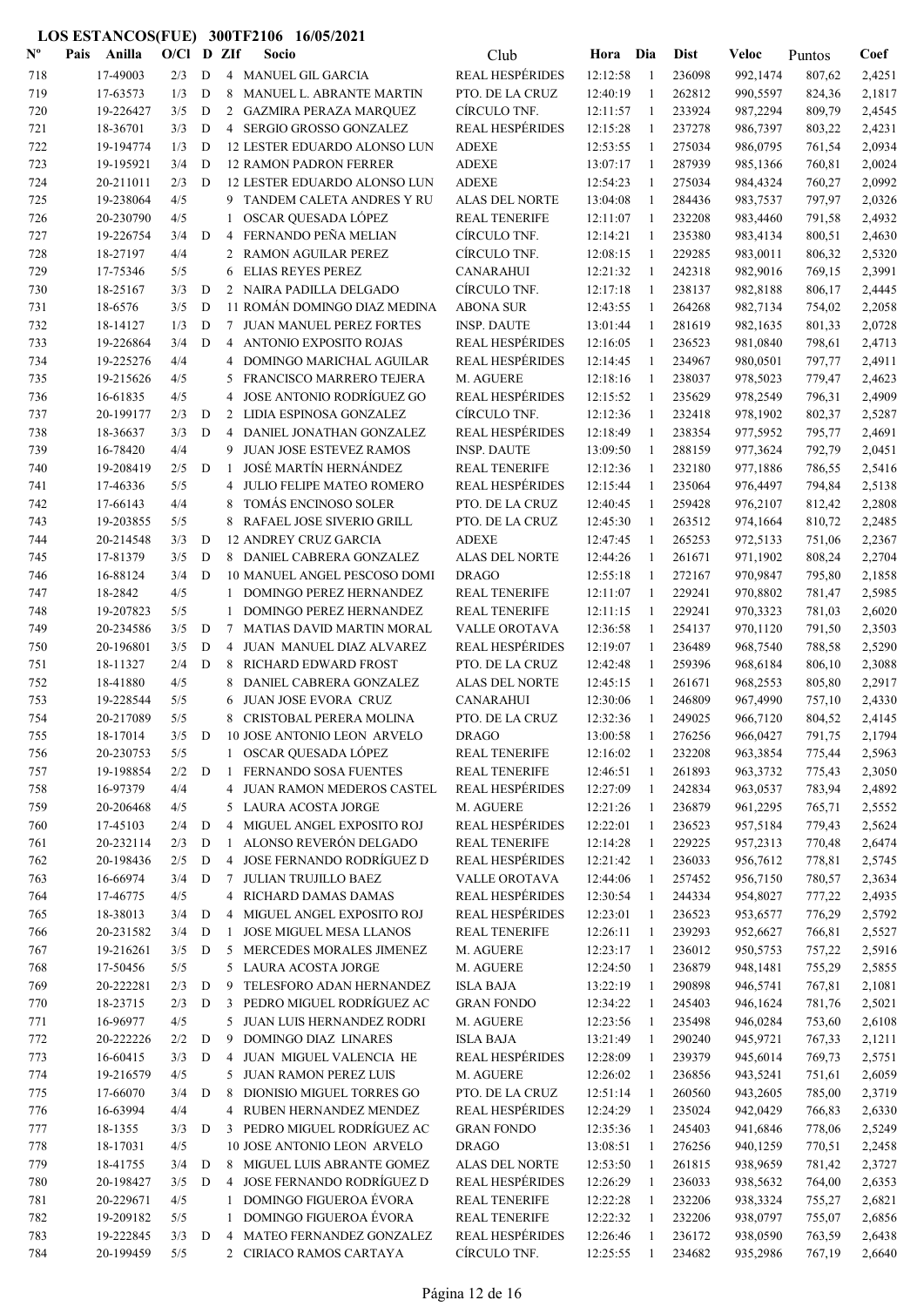| $N^{\text{o}}$ | Pais | Anilla                 | $O/C1$ D ZIf |             |              | Socio                                                       | Club                              | Hora                 | Dia                          | <b>Dist</b>      | Veloc                | Puntos           | Coef             |
|----------------|------|------------------------|--------------|-------------|--------------|-------------------------------------------------------------|-----------------------------------|----------------------|------------------------------|------------------|----------------------|------------------|------------------|
| 785            |      | 18-11609               | 4/5          |             |              | 8 TANDEM CAMARA "CARLOS Y L                                 | PTO. DE LA CRUZ                   | 12:53:29             | $\overline{1}$               | 259564           | 932,0630             | 775,68           | 2,4117           |
| 786            |      | 20-204005              | 4/4          |             | 1            | <b>JOSE JUAN RODRIGUEZ PAVON</b>                            | <b>GRAN FONDO</b>                 | 12:26:02             | $\mathbf{1}$                 | 233404           | 929,7729             | 748,38           | 2,6854           |
| 787            |      | 18-39488               | 5/5          |             | 4            | HUMBERTO PERERA HERNANDEZ                                   | <b>REAL HESPÉRIDES</b>            | 12:33:05             | 1                            | 239737           | 928,9131             | 756,15           | 2,6178           |
| 788            |      | 18-34926               | 3/4          | D           | 6            | <b>MIGUEL RAMOS RAMOS</b>                                   | <b>CANARAHUI</b>                  | 12:40:18             | -1                           | 246302           | 928,3905             | 726,49           | 2,5513           |
| 789            |      | 19-236603              | 3/4          | D           | 9            | ANDRES DEL ROSARIO DIAZ                                     | <b>INSP. DAUTE</b>                | 13:26:54             | -1                           | 289380           | 927,7974             | 752,58           | 2,1743           |
| 790            |      | 19-234562              | 3/3          | D           | 9            | DANIEL FRANCIS HERNANDEZ                                    | <b>ISLA BAJA</b>                  | 13:26:05             | $\mathbf{1}$                 | 288366           | 926,9735             | 751,92           | 2,1847           |
| 791            |      | 18-17964               | 2/4          | D           |              | <b>10 SALVADOR EXPOSITO RODRIGU</b>                         | <b>DRAGO</b>                      | 13:13:54             | $\mathbf{1}$                 | 277006           | 926,7514             | 759,55           | 2,2771           |
| 792            |      | 17-71210               | 4/5          |             | 9            | MOISES HERNANDEZ HERNAND                                    | <b>ISLA BAJA</b>                  | 13:28:11             | -1                           | 290080           | 926,2306             | 751,31           | 2,1773           |
| 793            |      | 18-35668               | 4/4          |             | 4            | <b>JORGE EXPOSITO ROJAS</b>                                 | <b>REAL HESPÉRIDES</b>            | 12:30:41             | $\mathbf{1}$                 | 236516           | 925,0349             | 752,99           | 2,6737           |
| 794            |      | 17-57579               | 3/5          | D           | -1           | MANUEL CLEMENTE PEREZ                                       | <b>REAL TENERIFE</b>              | 12:26:01             | 1                            | 232011           | 924,2852             | 743,96           | 2,7291           |
| 795            |      | 18-19681               | 1/3          | D           |              | <b>10 ADONAY TOLEDO RIZO</b>                                | <b>DRAGO</b>                      | 13:09:45             | 1                            | 272092           | 923,1281             | 756,58           | 2,3300           |
| 796            |      | 19-207341              | 4/5          |             | $\mathbf{1}$ | MAXIMINO DE FRANCISCO LOR                                   | <b>REAL TENERIFE</b>              | 12:27:31             | $\mathbf{1}$                 | 232023           | 918,8423             | 739,58           | 2,7358           |
| 797            |      | 19-201372              | 3/5          | D           |              | 2 MARIO FCO. GONZALEZ VARGA                                 | CÍRCULO TNF.                      | 12:29:03             | 1                            | 233357           | 918,5475             | 753,45           | 2,7236           |
| 798            |      | 18-16481               | 4/5          |             | $\tau$       | <b>MATIAS DAVID MARTIN MORAL</b>                            | <b>VALLE OROTAVA</b>              | 12:52:27             | $\mathbf{1}$                 | 254137           | 915,9740             | 747,33           | 2,5040           |
| 799            |      | 20-248605              | 2/3          | D           | 8            | JUAN CARLOS HERNANDEZ CAS                                   | ALAS DEL NORTE                    | 13:00:45             | 1                            | 261671           | 915,7340             | 762,09           | 2,4350           |
| 800            |      | 20-194576              | 3/3          | D           |              | 4 AGUSTIN LOPEZ DE FUENTES                                  | <b>REAL HESPÉRIDES</b>            | 12:33:53             | 1                            | 236930           | 915,1999             | 744,98           | 2,6926           |
| 801            |      | 17-74044               | 3/3          | D           | 7            | FCO. JAVIER PEREZ GONZALE                                   | VALLE OROTAVA                     | 12:53:26             | -1                           | 254064           | 912,4770             | 744,47           | 2,5142           |
| 802            |      | 19-209405              | 2/2          | D           | 1            | JULIO RAMOS CARTAYA                                         | <b>REAL TENERIFE</b>              | 12:30:53             | $\mathbf{1}$                 | 233447           | 912,3181             | 734,33           | 2,7396           |
| 803            |      | 17-52461               | 3/3          | D           |              | 5 VALENTIN DIAZ GARCIA                                      | M. AGUERE                         | 12:35:10             | 1                            | 237028           | 911,0621             | 725,75           | 2,7016           |
| 804            |      | 19-201512              | 2/4          | D           |              | 2 FRANCISCO GARCIA CARBAJAL                                 | CÍRCULO TNF.                      | 12:31:03             | -1                           | 233263           | 911,0057             | 747,26           | 2,7486           |
| 805            |      | 18-39556               | 5/5          |             |              | 4 ALEJANDRO HERNANDEZ HERNA                                 | <b>REAL HESPÉRIDES</b>            | 12:35:33             | 1                            | 237305           | 910,7849             | 741,39           | 2,7052           |
| 806            |      | 18-10831               | 3/5          | $\mathbf D$ | 8            | ROSA NIEVES CARRILLO DEVO                                   | PTO. DE LA CRUZ                   | 13:02:36             | 1                            | 260791           | 906,7837             | 754,64           | 2,4646           |
| 807            |      | 20-248614              | 3/3          | D           | 8            | <b>JUAN CARLOS HERNANDEZ CAS</b>                            | <b>ALAS DEL NORTE</b>             | 13:03:51             | 1                            | 261671           | 905,9062             | 753,91           | 2,4594           |
| 808            |      | 19-237606              | 2/4          | D           | 8            | JUAN PEDRO CARBALLO DE AR                                   | <b>ALAS DEL NORTE</b>             | 13:04:30             | 1                            | 261815           | 904,3696             | 752,63           | 2,4610           |
| 809            |      | 18-20815               | 4/5          |             |              | 2 MARIO FCO. GONZALEZ VARGA                                 | CIRCULO TNF.                      | 12:33:14             | 1                            | 233357           | 903,6672             | 741,24           | 2,7646           |
| 810            |      | 20-230004              | 3/5          | D           | -1           | <b>JOSÉ MARTÍN HERNÁNDEZ</b>                                | <b>REAL TENERIFE</b>              | 12:32:35             | $\mathbf{1}$<br>$\mathbf{1}$ | 232180           | 901,3782             | 725,53           | 2,7820           |
| 811<br>812     |      | 19-201678<br>19-211525 | 5/5<br>4/5   |             |              | 2 CARLOS DE FUENTES BARRERA<br>11 ROMÁN DOMINGO DIAZ MEDINA | CÍRCULO TNF.<br><b>ABONA SUR</b>  | 12:38:20<br>13:09:32 | -1                           | 236924<br>264268 | 899,7114             | 738,00           | 2,7297           |
|                |      | 20-219321              | 1/1          | D           | 6            | VICTOR DOMINGO GUTIERREZ                                    | <b>CANARAHUI</b>                  | 12:30:38             | -1                           | 229071           | 897,2431             | 688,44           | 2,4503<br>2,8302 |
| 813<br>814     |      | 17-39156               | 3/4          | D           | 3            | JUAN DANIEL LUGO DÍAZ                                       | <b>GRAN FONDO</b>                 | 12:36:13             | $\mathbf{1}$                 | 233916           | 896,0921<br>895,4865 | 701,22<br>739,89 | 2,7750           |
| 815            |      | 19-197872              | 4/5          |             |              | 3 RICARDO GARCÍA ALBERTO                                    | <b>GRAN FONDO</b>                 | 12:36:28             | $\mathbf{1}$                 | 233890           | 894,5309             | 739,10           | 2,7787           |
| 816            |      | 17-70024               | 2/3          | D           |              | 10 JOSE MARIA ALVARO AFONSO                                 | <b>DRAGO</b>                      | 13:23:57             | -1                           | 275865           | 892,9115             | 731,81           | 2,3588           |
| 817            |      | 16-64207               | 4/4          |             |              | 4 ISIDRO DIAZ ALVAREZ                                       | <b>REAL HESPÉRIDES</b>            | 12:39:55             | 1                            | 236460           | 892,5826             | 726,57           | 2,7553           |
| 818            |      | 17-66876               | 3/3          | $\mathbf D$ | 8            | ANTONIO CALZADILLA LORENZ                                   | PTO. DE LA CRUZ                   | 13:07:41             | 1                            | 260611           | 890,4197             | 741,02           | 2,5030           |
| 819            |      | 19-233981              | 3/5          | D           | 9            | CLAUDIO MICHAEL GONZALEZ                                    | <b>ISLA BAJA</b>                  | 13:36:35             | 1                            | 286252           | 890,1332             | 722,03           | 2,2816           |
| 820            |      | 20-207332              | 4/5          |             | 5            | <b>JOSUE ARENCIBIA MENDOZA</b>                              | M. AGUERE                         | 12:42:29             | 1                            | 237993           | 889,7489             | 708,77           | 2,7476           |
| 821            |      | 19-215201              | 4/4          |             | 3            | JOSÉ MANUEL AFONSO RUANO                                    | <b>GRAN FONDO</b>                 | 12:39:56             | 1                            | 235720           | 889,7333             | 735,14           | 2,7775           |
| 822            |      | 17-56568               | 4/5          |             | 2            | MARCOS RAMOS DELGADO                                        | CÍRCULO TNF.                      | 12:38:29             |                              | 233699           | 886,9593             | 727,54           | 2,8049           |
| 823            |      | 19-197734              | 4/5          |             |              | 3 JONAY MARTÍN GARCÍA                                       | <b>GRAN FONDO</b>                 | 12:38:50             | $\mathbf{1}$                 | 233890           | 886,5066             | 732,47           | 2,8060           |
| 824            |      | 18-31014               | 2/4          | D           |              | <b>12 LEOPOLDO R MARTIN TABARES</b>                         | <b>ADEXE</b>                      | 13:32:34             | $\mathbf{1}$                 | 281464           | 886,3147             | 684,49           | 2,3346           |
| 825            |      | 17-53434               | 5/5          |             |              | 2 PEDRO JORGE GONZALEZ PERE                                 | CÍRCULO TNF.                      | 12:51:04             | -1                           | 244318           | 884,9964             | 725,93           | 2,6928           |
| 826            |      | 19-226671              | 4/4          |             |              | 4 FERNANDO PEÑA MELIAN                                      | CÍRCULO TNF.                      | 12:41:09             | $\mathbf{1}$                 | 235380           | 884,3885             | 719,90           | 2,7984           |
| 827            |      | 17-59070               | 1/1          | D           | -1           | DIEGO TABARES RODRÍGUEZ                                     | <b>REAL TENERIFE</b>              | 12:51:30             | $\mathbf{1}$                 | 244422           | 883,9855             | 711,53           | 2,6982           |
| 828            |      | 20-231548              | 4/4          |             | 1            | ASENCIO DELGADO NUÑEZ                                       | <b>REAL TENERIFE</b>              | 12:40:05             | 1                            | 234309           | 883,9069             | 711,46           | 2,8180           |
| 829            |      | 16-83229               | 3/4          | D           | $2^{\circ}$  | JOSE LUIS MORALES CABRERA                                   | CÍRCULO TNF.                      | 12:38:39             | 1                            | 232801           | 882,9926             | 724,29           | 2,8397           |
| 830            |      | 18-36991               | 4/5          |             |              | 2 GAZMIRA PERAZA MARQUEZ                                    | CÍRCULO TNF.                      | 12:40:09             | 1                            | 233924           | 882,2327             | 723,66           | 2,8295           |
| 831            |      | 19-225808              | 3/4          | D           |              | 4 FRANCISCO DAVILA MARTINE                                  | <b>REAL HESPÉRIDES</b>            | 12:44:04             | 1                            | 236497           | 878,9532             | 715,48           | 2,8021           |
| 832            |      | 18-12548               | 4/5          |             | 9            | CLAUDIO MICHAEL GONZALEZ                                    | <b>ISLA BAJA</b>                  | 13:40:51             | 1                            | 286252           | 878,4778             | 712,58           | 2,3178           |
| 833            |      | 19-217108              | 4/5          |             | 5            | JOSE MIGUEL RODRIGUEZ MIR                                   | M. AGUERE                         | 12:54:57             | 1                            | 245399           | 876,5815             | 698,28           | 2,7069           |
| 834            |      | 18-24848               | 5/5          |             | $\mathbf{2}$ | <b>MARCOS RAMOS DELGADO</b>                                 | CÍRCULO TNF.                      | 12:41:38             | 1                            | 233699           | 876,4808             | 718,94           | 2,8458           |
| 835            |      | 20-202566              | 5/5          |             |              | 2 FRANCISCO DIAZ REVERON                                    | CÍRCULO TNF.                      | 12:40:51             | $\mathbf{1}$                 | 232720           | 875,3809             | 718,04           | 2,8612           |
| 836            |      | 20-226117              | 4/4          |             |              | 11 CRISTO GONZALEZ RIVERO                                   | <b>ABONA SUR</b>                  | 13:17:16             | $\mathbf{1}$                 | 263870           | 872,9709             | 669,82           | 2,5265           |
| 837            |      | 20-211033              | 3/3          | D           |              | 12 LESTER EDUARDO ALONSO LUN                                | <b>ADEXE</b>                      | 13:30:34             | $\mathbf{1}$                 | 275034           | 871,5559             | 673,09           | 2,4268           |
| 838            |      | 17-80029               | 3/4          | D           |              | 12 LEOPOLDO R MARTIN TABARES                                | <b>ADEXE</b>                      | 13:40:14             | -1                           | 281464           | 865,4217             | 668,36           | 2,3742           |
| 839            |      | 18-19943               | 3/3          | D           |              | <b>10 GABRIEL RODRIGUEZ ROSQUET</b>                         | <b>DRAGO</b>                      | 13:33:46             | $\mathbf{1}$                 | 274752           | 861,9220             | 706,41           | 2,4351           |
| 840            |      | 19-200222              | 3/5          | D           |              | 2 ENRIQUE GONZALEZ RODRIGUE                                 | CÍRCULO TNF.                      | 12:50:31             | 1                            | 236952           | 860,0278             | 705,45           | 2,8270           |
| 841            |      | 20-230825              | 3/4          | D           | $\mathbf{1}$ | DIEGO VEGA IZQUIERDO                                        | <b>REAL TENERIFE</b>              | 12:58:42             | 1                            | 241448           | 851,0680             | 685,03           | 2,7776           |
| 842            |      | 19-226861              | 4/4          |             |              | 4 ANTONIO EXPOSITO ROJAS                                    | <b>REAL HESPÉRIDES</b>            | 12:53:25             | 1                            | 236523           | 849,5289             | 691,53           | 2,8388           |
| 843            |      | 18-35522               | 5/5          |             |              | 4 RICARDO SIMO EDEL                                         | <b>REAL HESPÉRIDES</b>            | 12:53:45             | 1                            | 236548           | 848,6027             | 690,77           | 2,8419           |
| 844            |      | 18-42058               | 4/5          |             |              | 8 MARIO MIGUEL GARCIA QUINT                                 | ALAS DEL NORTE                    | 13:28:16             | 1                            | 264410           | 844,0413             | 702,43           | 2,5455           |
| 845            |      | 18-10861               | 4/5          |             | 8            | ROSA NIEVES CARRILLO DEVO                                   | PTO. DE LA CRUZ                   | 13:24:01             | -1                           | 260791           | 843,9383             | 702,34           | 2,5838           |
| 846            |      | 18-41689               | 4/4          |             |              | 8 MIGUEL LUIS ABRANTE GOMEZ                                 | <b>ALAS DEL NORTE</b>             | 13:25:31             | 1                            | 261815           | 843,1593             | 701,69           | 2,5768           |
| 847            |      | 19-211540              | 5/5          |             |              | 11 ROMÁN DOMINGO DIAZ MEDINA                                | <b>ABONA SUR</b>                  | 13:29:25             | $\mathbf{1}$                 | 264268           | 840,5025             | 644,91           | 2,5559           |
| 848            |      | 19-214087              | 3/3          | D           | 6            | TÁNDEM HNOS DÍAZ RODRÍGUE                                   | <b>ABONA SUR</b>                  | 13:20:56             | $\mathbf{1}$                 | 257092           | 840,3530             | 657,60           | 2,6303           |
| 849            |      | 19-216269<br>19-233525 | 4/5<br>3/3   | D           | 9            | 5 MERCEDES MORALES JIMENEZ<br>TELESFORO ADAN HERNANDEZ      | M. AGUERE                         | 12:56:07             | $\mathbf{1}$<br>-1           | 236012<br>290898 | 839,5518<br>838,0008 | 668,78           | 2,8686           |
| 850<br>851     |      | 19-199663              | $1/1$ D      |             |              | 7 FELIPE REYES DÍAZ                                         | <b>ISLA BAJA</b><br>VALLE OROTAVA | 14:02:08             | 1                            | 255304           |                      | 679,74           | 2,3301           |
|                |      |                        |              |             |              |                                                             |                                   | 13:20:16             |                              |                  | 836,3311             | 682,35           | 2,6581           |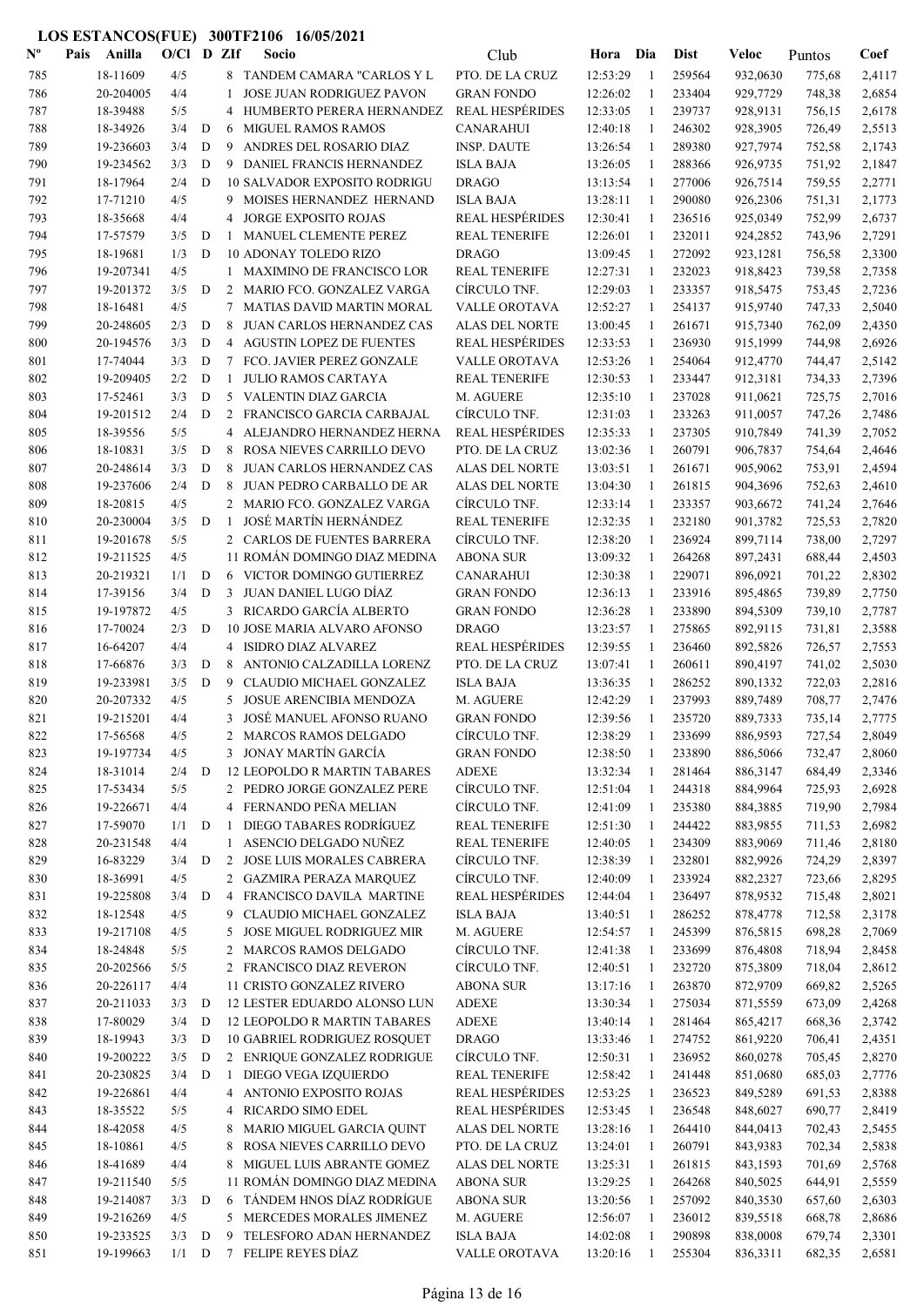| $\mathbf{N}^{\mathbf{o}}$ | Pais | Anilla               | $O/C1$ D ZIf |             |        | Socio                                                     | Club                               | Hora Dia             |                   | <b>Dist</b>      | <b>Veloc</b>         | Puntos           | Coef             |
|---------------------------|------|----------------------|--------------|-------------|--------|-----------------------------------------------------------|------------------------------------|----------------------|-------------------|------------------|----------------------|------------------|------------------|
| 852                       |      | 20-248505            | 3/4          | D           |        | 8 JUAN PEDRO CARBALLO DE AR                               | <b>ALAS DEL NORTE</b>              | 13:29:36             | -1                | 261815           | 832,2155             | 692,58           | 2,5951           |
| 853                       |      | 16-65065             | 5/5          |             | 7      | <b>CARMELO BENJAMI MARTIN PE</b>                          | VALLE OROTAVA                      | 13:28:45             | 1                 | 261021           | 831,9394             | 678,76           | 2,6060           |
| 854                       |      | 20-231618            | 4/4          |             | 1      | <b>JOSE MIGUEL MESA LLANOS</b>                            | <b>REAL TENERIFE</b>               | 13:03:03             | 1                 | 239293           | 830,7342             | 668,66           | 2,8460           |
| 855                       |      | 19-197861            | 5/5          |             | 3      | RICARDO GARCÍA ALBERTO                                    | <b>GRAN FONDO</b>                  | 12:56:38             | 1                 | 233890           | 830,4770             | 686,18           | 2,9151           |
| 856                       |      | 19-233979            | 5/5          |             | 9      | CLAUDIO MICHAEL GONZALEZ                                  | <b>ISLA BAJA</b>                   | 14:00:57             | 1                 | 286252           | 827,4375             | 671,18           | 2,3847           |
| 857                       |      | 18-19221             | 3/3          | D           |        | 10 ANGEL CABALLERO GARCIA                                 | <b>DRAGO</b>                       | 13:46:19             | 1                 | 273805           | 826,4148             | 677,31           | 2,4960           |
| 858                       |      | 19-200220            | 4/5          |             |        | 2 ENRIQUE GONZALEZ RODRIGUE                               | CÍRCULO TNF.                       | 13:03:10             | -1                | 236952           | 822,2741             | 674,48           | 2,8875           |
| 859                       |      | 18-16861             | 5/5          |             | 7      | FCO. JAVIER HERNANDEZ PER                                 | VALLE OROTAVA                      | 13:34:12             | -1                | 259493           | 812,9480             | 663,27           | 2,6398           |
| 860                       |      | 19-223321            | 2/3          | D           | 4      | JOSE JAVIER MENDOZA PEÑA                                  | <b>REAL HESPÉRIDES</b>             | 13:05:21             | $\mathbf{1}$      | 236007           | 812,8362             | 661,66           | 2,9059           |
| 861                       |      | 17-73601             | 4/5          |             | 7      | ESTEBAN MARRERO MACHADO                                   | <b>VALLE OROTAVA</b>               | 13:39:11             | -1                | 261232           | 805,8156             | 657,45           | 2,6283           |
| 862                       |      | 18-26533             | 5/5          |             | 2      | EUFEMIO CABRERA BETANCORT                                 | CÍRCULO TNF.                       | 13:07:49             | 1                 | 233926           | 798,8821             | 655,29           | 2,9385           |
| 863                       |      | 18-228               | 4/5          |             | 3      | TANDEM BRYAN MONTIEL                                      | <b>GRAN FONDO</b>                  | 13:08:53             | 1                 | 233478           | 794,4581             | 656,42           | 2,9476           |
| 864                       |      | 18-6402              | 4/5          |             |        | <b>12 JUAN LUIS SUAREZ LOPEZ</b>                          | <b>ADEXE</b>                       | 14:04:58             | 1                 | 277738           | 793,6127             | 612,90           | 2,4807           |
| 865                       |      | 13-78751             | 2/4          | $\mathbf D$ | 8      | JESUS MANUEL MARTIN FUMER                                 | PTO. DE LA CRUZ                    | 13:43:50             | 1                 | 260280           | 791,5256             | 658,72           | 2,6502           |
| 866                       |      | 19-238077            | 3/4          | D           | 8      | <b>MARCOS REAL ALVAREZ</b>                                | ALAS DEL NORTE<br><b>ISLA BAJA</b> | 13:44:50             | 1                 | 260593           | 790,0748             | 657,51           | 2,6501           |
| 867                       |      | 18-13581<br>17-71933 | 5/5<br>1/2   | D           | 9<br>9 | MOISES HERNANDEZ HERNAND                                  |                                    | 14:24:12<br>14:23:56 | 1<br>1            | 290080<br>289305 | 785,6988             | 637,32           | 2,3834           |
| 868<br>869                |      | 18-26640             | 4/4          |             | 2      | RAUL LORENZO GARCIA<br>PEDRO RODRIGUEZ PEREZ              | <b>ISLA BAJA</b><br>CÍRCULO TNF.   | 13:13:52             | 1                 | 234295           | 784,1661<br>783,9449 | 636,08<br>643,04 | 2,3926<br>2,9577 |
| 870                       |      | 20-199520            | 5/5          |             |        | 2 ENRIQUE GONZALEZ RODRIGUE                               | CÍRCULO TNF.                       | 13:20:35             | -1                | 236952           | 775,4088             | 636,04           | 2,9279           |
| 871                       |      | 18-18398             | 3/4          | D           |        | <b>10 SALVADOR EXPOSITO RODRIGU</b>                       | <b>DRAGO</b>                       | 14:13:00             | 1                 | 277006           | 773,7598             | 634,16           | 2,5074           |
| 872                       |      | 19-232562            | 4/4          |             | 8      | <b>MARCOS REAL ALVAREZ</b>                                | ALAS DEL NORTE                     | 13:53:20             | $\mathbf{1}$      | 260593           | 770,2256             | 641,00           | 2,6684           |
| 873                       |      | 20-231088            | 4/5          |             | 1      | MANUEL CLEMENTE PEREZ                                     | <b>REAL TENERIFE</b>               | 13:17:45             | -1                | 232011           | 766,3452             | 616,84           | 3,0006           |
| 874                       |      | 20-216972            | 5/5          |             | 8      | <b>JULIO CALZADILLA LORENZO</b>                           | PTO. DE LA CRUZ                    | 13:54:42             | -1                | 260163           | 765,8611             | 637,36           | 2,6790           |
| 875                       |      | 18-15510             | 4/4          |             | 7      | <b>JULIAN TRUJILLO BAEZ</b>                               | VALLE OROTAVA                      | 13:53:36             | 1                 | 257452           | 760,3426             | 620,35           | 2,7103           |
| 876                       |      | 18-9012              | 2/3          | $\mathbf D$ | 8      | MANUEL L. ABRANTE MARTIN                                  | PTO. DE LA CRUZ                    | 14:02:55             | 1                 | 262812           | 755,3878             | 628,65           | 2,6580           |
| 877                       |      | 15-92572             | 3/4          | D           | 8      | JESUS MANUEL MARTIN FUMER                                 | PTO. DE LA CRUZ                    | 14:01:40             | 1                 | 260280           | 750,8077             | 624,84           | 2,6870           |
| 878                       |      | 20-198282            | 4/5          |             | 4      | JOSE FERNANDO RODRÍGUEZ D                                 | <b>REAL HESPÉRIDES</b>             | 13:33:08             | 1                 | 236033           | 741,9311             | 603,94           | 2,9664           |
| 879                       |      | 16-91700             | 5/5          |             |        | 6 ANGELICA MEDINA MARTIN                                  | <b>CANARAHUI</b>                   | 13:48:14             | 1                 | 246861           | 740,8052             | 579,70           | 2,8395           |
| 880                       |      | 17-41698             | 2/4          | D           |        | 12 ANTONIO SUAREZ GONZALEZ                                | <b>ADEXE</b>                       | 14:30:38             | 1                 | 276509           | 736,1141             | 568,49           | 2,5379           |
| 881                       |      | 19-227786            | 5/5          |             |        | 6 JULIO YANEZ RODRIGUEZ                                   | <b>CANARAHUI</b>                   | 13:51:41             | -1                | 247651           | 735,5606             | 575,60           | 2,8369           |
| 882                       |      | 19-227051            | 3/4          | D           | 4      | SERGIO DAVID DIAZ TEJERA                                  | <b>REAL HESPÉRIDES</b>             | 13:36:35             | -1                | 236466           | 735,3180             | 598,56           | 2,9744           |
| 883                       |      | 18-15291             | 5/5          |             | 7      | ESTEBAN MARRERO MACHADO                                   | <b>VALLE OROTAVA</b>               | 14:12:52             | -1                | 261232           | 729,9702             | 595,57           | 2,6955           |
| 884                       |      | 16-63051             | $5/5$        |             | 2      | MANUEL RIVERO MELIAN                                      | <b>REAL HESPÉRIDES</b>             | 13:38:58             | -1                | 234872           | 724,9882             | 594,68           | 3,0014           |
| 885                       |      | 19-226506            | 5/5          |             | 2      | <b>GAZMIRA PERAZA MARQUEZ</b>                             | CÍRCULO TNF.                       | 13:38:24             | 1                 | 233924           | 723,3271             | 593,32           | 3,0170           |
| 886                       |      | 19-238027            | 5/5          |             | 9      | TANDEM CALETA ANDRES Y RU                                 | ALAS DEL NORTE                     | 14:49:04             | -1                | 284436           | 721,7967             | 585,49           | 2,4840           |
| 887                       |      | 18-14752             | 4/5          |             |        | 11 DOMINGO DELGADO GARCIA                                 | <b>ABONA SUR</b>                   | 14:21:37             | 1                 | 264475           | 721,3938             | 553,51           | 2,6745           |
| 888                       |      | 20-194827            | 4/4          |             |        | 4 JUAN REBOSO ACOSTA                                      | <b>REAL HESPÉRIDES</b>             | 14:05:18             | 1                 | 249863           | 713,2829             | 580,62           | 2,8341           |
| 889                       |      | 17-73991             | 4/4          |             |        | 7 NAUZET PERDOMO HERNANDEZ                                | VALLE OROTAVA                      | 14:09:58             |                   | 252886           | 712,4218             | 581,25           | 2,8034           |
| 890                       |      | 20-202191            | 4/4          |             |        | 2 IVAN JESUS NAVARRO RODRIG                               | CÍRCULO TNF.                       | 13:42:11             | -1                | 232664           | 711,1120             | 583,30           | 3,0504           |
| 891                       |      | 20-207311            | 5/5          |             |        | 5 JOSUE ARENCIBIA MENDOZA                                 | M. AGUERE                          | 13:50:45             | 1                 | 237993           | 708,8399             | 564,66           | 2,9855           |
| 892                       |      | 18-16270             | 1/3          | D           | 7      | JOSE FRANCISCO PERDOMO GU                                 | <b>VALLE OROTAVA</b>               | 14:09:42             | -1                | 251154           | 708,0744             | 577,70           | 2,8322           |
| 893                       |      | 20-229589            | 3/5          | D           | 1      | <b>ANDRA'S BALAZS</b>                                     | <b>REAL TENERIFE</b>               | 13:56:59             | -1                | 240659           | 703,7156             | 566,43           | 2,9590           |
| 894                       |      | 17-72465             | 5/5          |             |        | 9 SANTIAGO HERNANDEZ HERNAN                               | <b>INSP. DAUTE</b>                 | 15:07:39             | -1                | 289945           | 702,6415             | 569,95           | 2,4588           |
| 895                       |      | 19-196917            | 4/4          |             | 1      | DIEGO VEGA IZQUIERDO                                      | <b>REAL TENERIFE</b>               | 13:59:38             | -1                | 241448           | 700,5939             | 563,91           | 2,9560           |
| 896                       |      | 17-73584             | 3/4          | D           |        | 8 ROBERTO MARTIN GARCIA                                   | PTO. DE LA CRUZ                    | 14:30:36<br>13:55:39 | -1                | 262861           | 699,8429             | 582,42           | 2,7182           |
| 897                       |      | 17-51132<br>18-31856 | 5/5          |             |        | 5 FRANCISCO MARRERO TEJERA                                | M. AGUERE                          |                      | -1                | 238037           | 698,7729             | 556,64           | 3,0050           |
| 898<br>899                |      | 19-201277            | 3/3<br>3/3   | D<br>D      |        | 12 YOSLEN ROBAINA CASTELLANO<br>2 LIDIA ESPINOSA GONZALEZ | ADEXE<br>CÍRCULO TNF.              | 14:49:31<br>13:49:41 | $\mathbf{1}$<br>1 | 274710<br>232418 | 696,3204<br>694,4415 | 537,76<br>569,62 | 2,6068<br>3,0846 |
| 900                       |      | 19-218690            | 1/1          | D           |        | 7 JOSE ALEJANDRO CABRERA CA                               | VALLE OROTAVA                      | 14:32:23             | 1                 | 260790           | 691,0480             | 563,81           | 2,7520           |
| 901                       |      | 17-41561             | 5/5          |             |        | 11 QUITERIO HERNÁNDEZ ALONSO                              | <b>ABONA SUR</b>                   | 14:56:43             | $\mathbf{1}$      | 276737           | 688,8860             | 528,57           | 2,5963           |
| 902                       |      | 20-217846            | 3/5          | D           |        | 8 EMILIO BELLO GONZALEZ                                   | PTO. DE LA CRUZ                    | 14:34:30             | -1                | 260405           | 686,1792             | 571,05           | 2,7622           |
| 903                       |      | 19-235300            | 3/4          | D           |        | 9 JONAS ROSMEN RAMOS HERNAN                               | <b>ISLA BAJA</b>                   | 15:19:19             | 1                 | 289594           | 682,4950             | 553,61           | 2,4866           |
| 904                       |      | 18-10473             | 4/4          |             | 8      | JESUS MANUEL MARTIN FUMER                                 | PTO. DE LA CRUZ                    | 14:40:38             | 1                 | 260280           | 674,9417             | 561,70           | 2,7697           |
| 905                       |      | 17-72045             | 2/3          | D           |        | 7 JUAN MANUEL PEREZ FORTES                                | <b>INSP. DAUTE</b>                 | 15:12:54             | -1                | 281619           | 673,8909             | 549,81           | 2,5626           |
| 906                       |      | 18-7952              | 2/2          | D           |        | 11 JOSÉ LUIS PAZ OVAL                                     | <b>ABONA SUR</b>                   | 14:48:42             | 1                 | 264622           | 672,1412             | 515,72           | 2,7303           |
| 907                       |      | 19-200054            | 4/4          |             |        | 2 CESAR ESCOBAR HERNANDEZ                                 | CÍRCULO TNF.                       | 14:03:06             | -1                | 233698           | 671,3531             | 550,68           | 3,0950           |
| 908                       |      | 18-21584             | 4/4          |             |        | 4 JUAN MANUEL CABEZA SANTOS                               | <b>REAL HESPÉRIDES</b>             | 14:08:47             | -1                | 237428           | 671,1113             | 546,29           | 3,0497           |
| 909                       |      | 19-208962            | 3/4          | D           |        | 2 FRANCISCO GARCIA CARBAJAL                               | CÍRCULO TNF.                       | 14:02:35             | -1                | 233263           | 671,0995             | 550,48           | 3,1076           |
| 910                       |      | 18-42007             | 2/4          | D           |        | 8 ALONSO PEREZ DELGADO                                    | ALAS DEL NORTE                     | 14:44:54             | $\mathbf{1}$      | 261586           | 670,9054             | 558,34           | 2,7741           |
| 911                       |      | 19-203975            | 4/5          |             | 8      | <b>EMILIO BELLO GONZALEZ</b>                              | PTO. DE LA CRUZ                    | 14:44:33             | 1                 | 260405           | 668,4764             | 556,32           | 2,7898           |
| 912                       |      | 17-46466             | 4/5          |             | 4      | MANUEL JEREZ HERRERA                                      | <b>REAL HESPÉRIDES</b>             | 14:16:59             | 1                 | 241683           | 667,6633             | 543,48           | 3,0092           |
| 913                       |      | 19-237583            | 4/4          |             |        | 8 JUAN PEDRO CARBALLO DE AR                               | ALAS DEL NORTE                     | 14:48:07             | $\mathbf{1}$      | 261815           | 665,9982             | 554,25           | 2,7809           |
| 914                       |      | 18-42179             | 4/5          |             |        | 8 ZAIDA HERNANDEZ GONZALEZ                                | ALAS DEL NORTE                     | 14:49:04             | 1                 | 260895           | 662,0580             | 550,98           | 2,7937           |
| 915                       |      | 19-216562            | 5/5          |             |        | 5 JUAN RAMON PEREZ LUIS                                   | M. AGUERE                          | 14:13:16             | -1                | 236856           | 661,1165             | 526,64           | 3,0806           |
| 916                       |      | 19-206282            | 5/5          |             | 8      | JOSE NEFTALI BAEZA LOPEZ                                  | PTO. DE LA CRUZ                    | 14:51:14             | 1                 | 261641           | 660,3205             | 549,53           | 2,7919           |
| 917                       |      | 19-941987            | 4/4          |             | 3      | JOSÉ RAMÓN FEBLES MARTÍN                                  | <b>GRAN FONDO</b>                  | 14:12:56             | 1                 | 235159           | 656,9911             | 542,83           | 3,1096           |
| 918                       |      | 18-36300             | 5/5          |             |        | 4 JESUS RODRIGUEZ ALMENARA                                | <b>REAL HESPÉRIDES</b>             | 14:15:39             | 1                 | 236767           | 656,5008             | 534,40           | 3,0919           |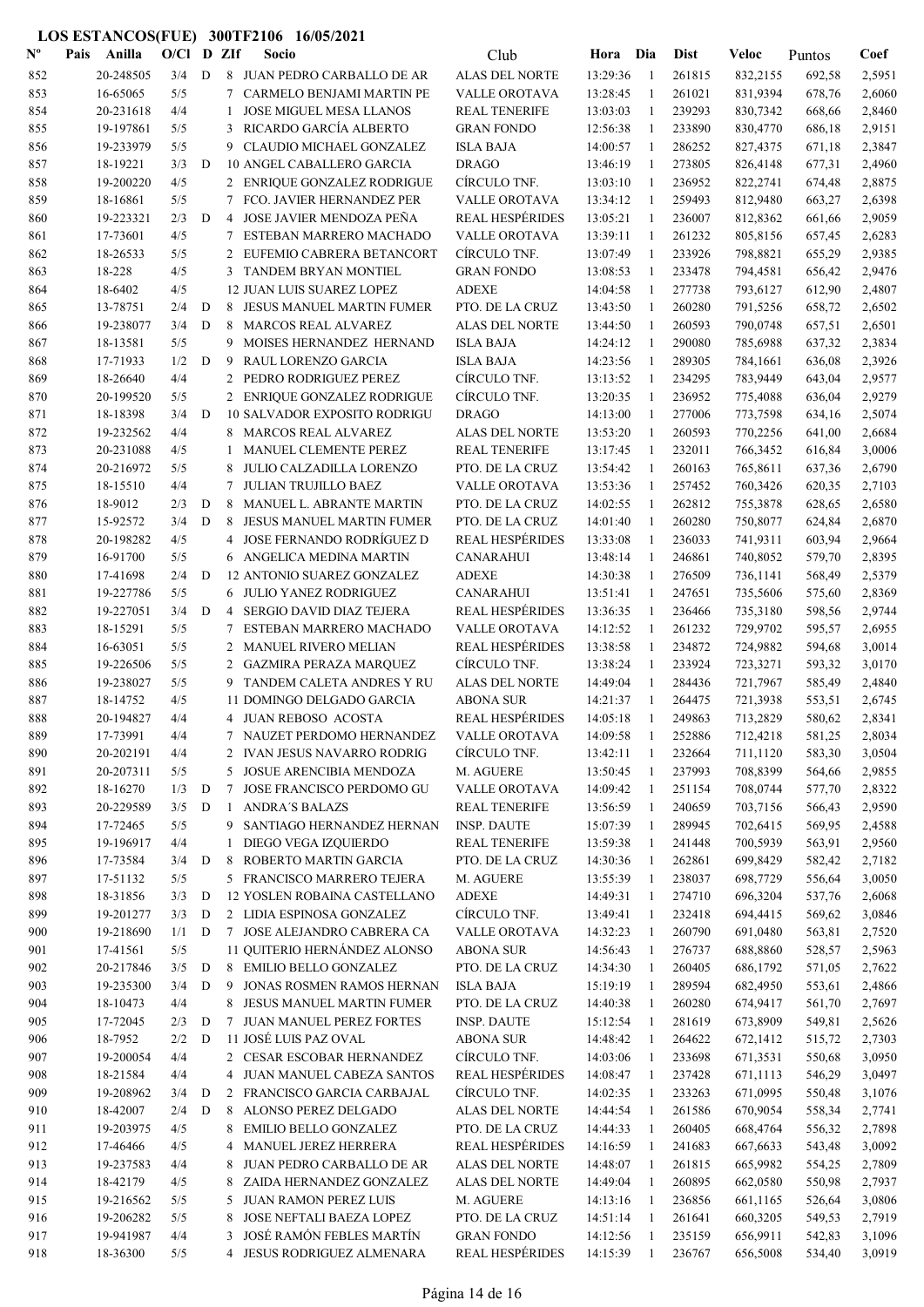| $N^{\text{o}}$ | Pais | Anilla              | $O/C1$ D ZIf |   |                | Socio                                                  | Club                                | Hora                 | Dia          | <b>Dist</b>      | <b>Veloc</b>         | Puntos           | Coef             |
|----------------|------|---------------------|--------------|---|----------------|--------------------------------------------------------|-------------------------------------|----------------------|--------------|------------------|----------------------|------------------|------------------|
| 919            |      | 19-211770           | 3/3          | D |                | 11 JORGE MARTÍN RODRÍGUEZ                              | <b>ABONA SUR</b>                    | 15:16:29             | -1           | 276028           | 654,8966             | 502,49           | 2,6550           |
| 920            |      | 18-9074             | 3/3          | D |                | 8 MANUEL L. ABRANTE MARTIN                             | PTO. DE LA CRUZ                     | 14:56:24             | 1            | 262812           | 654,7384             | 544,88           | 2,7915           |
| 921            |      | 17-58506            | 4/4          |   | $\mathbf{1}$   | JOSÉ AGUIAR ÁLVAREZ                                    | <b>REAL TENERIFE</b>                | 14:06:51             | 1            | 229249           | 651,5532             | 524,44           | 3,2037           |
| 922            |      | 18-22925            | 5/5          |   | 5              | <b>JOSE MIGUEL RODRIGUEZ MIR</b>                       | M. AGUERE                           | 14:31:44             | $\mathbf{1}$ | 245399           | 651,3865             | 518,89           | 2,9961           |
| 923            |      | 19-234682           | 2/2          | D | 9              | RAUL LORENZO GARCIA                                    | <b>ISLA BAJA</b>                    | 15:39:28             | $\mathbf{1}$ | 289305           | 650,9037             | 527,98           | 2,5442           |
| 924            |      | 17-74243            | 2/3          | D | 7              | JOSE FRANCISCO PERDOMO GU                              | VALLE OROTAVA                       | 14:41:09             | -1           | 251154           | 650,4053             | 530,65           | 2,9338           |
| 925            |      | 19-199586           | 3/3          | D | 7              | JOSE FRANCISCO PERDOMO GU                              | VALLE OROTAVA                       | 14:41:21             | -1           | 251154           | 650,0686             | 530,38           | 2,9370           |
| 926            |      | 19-203624           | 5/5          |   | 8              | ROSA NIEVES CARRILLO DEVO                              | PTO. DE LA CRUZ                     | 14:58:49             | 1            | 260791           | 645,8153             | 537,46           | 2,8315           |
| 927            |      | 18-19059            | 1/3          | D |                | <b>10 JOSE MANUEL MARTIN AFONSO</b>                    | <b>DRAGO</b>                        | 15:22:34             | -1           | 275854           | 645,1719             | 528,77           | 2,6798           |
| 928            |      | 19-223403           | 5/5          |   |                | 4 ANTONIO RAMON PEÑA MELIAN                            | <b>REAL HESPÉRIDES</b>              | 14:20:48             | -1           | 235391           | 643,4964             | 523,81           | 3,1438           |
| 929            |      | 17-72114            | 3/4          | D |                | 9 DOMINGO TOMAS HERNANDEZ W                            | <b>INSP. DAUTE</b>                  | 15:47:29             | 1            | 289711           | 640,2689             | 519,35           | 2,5571           |
| 930            |      | 18-19665            | 2/3          | D |                | 10 ADONAY TOLEDO RIZO                                  | <b>DRAGO</b>                        | 15:20:23             | 1            | 272092           | 639,6395             | 524,24           | 2,7256           |
| 931            |      | 19-208054           | 3/4          | D |                | 1 ANTONIO RODRÍGUEZ DELGADO                            | <b>REAL TENERIFE</b>                | 14:22:47             | -1           | 232135           | 631,1732             | 508,03           | 3,1982           |
| 932            |      | 19-223728           | 4/4          |   |                | 4 JUAN CARLOS RAVELO RAMOS                             | <b>REAL HESPÉRIDES</b>              | 14:36:33             | 1            | 238715           | 625,6454             | 509,28           | 3,1134           |
| 933            |      | 19-221705           | 3/3          | D |                | 10 ADONAY TOLEDO RIZO                                  | <b>DRAGO</b>                        | 15:36:53             | 1            | 272092           | 615,7553             | 504,66           | 2,7344           |
| 934            |      | 15-74867            | 5/5          |   |                | 10 JOSE MANUEL GONZALEZ PERE                           | <b>DRAGO</b>                        | 15:40:49             | $\mathbf{1}$ | 273634           | 613,7814             | 503,04           | 2,7219           |
| 935            |      | 17-50669            | 5/5          |   |                | 5 PEDRO ESTEVEZ DIAZ                                   | M. AGUERE                           | 14:38:27             | 1            | 235013           | 612,8909             | 488,22           | 3,1727           |
| 936            |      | 19-217787           | 5/5          |   | 1              | <b>MAXIMINO DE FRANCISCO LOR</b>                       | <b>REAL TENERIFE</b>                | 14:34:31             | -1           | 232023           | 611,3645             | 492,09           | 3,2170           |
| 937            |      | 18-10665            | 4/4          |   | 8              | ROBERTO MARTIN GARCIA                                  | PTO. DE LA CRUZ                     | 15:29:18             | -1           | 262861           | 605,2521             | 503,70           | 2,8426           |
| 938            |      | 19-222867           | 3/4          | D | $\overline{4}$ | <b>SERGIO EXPOSITO ROJAS</b>                           | <b>REAL HESPÉRIDES</b>              | 14:47:18             | 1            | 236516           | 602,8957             | 490,76           | 3,1626           |
| 939            |      | 17-46692            | 5/5          |   |                | 4 JOSE ANTONIO RODRÍGUEZ GO                            | <b>REAL HESPÉRIDES</b>              | 14:49:24             | $\mathbf{1}$ | 235629           | 597,4366             | 486,32           | 3,1779           |
| 940            |      | 19-207420           | 3/3          | D | 1              | ALONSO REVERÓN DELGADO                                 | <b>REAL TENERIFE</b>                | 14:39:24             | 1            | 229225           | 596,3189             | 479,98           | 3,2702           |
| 941            |      | 18-33142            | 4/4          |   |                | 12 ALBERTO JORGE MEDINA                                | <b>ADEXE</b>                        | 16:07:52             | -1           | 281310           | 594,9034             | 459,44           | 2,6675           |
| 942            |      | 20-234608           | 5/5          |   |                | 7 MATIAS DAVID MARTIN MORAL                            | VALLE OROTAVA                       | 15:22:52             | 1            | 254137           | 593,9631             | 484,60           | 2,9559           |
| 943            |      | 17-57533            | 5/5          |   | 1              | MANUEL CLEMENTE PEREZ                                  | <b>REAL TENERIFE</b>                | 14:45:50             | 1            | 232011           | 593,6316             | 477,82           | 3,2412           |
| 944            |      | 20-216845           | 4/4          |   | 8              | <b>JOSE GONZALEZ GARCIA</b>                            | PTO. DE LA CRUZ                     | 15:34:39             | 1            | 260958           | 593,5585             | 493,97           | 2,8847           |
| 945            |      | 18-37329            | 4/4          |   |                | 4 FRANCISCO DAVILA MARTINE                             | <b>REAL HESPÉRIDES</b>              | 14:55:59             | 1            | 236497           | 589,7926             | 480,10           | 3,1865           |
| 946<br>947     |      | 18-10812<br>18-6178 | 4/5<br>5/5   |   | 8              | SALVADOR GONZALEZ ALVAREZ<br>11 DOMINGO DELGADO GARCIA | PTO. DE LA CRUZ<br><b>ABONA SUR</b> | 15:42:23<br>15:55:48 | -1<br>-1     | 260411<br>264475 | 582,0758             | 484,41<br>440,38 | 2,8969<br>2,8554 |
| 948            |      | 20-218661           | 5/5          |   | 8              | SALVADOR GONZALEZ ALVAREZ                              | PTO. DE LA CRUZ                     | 15:56:57             | -1           | 260411           | 573,9475<br>563,7212 | 469,14           | 2,9030           |
| 949            |      | 20-222682           | 4/4          |   | 9              | JONAS ROSMEN RAMOS HERNAN                              | <b>ISLA BAJA</b>                    | 16:49:25             | $\mathbf{1}$ | 289594           | 562,9561             | 456,64           | 2,6132           |
| 950            |      | 17-80058            | 4/4          |   |                | <b>12 LEOPOLDO R MARTIN TABARES</b>                    | <b>ADEXE</b>                        | 16:38:32             | -1           | 281464           | 558,9779             | 431,69           | 2,6916           |
| 951            |      | 18-455              | 4/4          |   |                | 3 JUAN DANIEL LUGO DÍAZ                                | <b>GRAN FONDO</b>                   | 15:13:36             | -1           | 233916           | 558,8055             | 461,71           | 3,2421           |
| 952            |      | 16-73932            | 4/5          |   |                | 11 JUAN LUIS PADILLA MACHIN                            | <b>ABONA SUR</b>                    | 16:19:38             | 1            | 268615           | 554,2644             | 425,28           | 2,8262           |
| 953            |      | 18-20920            | 5/5          |   |                | 5 FERNANDO GARCIA RODRIGUEZ                            | M. AGUERE                           | 15:30:23             | 1            | 240360           | 552,0652             | 439,77           | 3,1618           |
| 954            |      | 19-220470           | 2/2          | D |                | 12 ANTONIO GUERRA DE DIOS                              | <b>ADEXE</b>                        | 16:35:46             | 1            | 275252           | 549,6612             | 424,50           | 2,7639           |
| 955            |      | 17-51323            | 5/5          |   |                | 5 MERCEDES MORALES JIMENEZ                             | M. AGUERE                           | 15:34:29             | 1            | 236012           | 537,0215             | 427,79           | 3,2268           |
| 956            |      | 17-41633            | 3/4          | D |                | 12 ANTONIO SUAREZ GONZALEZ                             | <b>ADEXE</b>                        | 16:57:47             | $\mathbf{1}$ | 276509           | 528,9170             | 408,47           | 2,7571           |
| 957            |      | 19-197871           | 5/5          |   |                | 3 JONAY MARTÍN GARCÍA                                  | <b>GRAN FONDO</b>                   | 15:37:45             | 1            | 233890           | 528,2665             | 436,48           | 3,2629           |
| 958            |      | 18-19070            | 2/3          | D |                | 10 JOSE MANUEL MARTIN AFONSO                           | <b>DRAGO</b>                        | 16:58:20             | 1            | 275854           | 527,1096             | 432,01           | 2,7694           |
| 959            |      | 18-14653            | 4/4          |   |                | 9 ANDRES DEL ROSARIO DIAZ                              | <b>INSP. DAUTE</b>                  | 17:25:35             | -1           | 289380           | 525,5880             | 426,33           | 2,6427           |
| 960            |      | 19-237897           | 4/5          |   |                | 8 PABLO YANES LUIS                                     | ALAS DEL NORTE                      | 16:32:08             | -1           | 260501           | 524,0063             | 436,09           | 2,9388           |
| 961            |      | 17-65616            | 5/5          |   |                | 8 TANDEM CAMARA "CARLOS Y L                            | PTO. DE LA CRUZ                     | 16:33:56             | -1           | 259564           | 520,2378             | 432,95           | 2,9524           |
| 962            |      | 18-18940            | 3/3          | D |                | 10 JOSE MANUEL MARTIN AFONSO                           | <b>DRAGO</b>                        | 17:09:11             | $\mathbf{1}$ | 275854           | 516,4032             | 423,23           | 2,7810           |
| 963            |      | 19-221535           | 3/4          | D |                | 10 ALEXANDER GONZALEZ CARDEN                           | <b>DRAGO</b>                        | 17:16:36             | -1           | 278931           | 515,0129             | 422,09           | 2,7532           |
| 964            |      | 19-218371           | 4/4          |   |                | 10 MANUEL ANGEL PESCOSO DOMI                           | <b>DRAGO</b>                        | 17:05:51             | 1            | 272167           | 512,7004             | 420,20           | 2,8245           |
| 965            |      | 20-204645           | 4/5          |   |                | 3 JOSÉ JUAN FUENTES PÉREZ                              | <b>GRAN FONDO</b>                   | 16:00:58             | 1            | 233521           | 501,1539             | 414,07           | 3,2954           |
| 966            |      | 14-44255            | 4/5          |   | $\mathbf{1}$   | <b>ANDRA'S BALAZS</b>                                  | <b>REAL TENERIFE</b>                | 16:15:19             | 1            | 240659           | 501,0424             | 403,29           | 3,2009           |
| 967            |      | 19-209800           | 4/5          |   | $\mathbf{1}$   | <b>JESUS LORENZO HERNÁNDEZ H</b>                       | <b>REAL TENERIFE</b>                | 15:59:01             | 1            | 232178           | 500,3656             | 402,75           | 3,3213           |
| 968            |      | 18-11029            | 4/5          |   |                | 8 JAVIER PEREZ PEREZ                                   | PTO. DE LA CRUZ                     | 16:56:22             | $\mathbf{1}$ | 260448           | 499,5486             | 415,73           | 2,9639           |
| 969            |      | 19-221117           | 3/3          | D |                | 10 JOSE MARIA ALVARO AFONSO                            | <b>DRAGO</b>                        | 17:28:36             | 1            | 275865           | 498,3111             | 408,40           | 2,8011           |
| 970            |      | 18-5018             | 4/4          |   |                | 11 MIGUEL RAMÓN DELGADO TRUJ                           | <b>ABONA SUR</b>                    | 17:34:54             | $\mathbf{1}$ | 276514           | 493,8632             | 378,93           | 2,7974           |
| 971            |      | 20-229404           | 5/5          |   | $1\,$          | JESUS LORENZO HERNÁNDEZ H                              | <b>REAL TENERIFE</b>                | 16:06:33             | 1            | 232178           | 492,3720             | 396,31           | 3,3350           |
| 972            |      | 20-229581           | 5/5          |   |                | 1 ANDRA'S BALAZS                                       | <b>REAL TENERIFE</b>                | 16:24:27             | $\mathbf{1}$ | 240659           | 491,6927             | 395,77           | 3,2208           |
| 973            |      | 16-83223            | 4/4          |   |                | 2 JOSE LUIS MORALES CABRERA                            | CÍRCULO TNF.                        | 16:09:30             | -1           | 232801           | 490,6238             | 402,44           | 3,3330           |
| 974            |      | 18-16235            | 4/4          |   |                | 2 FCO. JAVIER GOYA RODRIGUE                            | CÍRCULO TNF.                        | 16:46:29             | $\mathbf{1}$ | 250828           | 490,3933             | 402,25           | 3,0966           |
| 975            |      | 15-114241           | 5/5          |   |                | 4 RICHARD DAMAS DAMAS                                  | <b>REAL HESPÉRIDES</b>              | 16:36:49             | 1            | 244334           | 486,8989             | 396,34           | 3,1822           |
| 976            |      | 18-20817            | 5/5          |   |                | 2 MARIO FCO. GONZALEZ VARGA                            | CÍRCULO TNF.                        | 16:16:13             | 1            | 233357           | 484,9313             | 397,77           | 3,3353           |
| 977            |      | 17-43957            | 5/5          |   |                | 11 JUAN LUIS PADILLA MACHIN                            | ABONA SUR                           | 17:32:23             | 1            | 268615           | 481,9215             | 369,77           | 2,9005           |
| 978            |      | 18-14008            | 4/4          |   |                | 9 DOMINGO TOMAS HERNANDEZ W                            | <b>INSP. DAUTE</b>                  | 18:20:36             | -1           | 289711           | 478,3867             | 388,04           | 2,6920           |
| 979            |      | 20-197907           | 2/3          | D |                | 4 DOMINGO RODRIGUEZ MARTIN                             | <b>REAL HESPÉRIDES</b>              | 16:28:57             | $\mathbf{1}$ | 236019           | 477,8196             | 388,95           | 3,3078           |
| 980            |      | 18-18810            | 2/3          | D |                | <b>10 TANDEM BARRETO-CARLOS</b>                        | <b>DRAGO</b>                        | 17:51:28             | 1            | 273771           | 474,9121             | 389,23           | 2,8546           |
| 981            |      | 18-14169            | 3/3          | D |                | 7 JUAN MANUEL PEREZ FORTES                             | <b>INSP. DAUTE</b>                  | 18:08:02             | -1           | 281619           | 474,8789             | 387,44           | 2,7779           |
| 982            |      | 19-229048           | 4/4          |   |                | 6 MIGUEL RAMOS RAMOS                                   | <b>CANARAHUI</b>                    | 16:55:23             | 1            | 246302           | 473,3088             | 370,38           | 3,1794           |
| 983            |      | 19-204625           | 4/4          |   | 8              | JAVIER PALOMARES GONZALEZ                              | PTO. DE LA CRUZ                     | 17:27:26             | 1            | 260366           | 471,3075             | 392,23           | 3,0107           |
| 984            |      | 19-196153           | 5/5          |   | 3              | TANDEM BRYAN MONTIEL                                   | <b>GRAN FONDO</b>                   | 16:30:55             | -1           | 233478           | 470,8009             | 388,99           | 3,3609           |
| 985            |      | 19-237168           | 4/4          |   |                | 6 PEDRO MARTIN GONZALEZ                                | <b>CULTURAL CHINEH</b>              | 16:37:02             | 1            | 236067           | 470,2218             | 367,96           | 3,3274           |